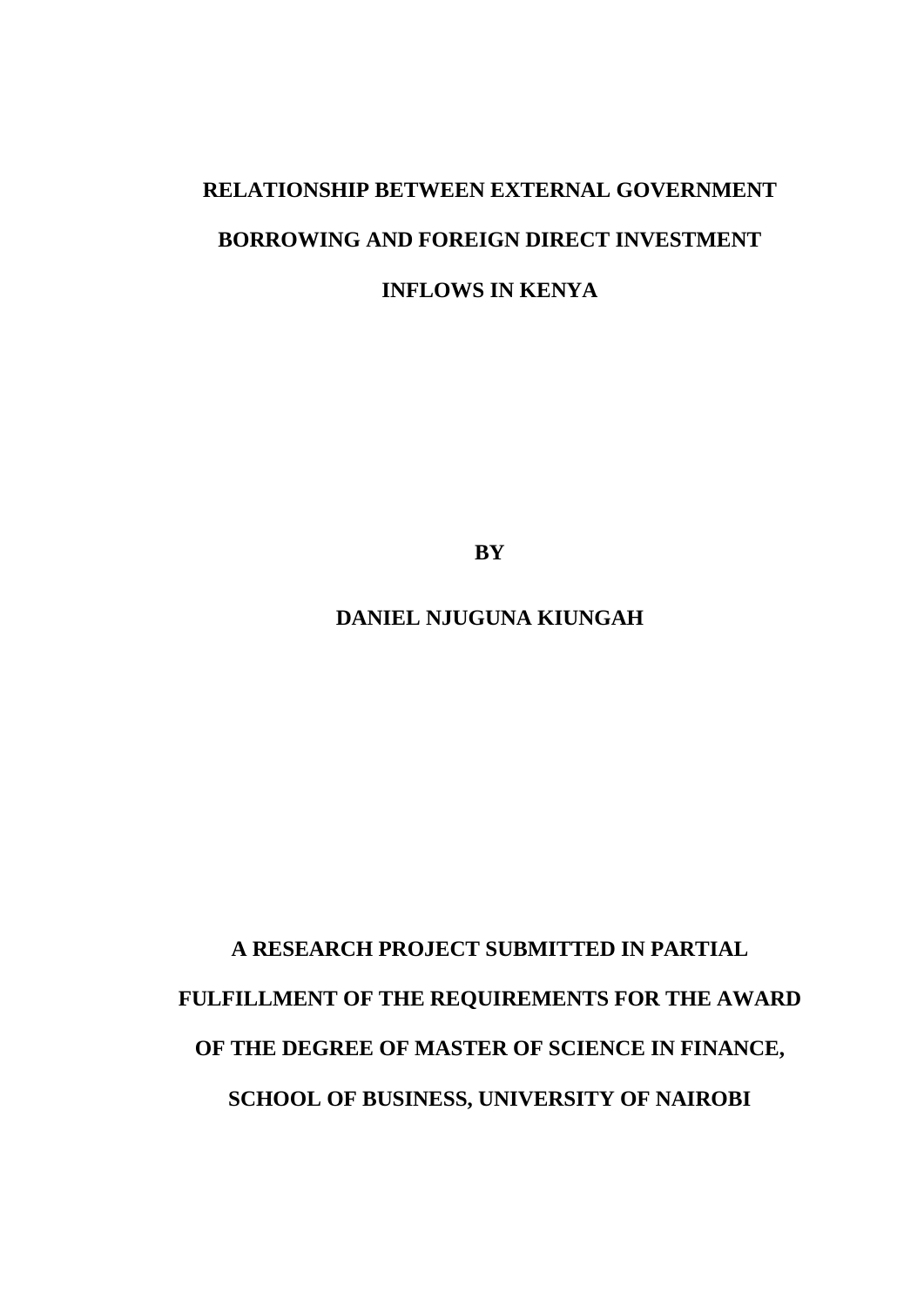### **DECEMBER, 2018**

## **DECLARATION**

<span id="page-1-0"></span>I, the undersigned, declare that this is my original work and has not been presented to any institution or university other than the University of Nairobi for examination.

Signed: \_\_\_\_\_\_\_\_\_\_\_\_\_\_\_\_\_\_\_\_\_Date: \_\_\_\_\_\_\_\_\_\_\_\_\_\_\_\_\_\_\_\_\_\_\_\_\_\_

**DANIEL NJUGUNA KIUNGAH**

**D63/7905/2017**

This research project has been submitted for examination with my approval as the University Supervisor.

Signed: \_\_\_\_\_\_\_\_\_\_\_\_\_\_\_\_\_\_\_\_\_Date: \_\_\_\_\_\_\_\_\_\_\_\_\_\_\_\_\_\_\_\_\_\_\_\_\_\_

### **DR. LISIOLO LISHENGA**

**Lecturer, Department of Finance and Accounting**

**School of Business, University of Nairobi**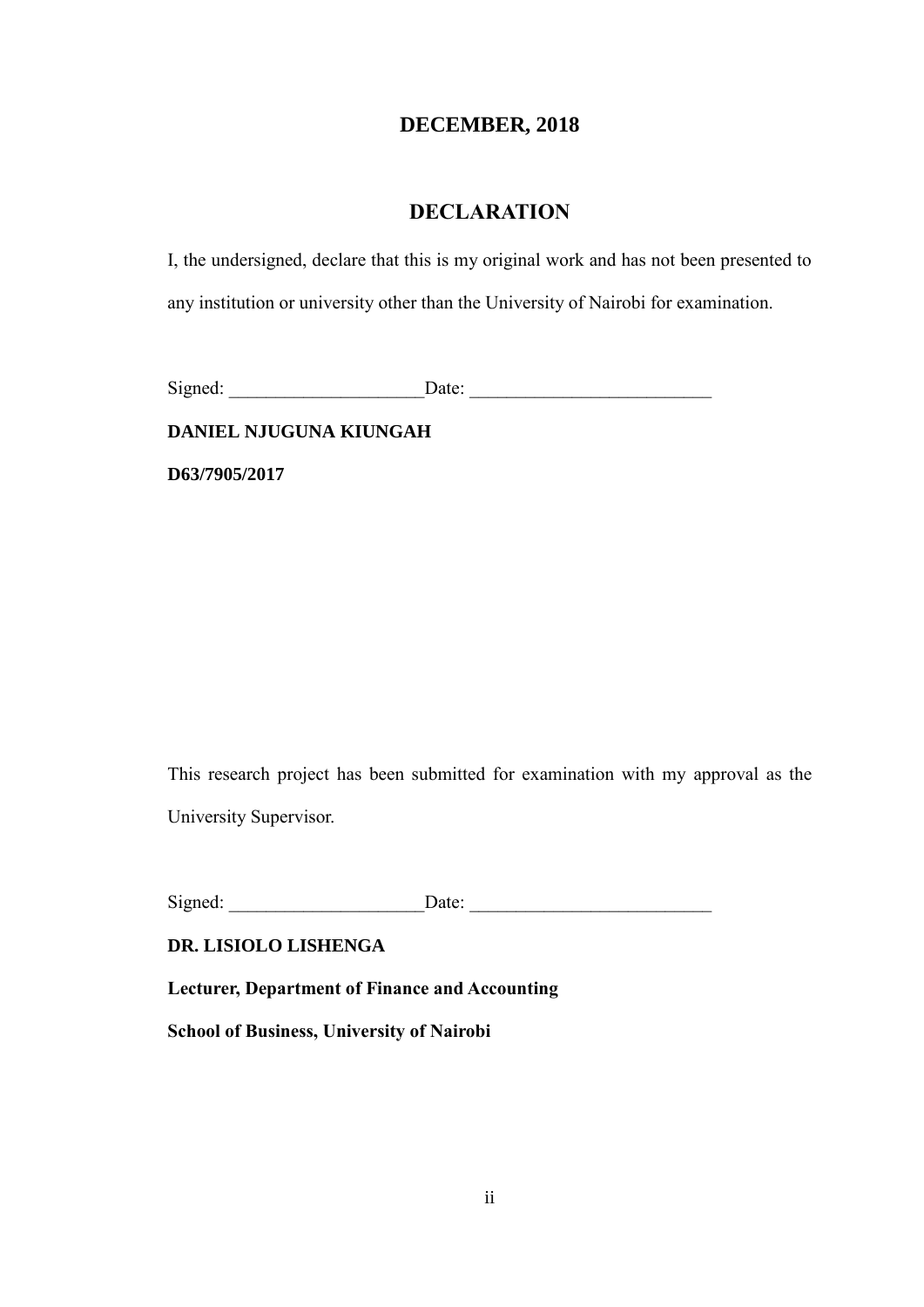### **ACKNOWLEDGEMENT**

<span id="page-2-0"></span>First and foremost is to thank the Almighty God who, through His invisible hand helped me to dedicate most of my time on this project.

My supervisor and moderator did their work very well and if it were not for them, I would not be having anything to show for it. My supervisor, please accept my sincere thanks. Also my thanks are dedicated to the whole fraternity of the University of Nairobi.

I recognize the lecturers who were always ready to assist even when they had not been allocated to me as supervisors.

Last but not least to my class mates who contributed a lot towards this project either consciously or unconsciously during the many discussions we had together and I thank them for the same.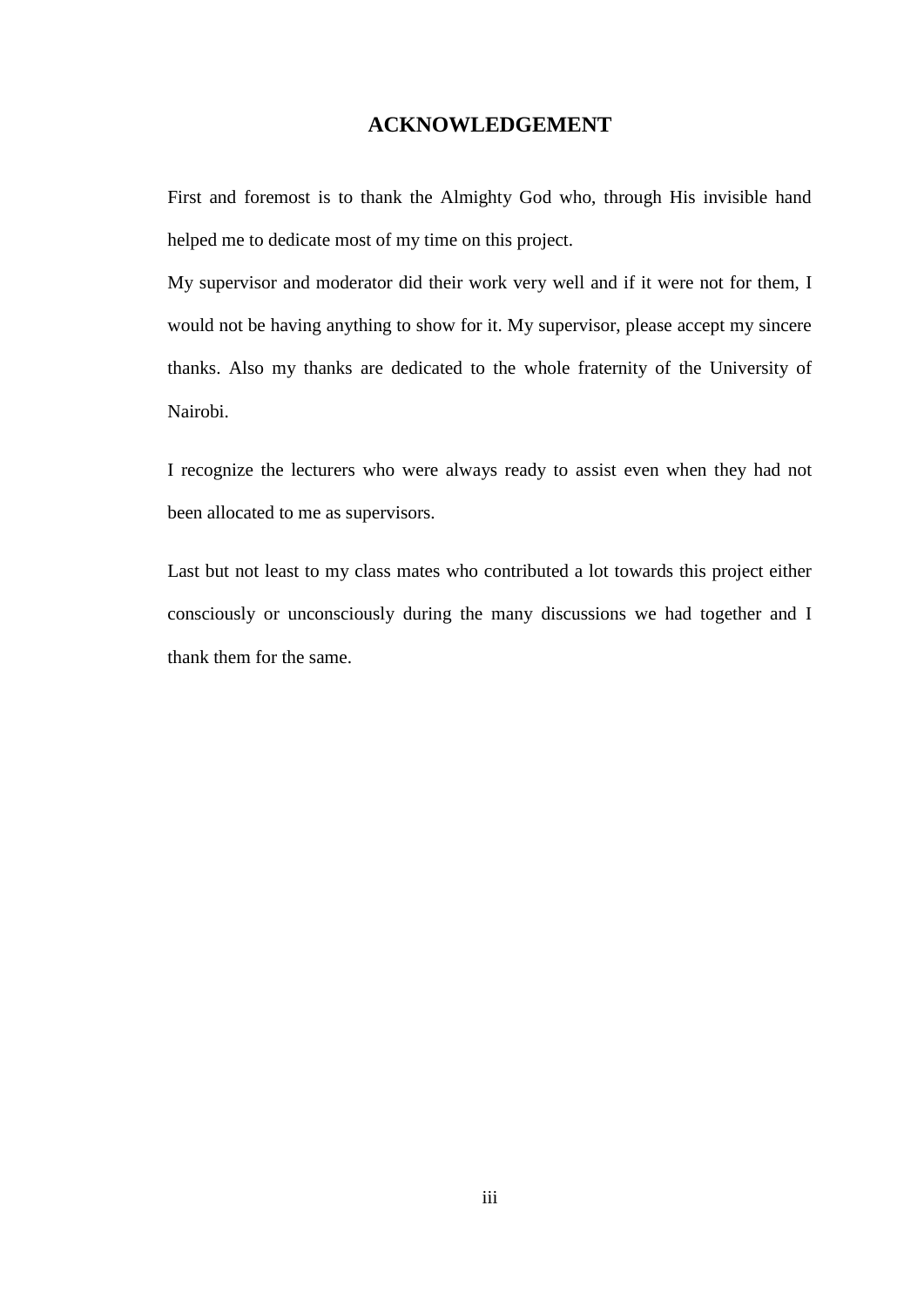# **DEDICATION**

<span id="page-3-0"></span>I declare this study to my dear parents for all the financial for all the financial, social, emotional and spiritual support they gave me all the time I worked on this project**.**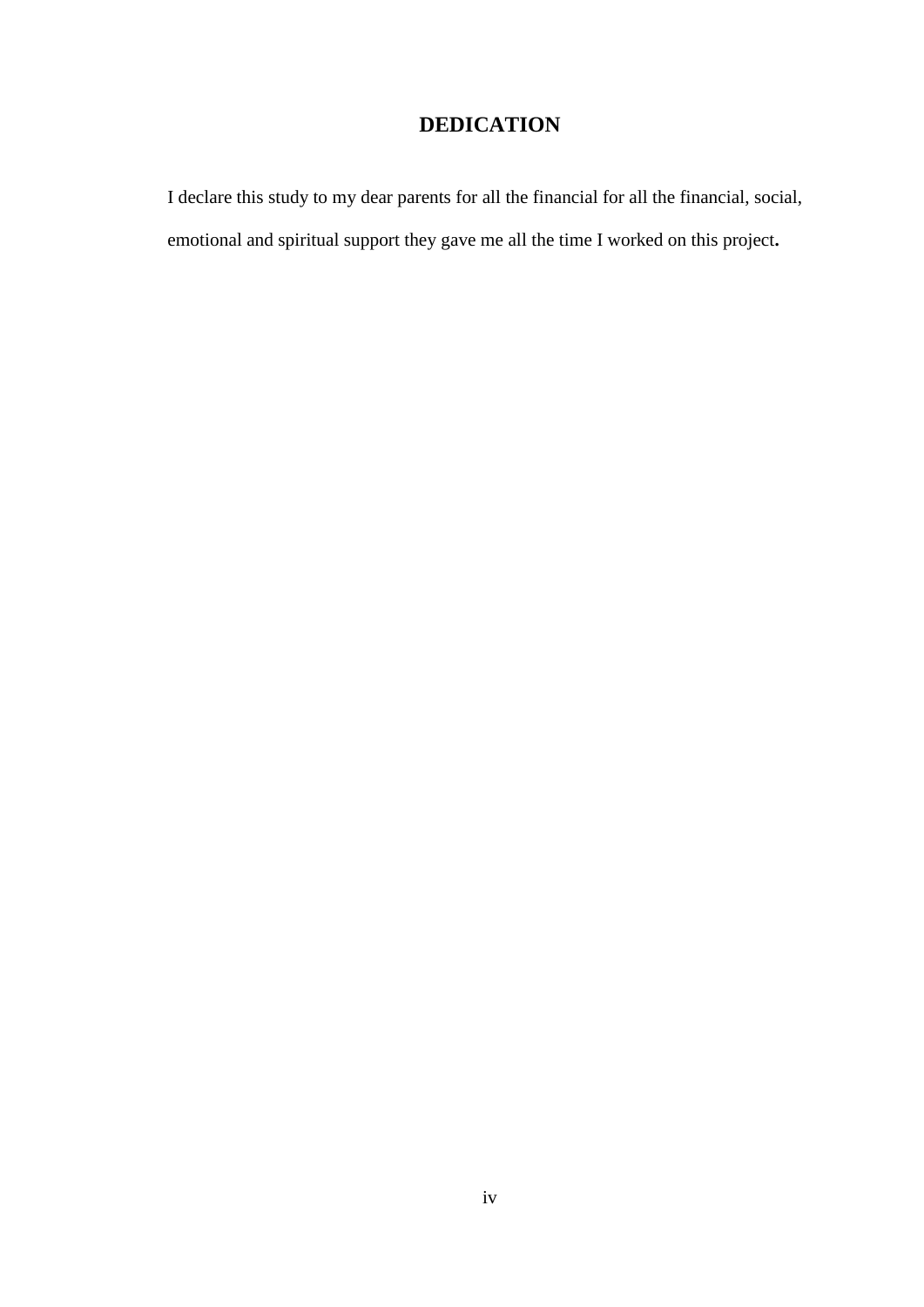# **TABLE OF CONTENTS**

| 1.1.3 External Domestic Borrowing and Foreign Direct Investment Inflows5     |
|------------------------------------------------------------------------------|
| 1.1.4 External Government Borrowing and Foreign Direct Investment in Kenya.6 |
|                                                                              |
|                                                                              |
|                                                                              |
|                                                                              |
|                                                                              |
|                                                                              |
|                                                                              |
|                                                                              |
|                                                                              |
|                                                                              |
|                                                                              |
|                                                                              |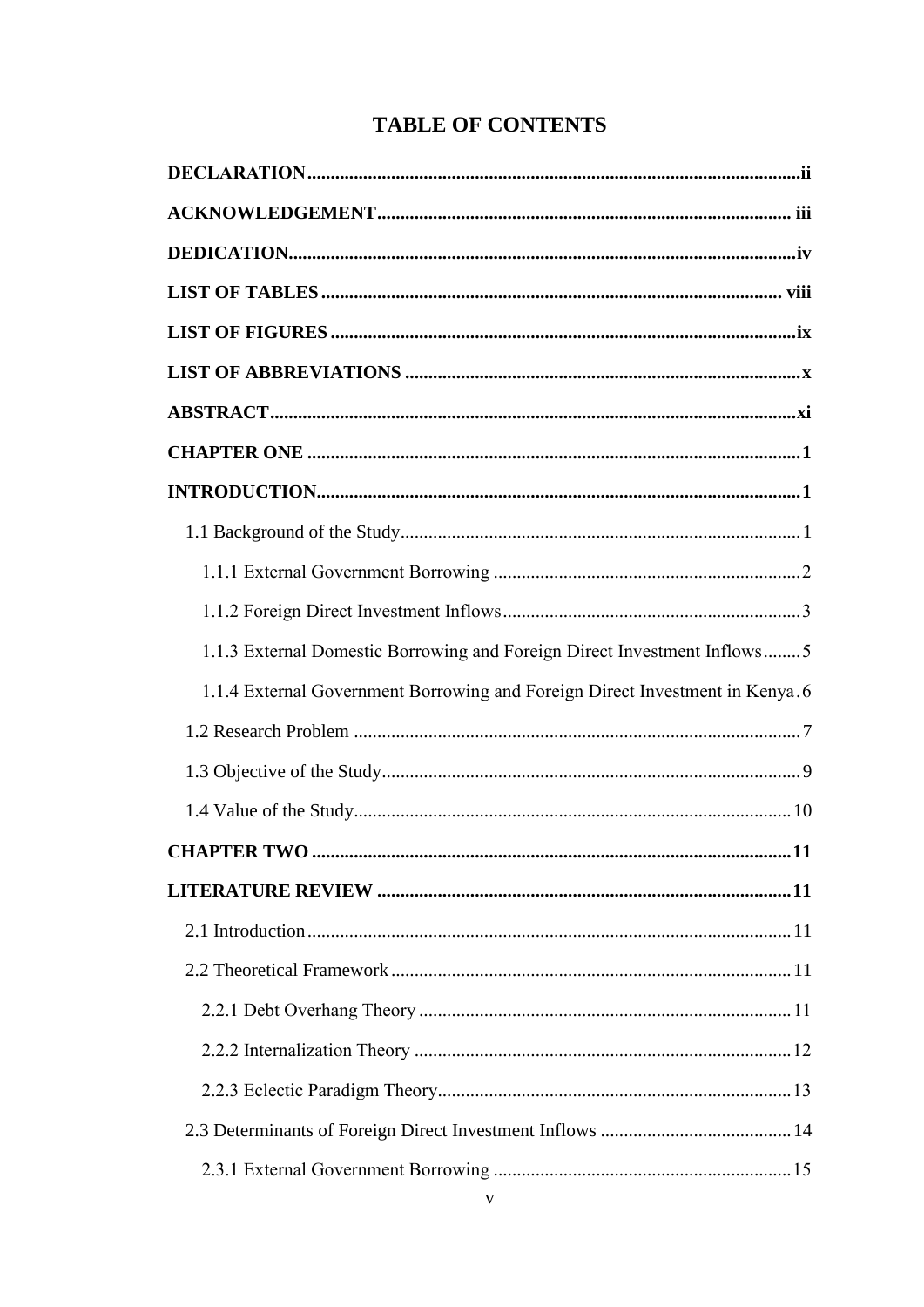| 3.6.1 Analytical Model                        | 28 |
|-----------------------------------------------|----|
|                                               |    |
|                                               |    |
| DATA ANALYSIS, FINDINGS AND INTERPRETATION 30 |    |
|                                               |    |
|                                               |    |
|                                               |    |
|                                               |    |
|                                               |    |
|                                               |    |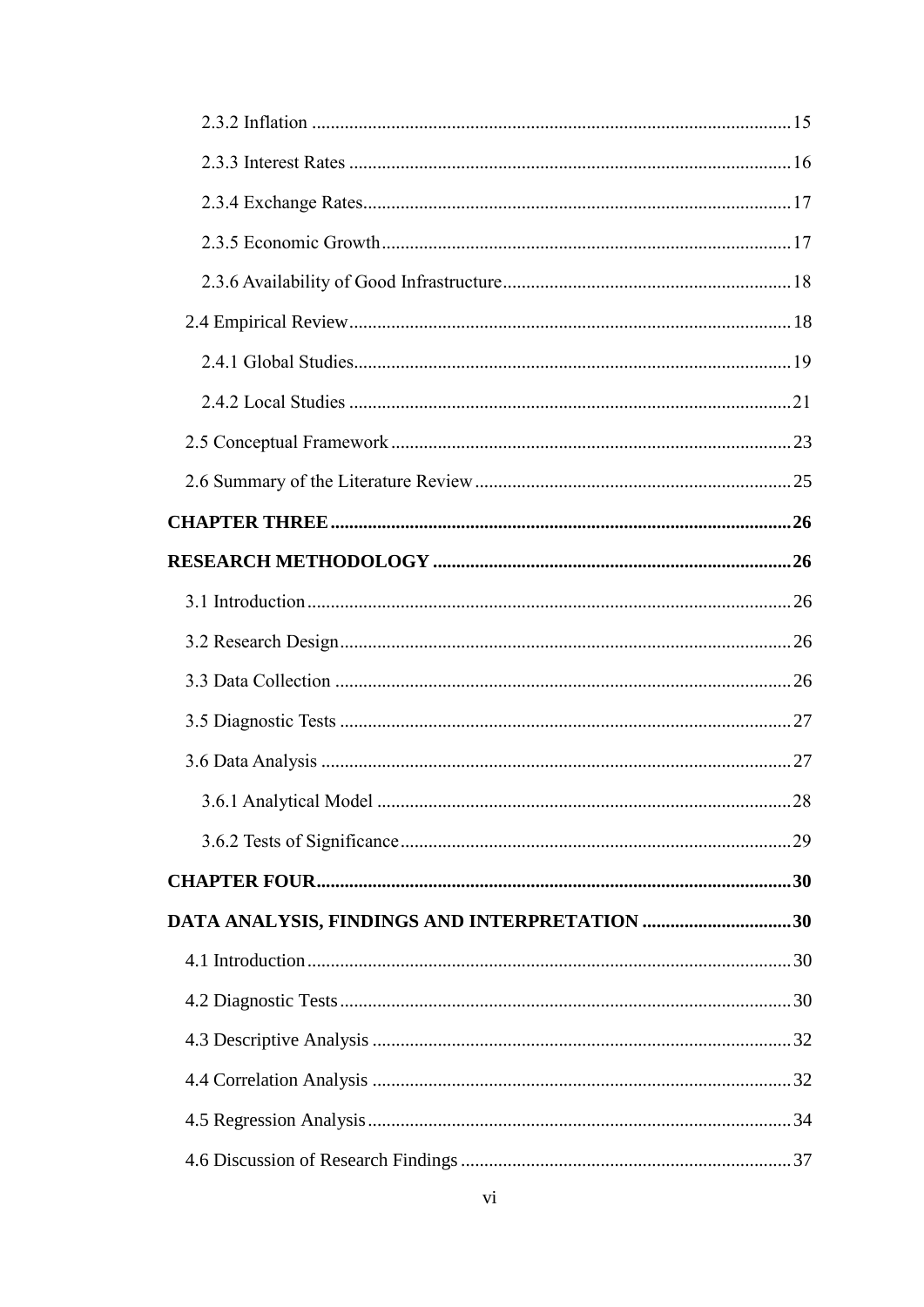| SUMMARY, CONCLUSION AND RECOMMENDATIONS 40 |  |
|--------------------------------------------|--|
|                                            |  |
|                                            |  |
|                                            |  |
|                                            |  |
|                                            |  |
|                                            |  |
|                                            |  |
|                                            |  |
|                                            |  |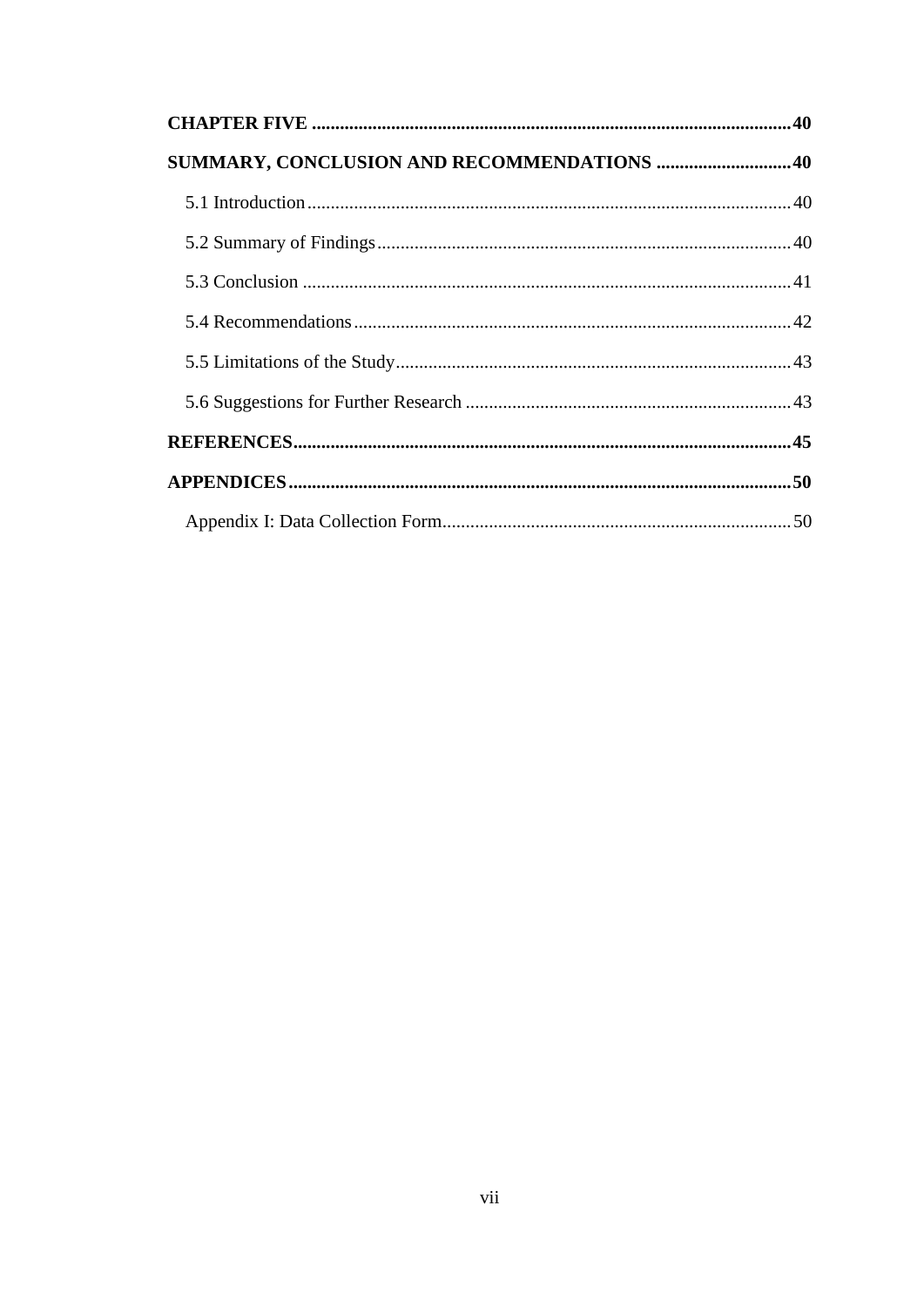# **LIST OF TABLES**

<span id="page-7-0"></span>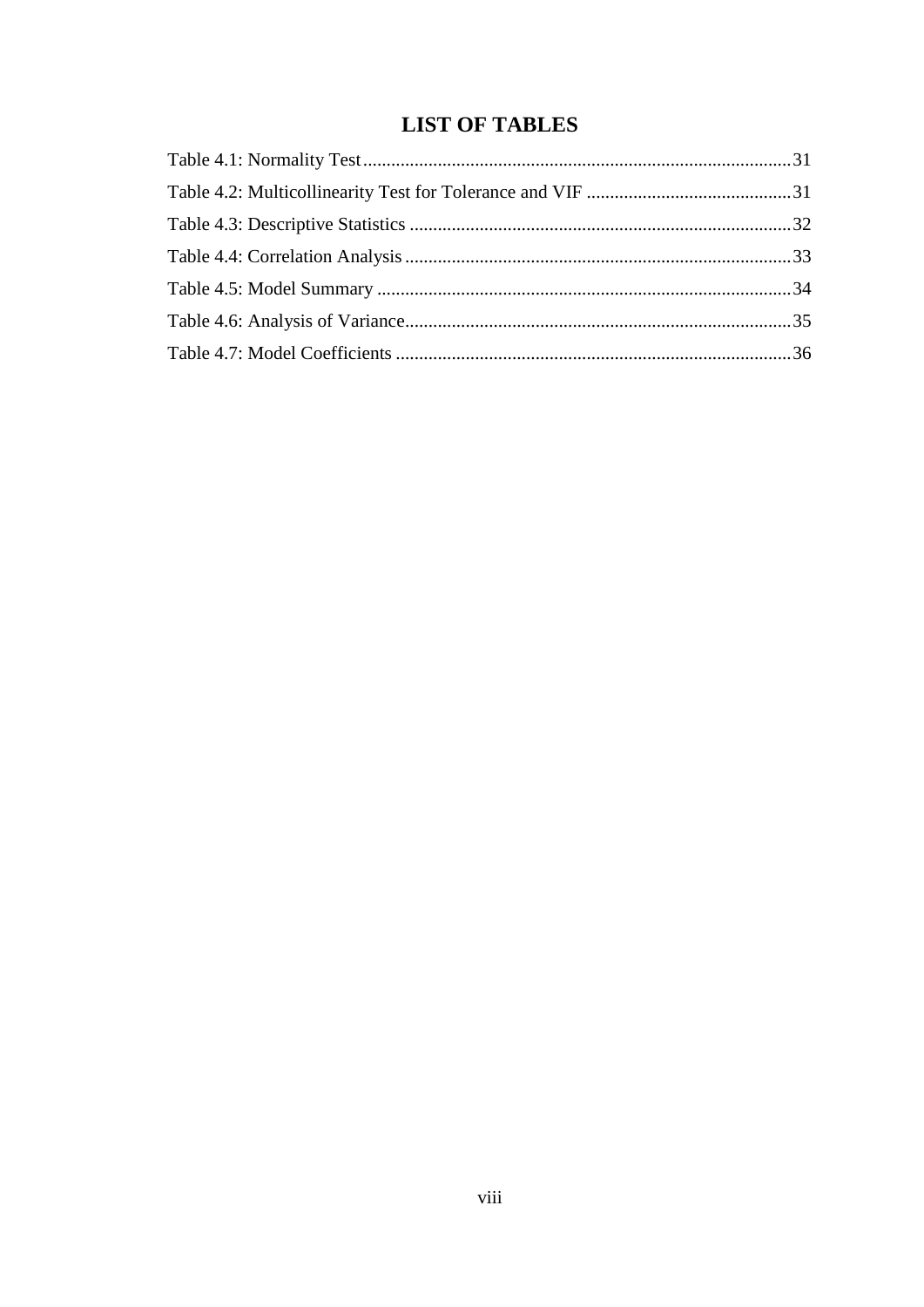# **LIST OF FIGURES**

<span id="page-8-0"></span>

|--|--|--|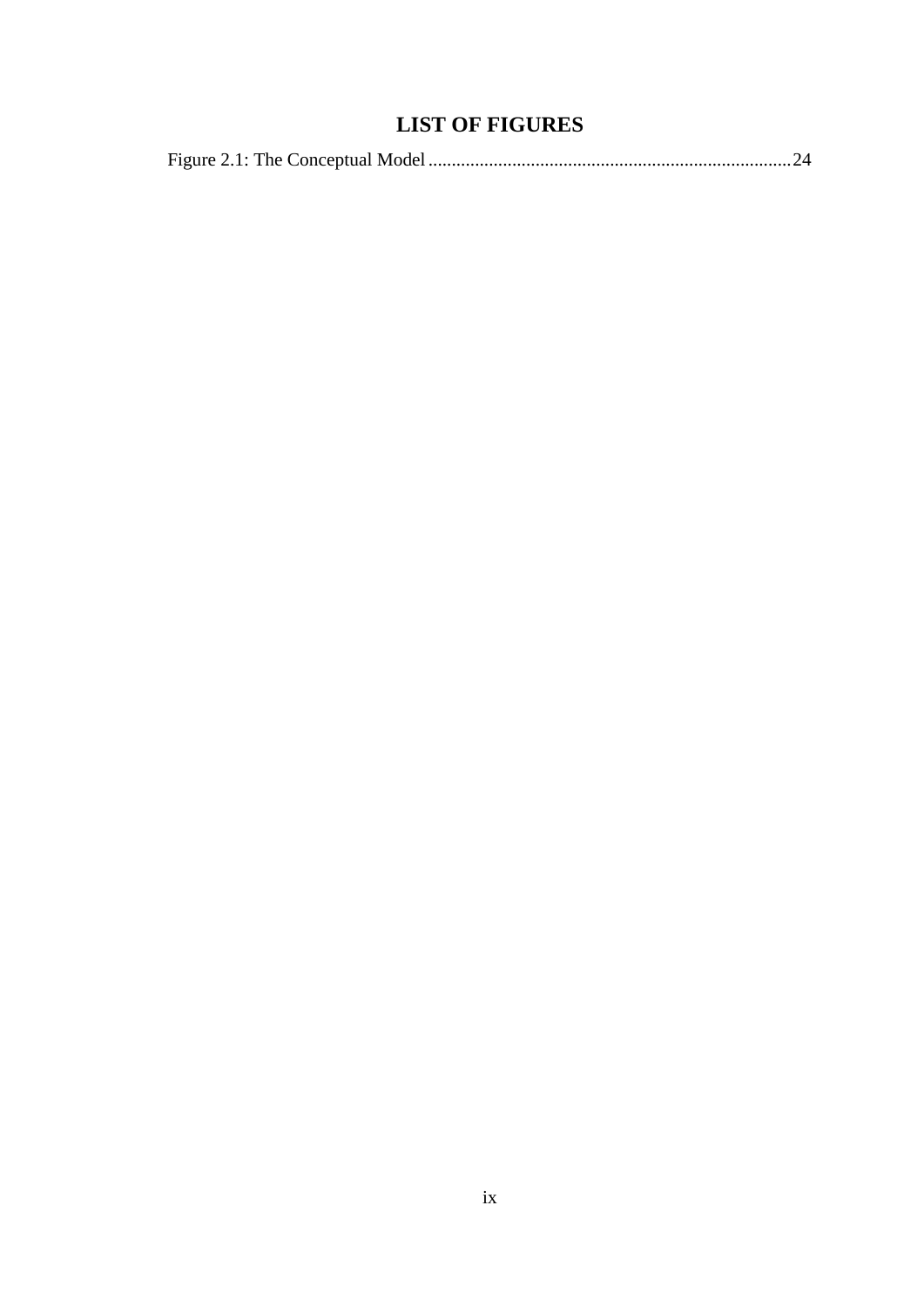# **LIST OF ABBREVIATIONS**

<span id="page-9-0"></span>

| <b>ANOVA</b>  | Analysis of Variance                                   |
|---------------|--------------------------------------------------------|
| <b>CBK</b>    | Central Bank of Kenya                                  |
| <b>EEC</b>    | <b>European Economic Community</b>                     |
| <b>EIB</b>    | <b>European Investment Bank</b>                        |
| <b>FDI</b>    | <b>Foreign Direct Investments</b>                      |
| <b>GDP</b>    | <b>Gross Domestic Product</b>                          |
| <b>GOK</b>    | Government of Kenya                                    |
| <b>IDA</b>    | <b>International Development Association</b>           |
| <b>IFAD</b>   | <b>International Fund for Agricultural Development</b> |
| <b>IMF</b>    | <b>International Monetary Fund</b>                     |
| <b>KNBS</b>   | Kenya National Bureau of Statistics                    |
| <b>LDC</b>    | <b>Less Developed Countries</b>                        |
| <b>SPSS</b>   | <b>Statistical Package for Social Sciences</b>         |
| <b>UNCTAD</b> | United Nations Conference on Trade and Development     |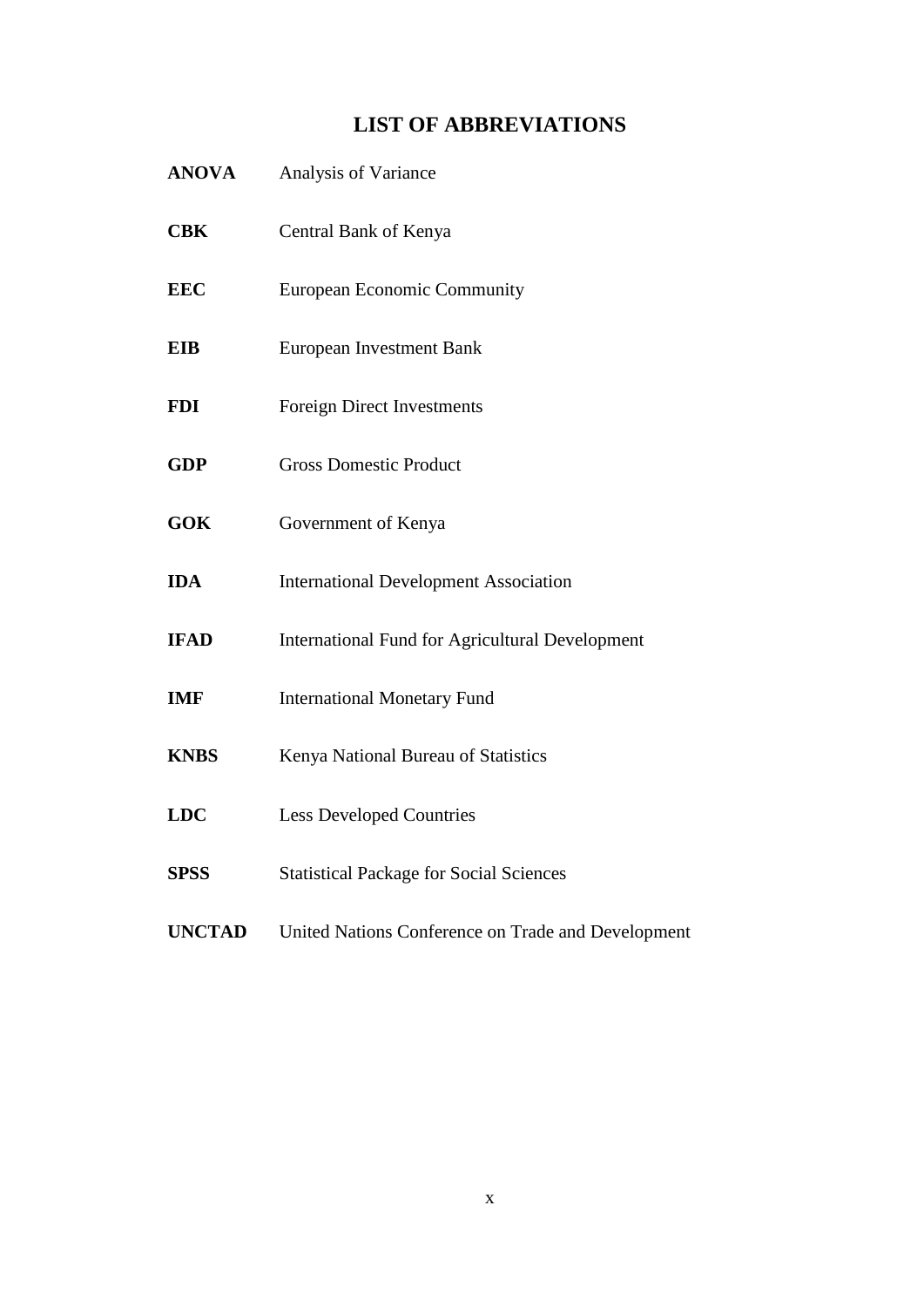### **ABSTRACT**

<span id="page-10-0"></span>Lack of domestic financial resources has been identified as the main challenge facing Less Developed Countries as they seek to attain sustained and equitable economic growth and development. This has led to heavy reliance by the LDCs on external sources of capital such as foreign aid, foreign direct investment, remittances and concessional lending. Foreign direct investment inflow movements into a country are influenced by changes in many economic variables that lead to prospect changes. Countries need to seek new ways of attracting FDI stock since motives of investors are varying over. Research is therefore crucial for investment decision making and predictability of FDI inward stock is imperative. This study sought to determine the effect of external government borrowing on foreign direct investments inflows in Kenya. The independent variable was external government borrowing as measured by quarterly external government borrowing in natural logarithm form. The control variables were economic growth as measured by quarterly GDP growth rate and inflation rates as measured by quarterly CPI. FDI inflows in Kenya were the dependent variable which the study sought to explain and it was measured by FDI inflows in the country on a quarterly basis. Secondary data was collected for a period of 10 years (January 2008 to December 2017) on a quarterly basis. The study employed a descriptive research design and a multiple linear regression model was used to analyze the relationship between the variables. Statistical package for social sciences version 21 was used for data analysis purposes. The results of the study produced R-square value of 0.644 which means that about 64.4 percent of the variation in FDI inflows in Kenya can be explained by the four selected independent variables while 35.6 percent in the variation was associated with other factors not covered in this research. The study also found that the independent variables had a strong correlation with FDI inflows  $(R=0.803)$ . ANOVA results show that the F statistic was significant at 5% level with an F statistic of 21.725. Therefore the model was fit to explain FDI inflows in Kenya. The results further revealed that individually, external government borrowing and economic growth are not significant determiners of FDI inflows in Kenya while inflation rate is a significant determiner. This study recommends that there is need for policy makers to regulate external government borrowing levels prevailing in the country bearing in mind that they can influence FDI inflows in the country.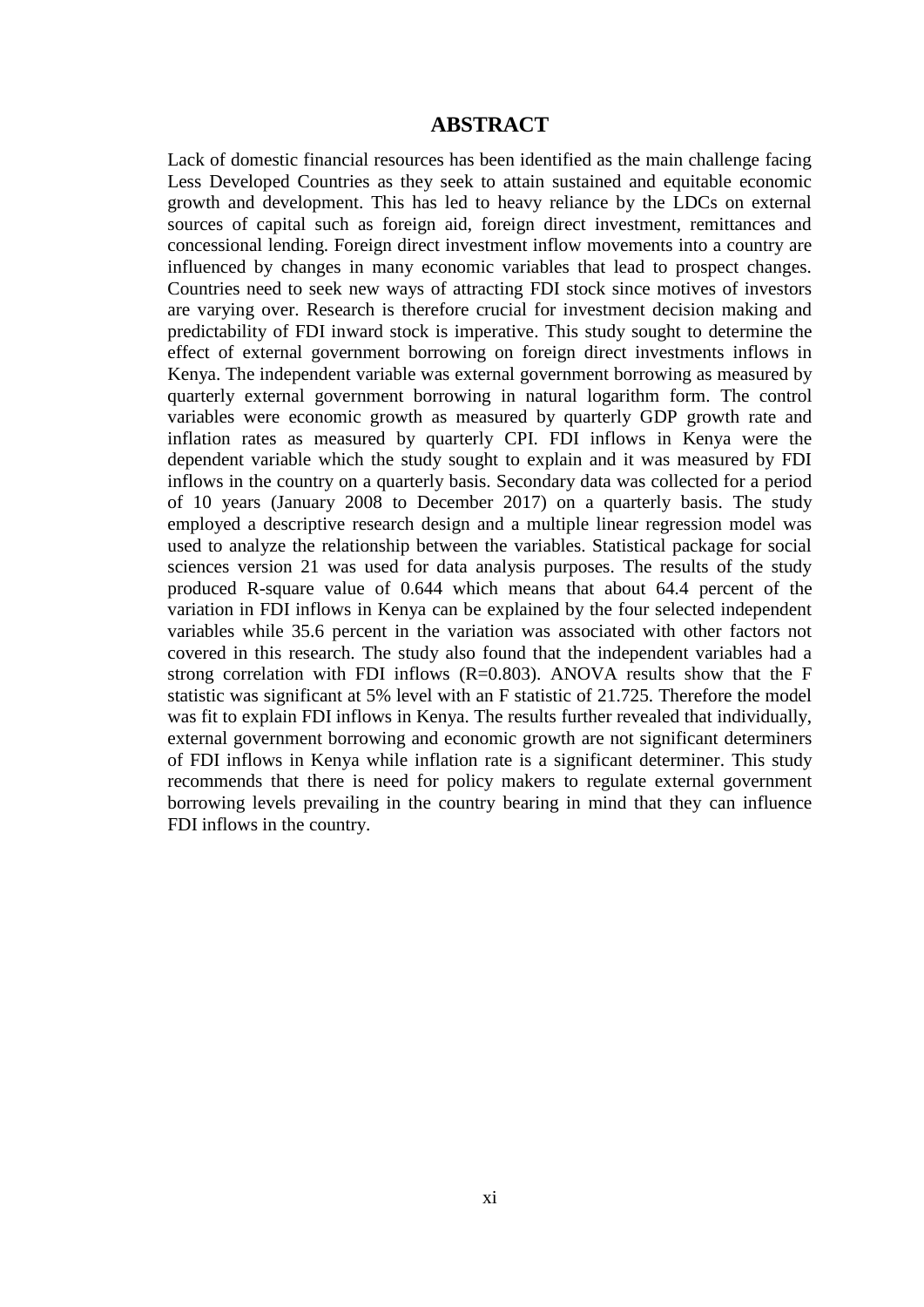### **CHAPTER ONE**

### **INTRODUCTION**

#### <span id="page-11-2"></span><span id="page-11-1"></span><span id="page-11-0"></span>**1.1 Background of the Study**

External government borrowing is a macroeconomic indicator which portrays the image of the country in the international markets (Abbas & Christensen, 2007). It is among the main determinants of the inward foreign direct investment flow. The world has experienced a gradual increase in the flow of transnational investments following increased internationalization and globalization of firms. Firms are moving their capital to countries where they find opportunities so as to optimize their returns (Sharifi-Renania & Mirfatah, 2012). Additionally, the main source of borrowing for governments is issue of securities, their interest rates, terms and other debt financing costs. This affects the economy, sustainability of enterprises and the social welfare of both present and future generations. Martin (2009) opines that public debt further serves as a means of delaying taxation thus reducing current distortions.

This study was guided by several theories such as the debt overhang theory, internalization theory and the eclectic paradigm theory that have tried to explain the relationships between external government borrowing and foreign direct investment inflows. Debt overhang theory is anchored on the notion that if debt exceeds the repayment ability of the country, the expected debt service is likely to exceed the country's output level which will negatively affect foreign direct investment inflows in the economy (Krugman, 1988). Internalization theory explains the growth of multinational corporations and their motivations. It demonstrates that multinational corporations organize their internal activities to achieve specific advantage and exploit them to enhance its competitiveness (Casson & Buckley, 1976). Eclectic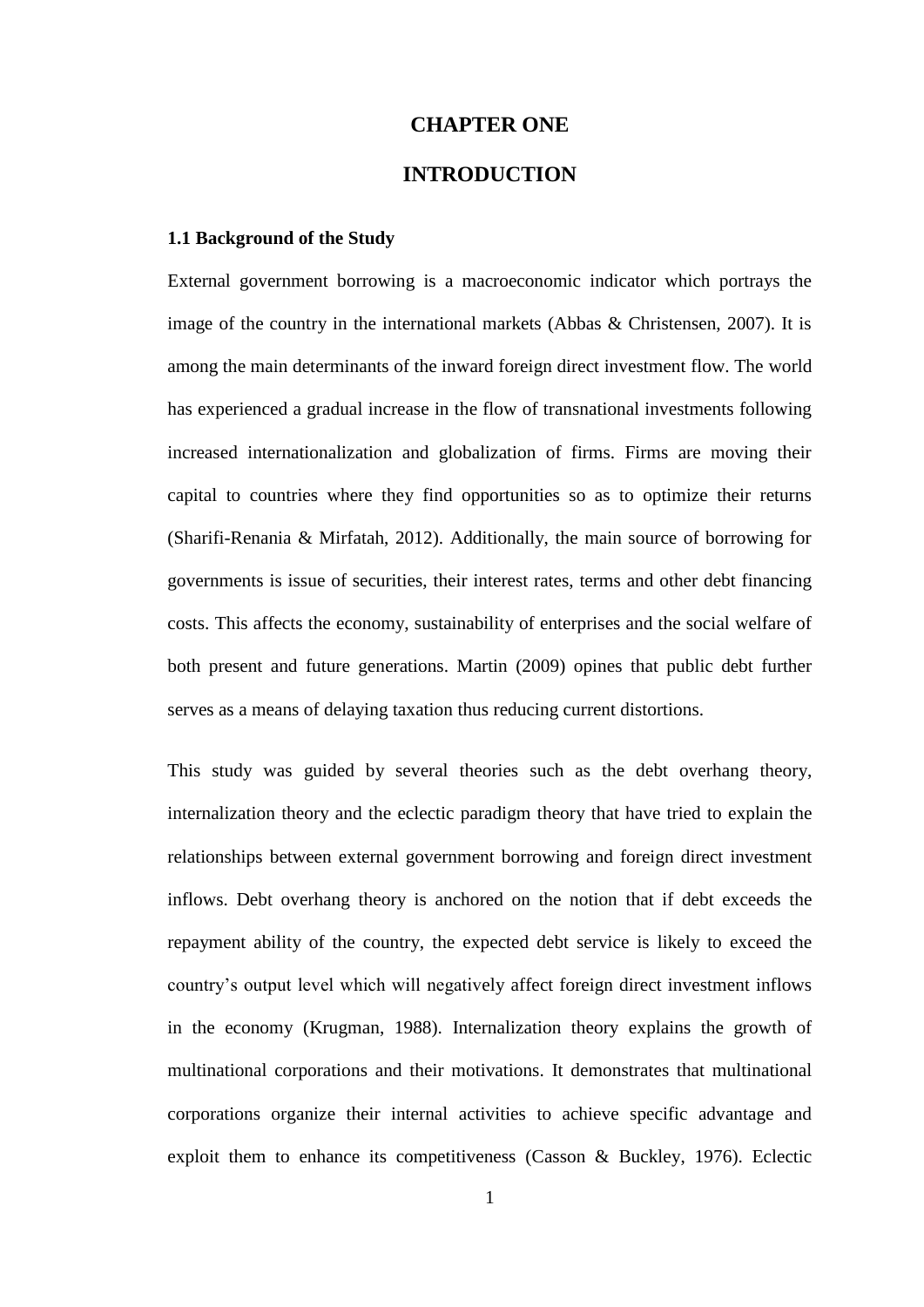paradigm by British Economist, John Dunning states that location-specific advantage is highly relevant in explaining both the direction and rationale of Foreign Direct Investments. By location specific advantage, Dunning refers to the benefits accrue from the utilization of resource donation or possessions that are coupled to a specific foreign location and that a company finds important to merge with its own unique resources such as company's technical, marketing or administration potential (Charles, 2008).

In Kenya, government external borrowing has recently increased, and new debts mostly fund infrastructure to address traffic and enhance sustainable growth. Much of Kenya's external public debt has concessional terms, though recent commercial debts has notable needs in repayment in 2017 (2015 syndicated loan), in 2019 and, more so in 2024 (2014 sovereign bond issuance). Foreign direct investment inflows to Kenya fluctuated from 1990 to 2008 and then started to increase until 2014. This implies that multinationals and their subsidiaries have continued to raise goods and services producton in Kenya (Abala, 2014). In Kenya, fixed capital formation stands at 21 % of GDP of which 7% is contributed by FDI (World Bank, 2017).

### <span id="page-12-0"></span>**1.1.1 External Government Borrowing**

External government borrowing is part of the nation's debt acquired from external lenders like commercial banks, governments or financial institutions. It has to be repaid in the same currency as it was acquired (Akram, 2010). The external debt can be from bilateral, multilateral or commercial sources. Bilateral sources are like government to government whereas multilateral sources include government to a mixture of countries or agencies. State, provincial or local government debt may be part of public debt as well. Multilateral debt may be acquired from financial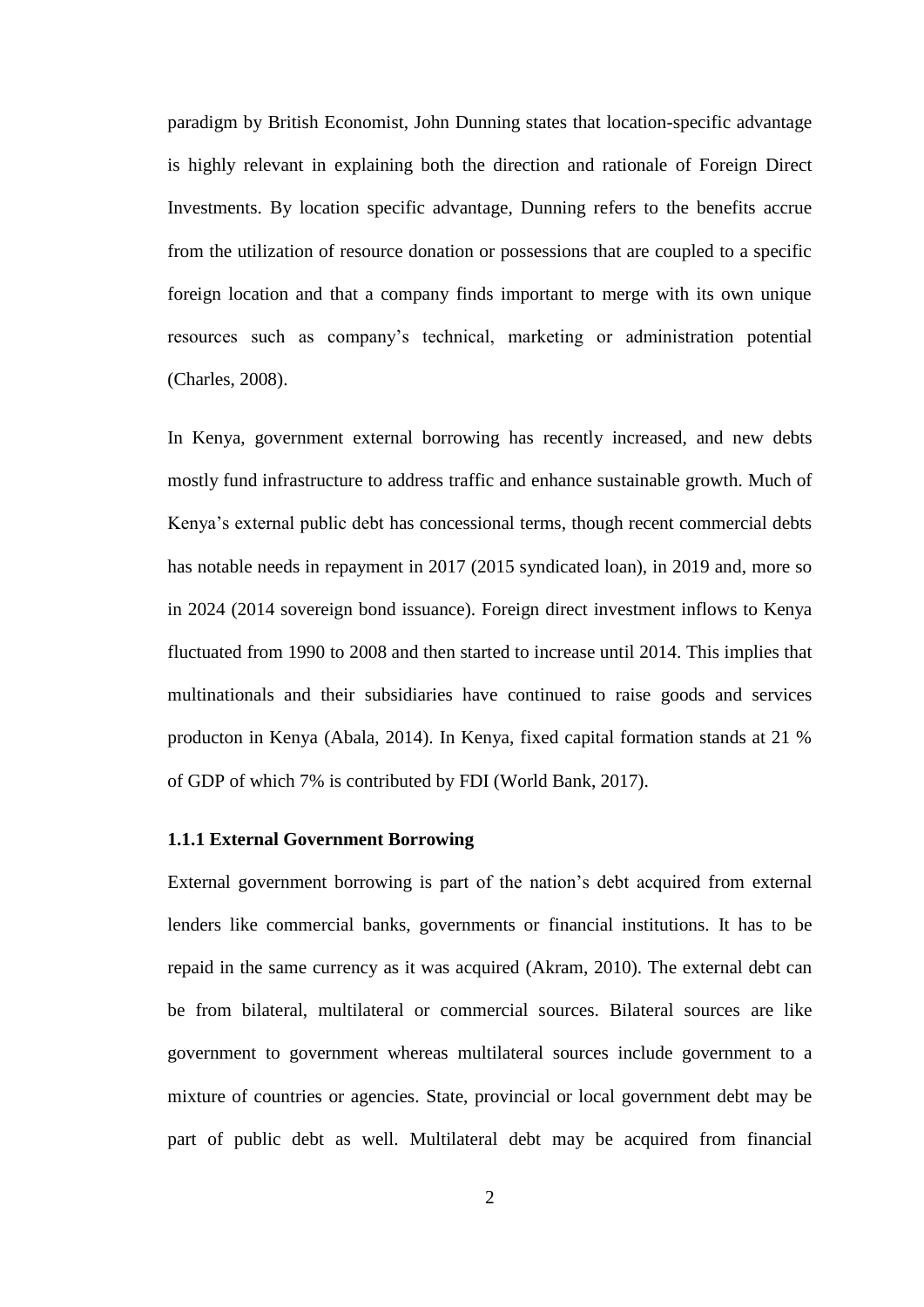institutions like International Monetary Fund, African Development Bank and the World Bank among other institutions (UNCTAD, 2017).

External government borrowing is a way of funding government activities, although not the sore way as governments could also generate money to fund their debts, hence eliminating the need to pay interest (Martin, 2009). Nonetheless, this action only minimizes government costs of interest instead of completely eliminating the debt and could lead to hyperinflation if unsparingly used.

One way to measure external public debt is to compare it to the economy's production or gross domestic product. Measuring debt in absolute terms ignores the wealth and productivity of a country. A wealthy, highly productive country is much better placed to incur and carry a large external debt than a poor country. Thus, a more meaningful measure of external public debt is relative to a country's GDP rather than absolute terms (Matiti, 2013). External debt-GDP ratio allows for useful comparisons across countries over time with regards to a government's ability to service its debts and manage its fiscal situation in general. Faster GDP growth relative to the growth of external debt helps countries to keep the external debt-GDP ratio under control. Low economic growth causes an increase in the external debt-GDP ratio. The current study will use external government to GDP ratio as a measure of external government borrowing.

### <span id="page-13-0"></span>**1.1.2 Foreign Direct Investment Inflows**

FDI can be described as an investment done in a corporation by an interested party from another nation for which the company is controlled by a foreign investor. This transaction brings about a long term association between the host and home country investors (Olson, 2008). According to Ismaila and Imoughele (2010), FDI represent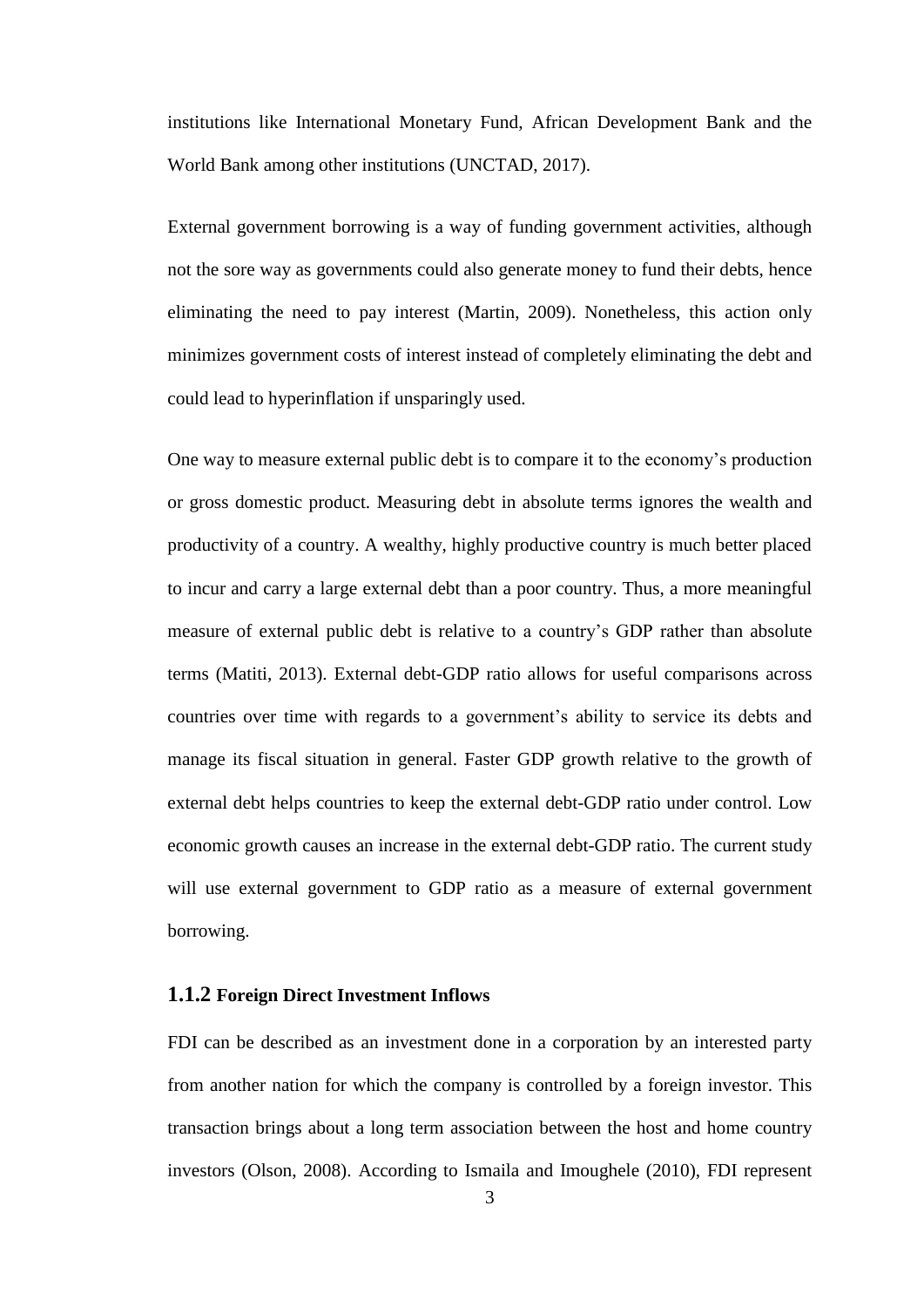long term commitments to the host country. It is a preferred form of investment because it has no obligations to the host country. UNCTAD (2002) describes three different types of FDI. These are: reinvested earnings, equity capital and other capital which mainly consist of intercompany loans. Foreign Direct Investments create new job opportunities as upon setting of the business, recruitment and training of the locals in the host country is undertaken transferring skills and technological know-how as well as creating jobs.

According to Kariguh (2014), foreign investment is one of the main sources of capital flows in most economies that are still developing as they tend to bridge the gap of capital, managerial skills, technology, and formation of human capital as well as creating an environment for more business competition. However, according to Voorpijl (2011), there are consequences for increasing the FDI inflows whereby the multinationals can exploit the local capabilities more freely. The promotion of private investment rather than public investments by many international donors also leaves nothing to the host company when they leave.

Foreign direct investment measurement is based on foreign direct investment stock which is expressed as a percentage of the GDP of a nation. It is normally published at the end of year with its components being outward Foreign Direct investment stock. This includes residences' equity investments and credits to foreign countries and inward foreign direct investment stock which is foreigners' equity investment and credits to host economy. The problem with this method is that developing nations do not possess the required systems and technology to collect these data efficiently. Along with FDI stock, FDI flows is also a measure of foreign direct investment. Though it's volatile in nature this makes FDI stock a suitable measure of foreign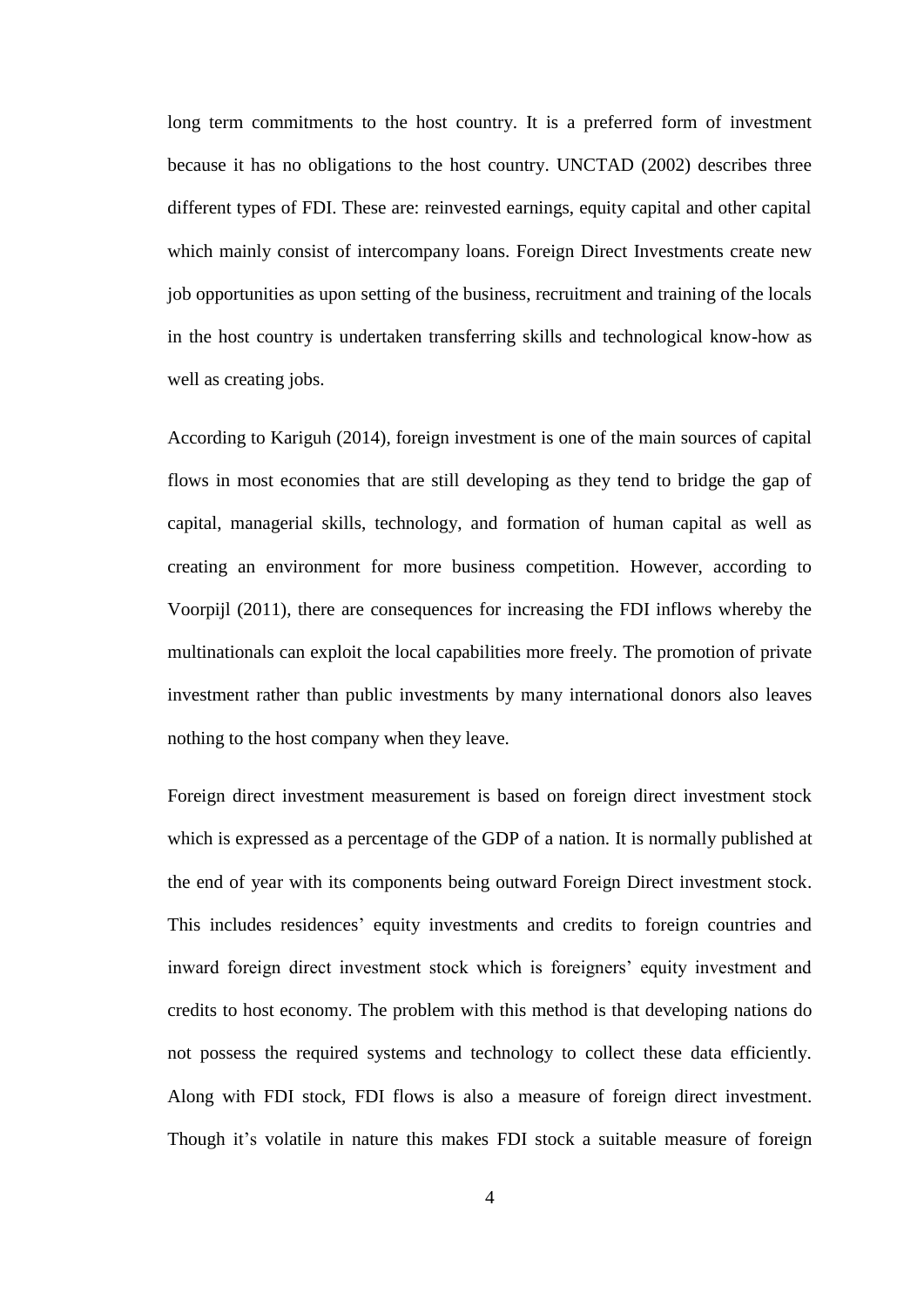direct investment as FDI stock incorporates changes in the economy such as inflation and exchange rate (Nunnenkamp, 2002).

#### <span id="page-15-0"></span>**1.1.3 External Domestic Borrowing and Foreign Direct Investment Inflows**

According to economic theory, external public debt is good for a country's economic growth. However, this is only possible up to a certain level beyond which its effects are adverse to an economy. The theory of debt overhang as explained by Krugman (1988) clearly demonstrates how accumulation of high public debt leads to low FDI inflows translating into low economic growth of a country. According to Krugman (1988), debt overhang refers to a situation where the existing external debt is very large. The theory suggests that foreign investors will be discouraged from investing in a country that has a large external debt since part of their proceeds would be used to service the debt through high taxation. The theory postulates that reducing debt obligation results to a rise in both domestic and foreign direct investment thus minimizing the chances of debt default.

Ostadi and Ashja (2014) showed that external debts have a notable negative impact on FDIs, and that a rise in foreign debt affects the vision of the foreign investor and creates negative perception about the future economy which lead to a decline in the country's level of investment. The outcome further indicated that the size of the government contributes to slow foreign investment which is in line with crowding out effects and shows that the presence of government reduces the presence of private sector. Wamboye (2012) studied external debt, trade and FDI on economic growth growing economies. From the findings, it was concluded that high external debt deters FDI and economic growth, despite the type of debt.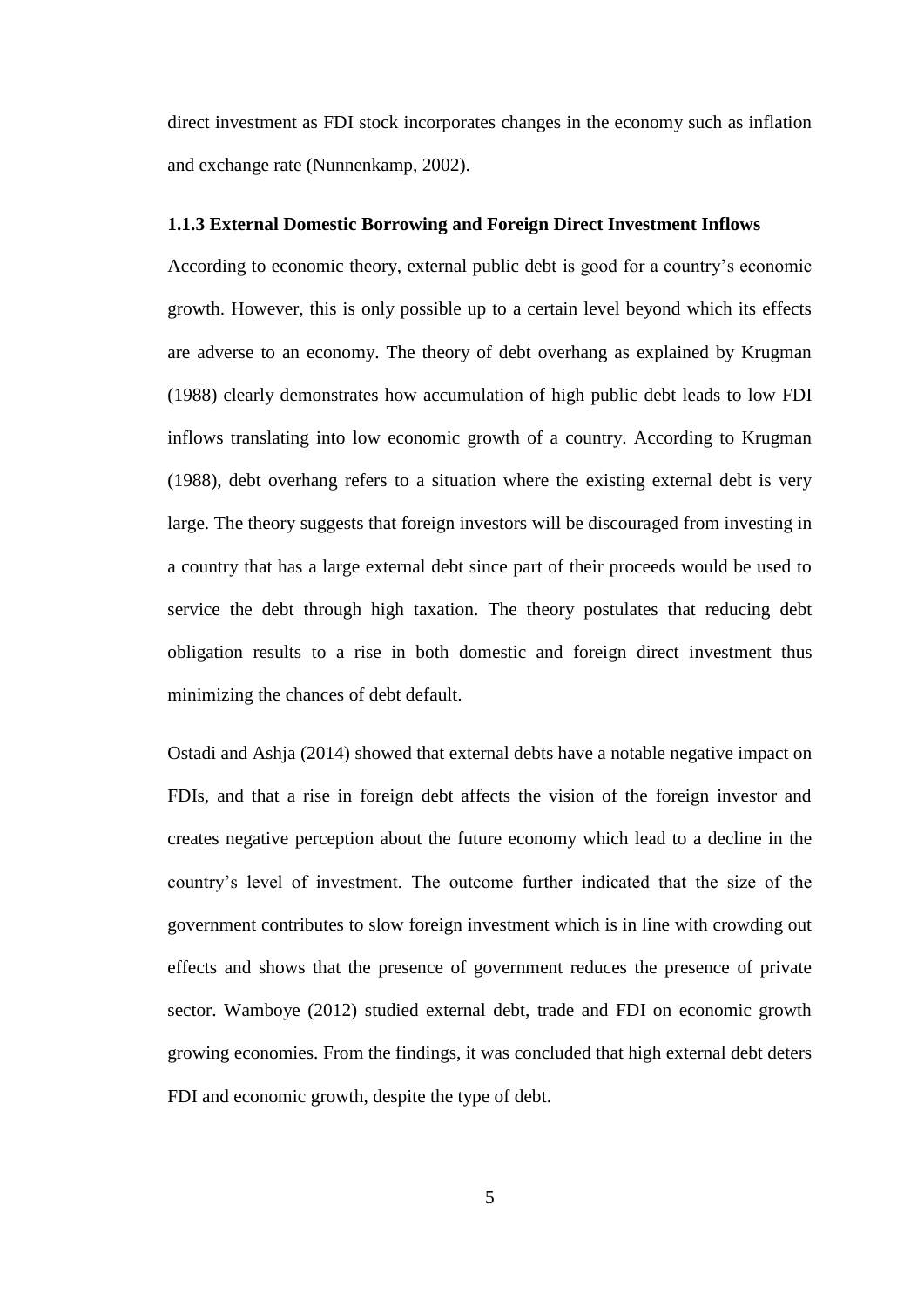According to Schnitzer (2000), the sovereign risks linked with debt financing have proven to have lesser repercussions than those associated with FDI. Therefore, FDI is viable if the investor is highly efficient in managing their project, has a better deal outside and if the project is risky (Ribeiro et al., 2012). Therefore they find a positive association between FDI and public debt. Udomkerdmongkol Et al. (2013) conducted an empirical investigation on FDI, domestic investment and external debt. Their findings revealed that foreign debt financing does not affect investment. No evidence however exists on external debt financing and domestic investment in the two regimes.

#### <span id="page-16-0"></span>**1.1.4 External Government Borrowing and Foreign Direct Investment in Kenya**

The amount of external government borrowing has been continually rising with the budget reaching a whopping 3.1 trillion in the 2018/2019 budget while the estimated national revenue was 1.7 trillion which is slightly over half the total expenditure (CBK, 2018). Borrowing is one of the avenues through which Treasury can finance a deficit. The debt levels are expected to rise with the approval by National Assembly to raise the external debt ceiling from KES 1.2 trillion to 2.5 trillion. This money is for financing the second phase of standard gauge railway (SGR), build roads and fund the big four agenda comprising of food security, health, housing and manufacturing (Were, 2018).

The greater part of Kenya's external public debt is still in terms of concessions, though its commercial aspect has raised. By the end of year 2015, Nominal public external debt was US\$16.1 billion equal to 26.4per cent of GDP. Debt to bilateral lenders is almost half to Paris Club lenders, and half to other bilateral creditors, mainly semi-concessional loans from China to fund SGR first phase (Mombasa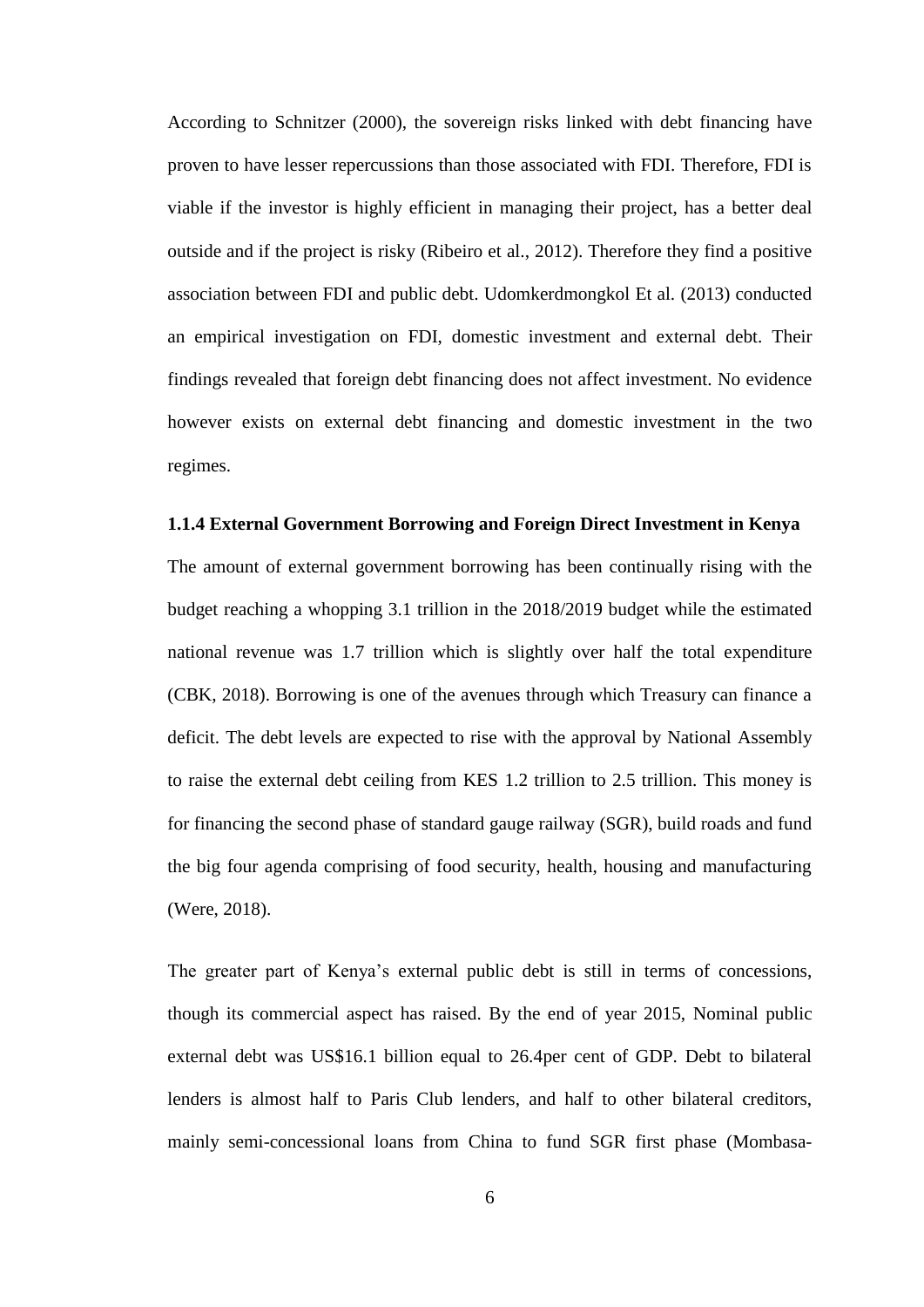Nairobi). In December 2015, Kenya acquired more semi-concessional loan from China of US\$1.5 billion, to be received in the coming years, for the second SGR phase (Nairobi-Naivasha). Kenya's commercial financing has two main elements; in 2014, Kenya issued its inaugural sovereign bonds, at 5-year and 10-year maturities, raising US\$2 billion in June and a further US\$750 million in December 2014 (CBK, 2018).

Although the external public debt has been on a rise, the same cannot be said about foreign direct investment inflows. For years Kenya has been seen as an attractive destination for foreign investors seeking to invest in the greater East and Central Africa region. However, the country has also seen multinational corporations that had well established operations in the country leaving in unclear circumstances and this has negatively affected FDI inflows into the country. Experts have attributed these exits to government policies and this study will seek to investigate whether external public debt influences FDI inflows.

### <span id="page-17-0"></span>**1.2 Research Problem**

Lack of domestic financial resources has been identified as the main challenge facing Less Developed Countries as they seek to attain sustained and equitable economic growth and development. This has led to heavy reliance by the LDCs on external sources of capital such as foreign aid, FDI, remittances and concessional lending (Mahiti, 2012). Both theory and empirical literatures hold that a country's growth has a direct link with the economy, which is made of many variables such as the GDP, remittances, external government debt, FDI, interest rate, inflation, exchange rate, money supply, and many others. These variables are the backbone of any economy (Mitullah, 2010). Foreign direct investment inflow movements into a country are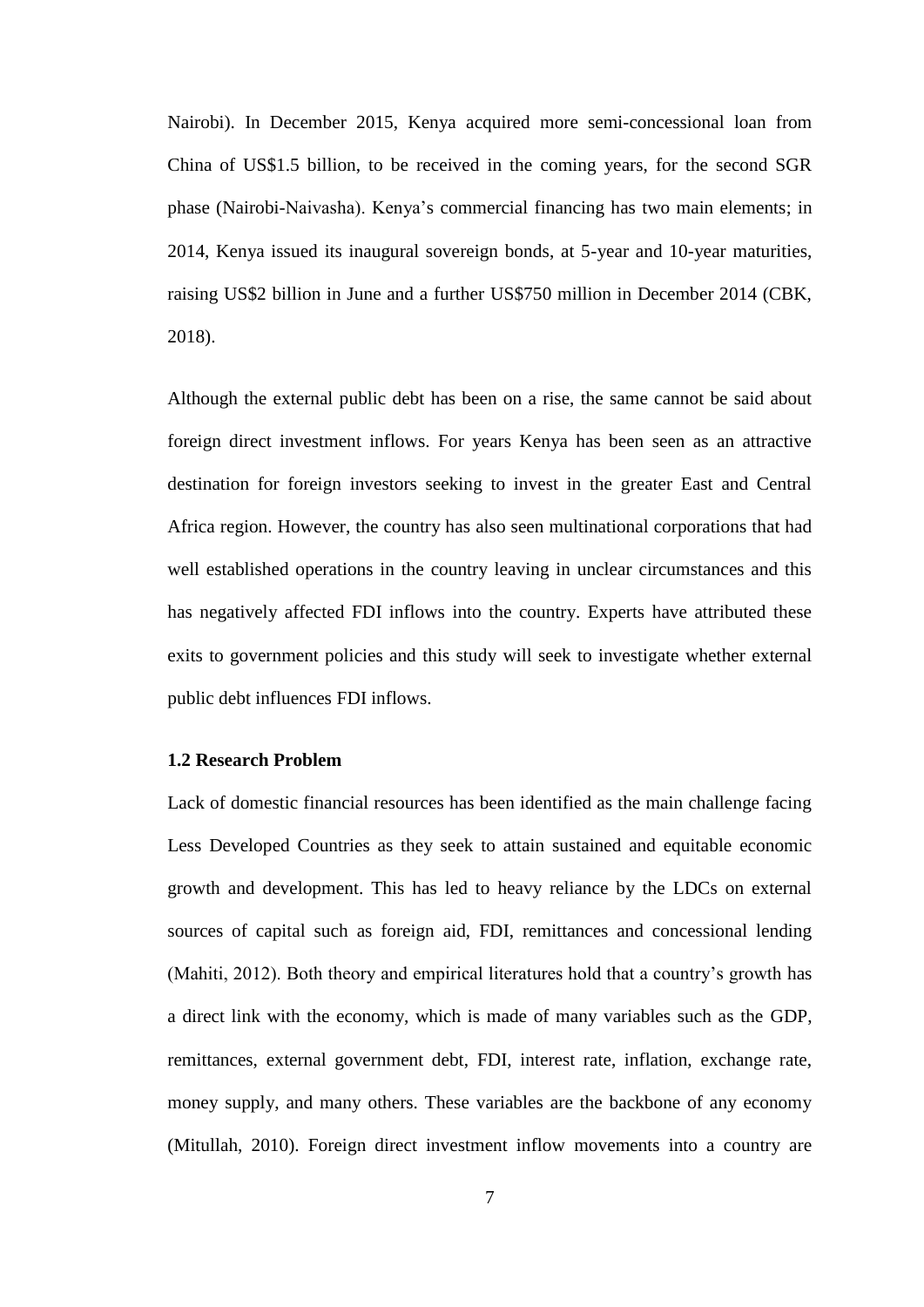influenced by changes in many economic variables that lead to prospect changes. Countries need to seek new ways of attracting FDI stock since motives of investors are varying over. Research is therefore crucial for investment decision making and predictability of FDI inward stock is imperative.

Kenya's public debt stands at 55 percent of GDP out of which half is owed to external creditors (Government of Kenya, 2018). In regards to foreign direct investment inflows, the country still remains an economic hub in the region and has retained regional advantages in FDI location. Overseas investors in the country have inclined to comparatively minor investments but they are several and reputable in an extensive range of the economy. Anytime time there is a deep in FDI inflows such as in the last quarter of 2012 and mid-2015, measures have been undertaken to ensure the deep is not long lasting. The current study seeks to establish if the prevailing levels of external government borrowing has a significant relationship with foreign direct investment inflows into the country.

Studies have been conducted on foreign direct investment and government debt. For instance, According to Borensztein (1990), in an analysis of Philippines economy between Philippines 1970-90 increasing the stock of foreign debt leads to deterioration in domestic investment. A study by Neumann (2003) further postulates a different approach to FDI interaction and domestic investment by increasing international debt. According to Schnitzer (2000), FDI is associated with more severe sovereign risks compared to those that come with FDI. Ostadi and Ashja (2014) show that external debts negatively influence FDIs and that a rise in foreign debt has damaged the vision of the investor and yielded negative perceptions about the future economic situation which similarly reduces the country's investment.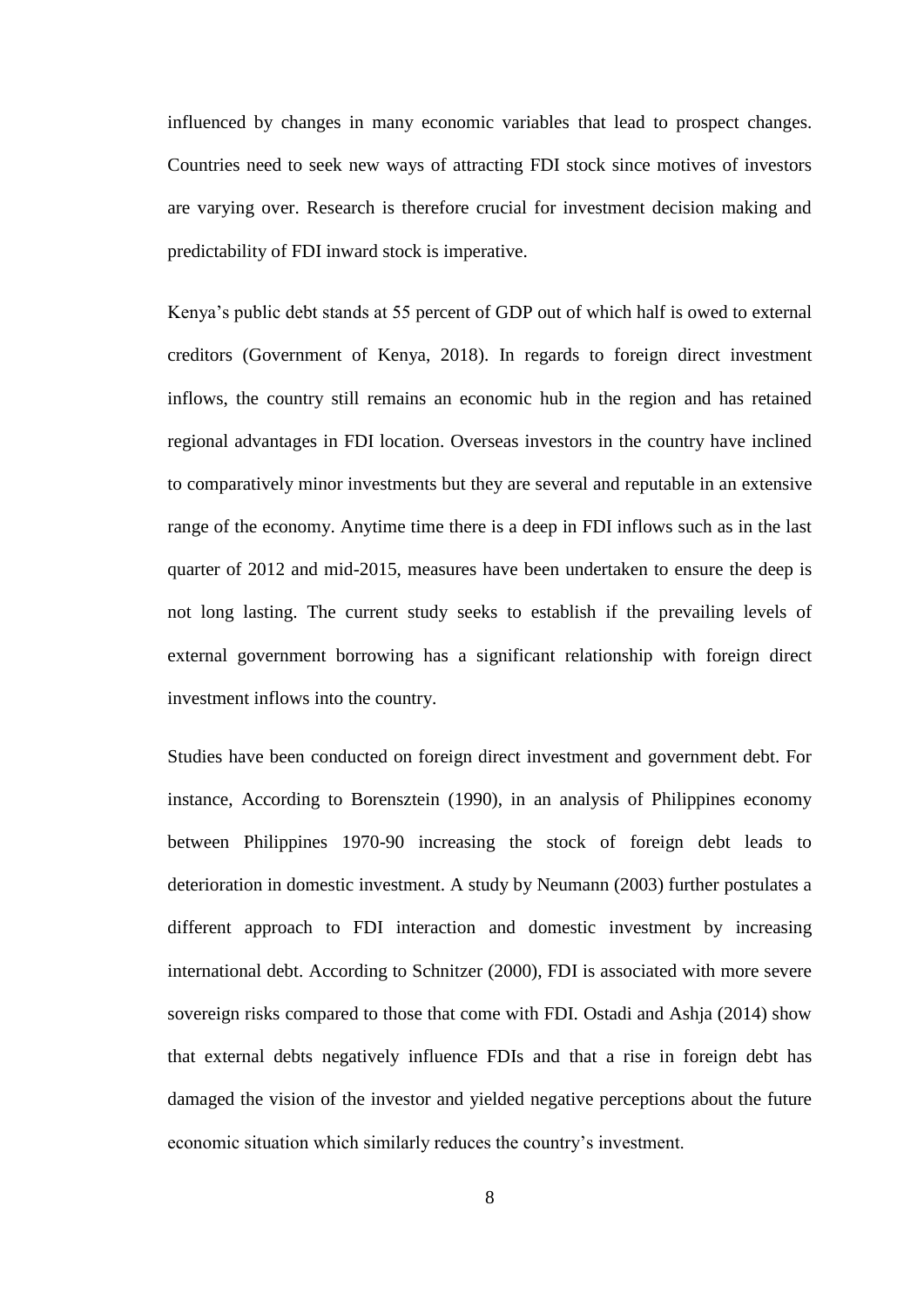Locally, existing studies have either considered public debt or FDI separately. Kibui (2009) studied the effect of external debt on public investment and Kenya's economic growth (1970-2007). The results indicate that debt relief could act as a catalyst for investment recovery and economic growth. Harmon (2012) examined the effect of public debt on GDP growth, Interest rates and inflation in Kenya. From the findings, it was concluded that a single analysis could not be used to establish the association between inflation, public debt, Interest rates and GDP growth. Gikandu (2012) examined the association between domestic debt and Kenya's economic growth. From the analysis, a weak positive association was found between the two variables. This implies that domestic debt slightly contributes to economic growth. Matiti (2013) examined the impact of selected public debt determinants in Kenya and established a direct relationship between foreign exchange rates depreciation and public debts. Although Wabwalaba (2017) focused on the effect of public debt on FDI inflows in Kenya, his study combined both the domestic and external borrowing. Mogaka and Elly (2018) focused on the effect of domestic public debt on development of the financial markets in the East African Community countries and found that domestic public debt has a significant effect of financial development. This study however did not take into account FDI inflows. The current study seeks to leverage on this research gap by answering the research question: What is the relationship between external government borrowing and foreign direct investment inflows in Kenya?

### <span id="page-19-0"></span>**1.3 Objective of the Study**

The objective of this study is to determine the relationship between external government borrowing and foreign direct investment inflows in Kenya.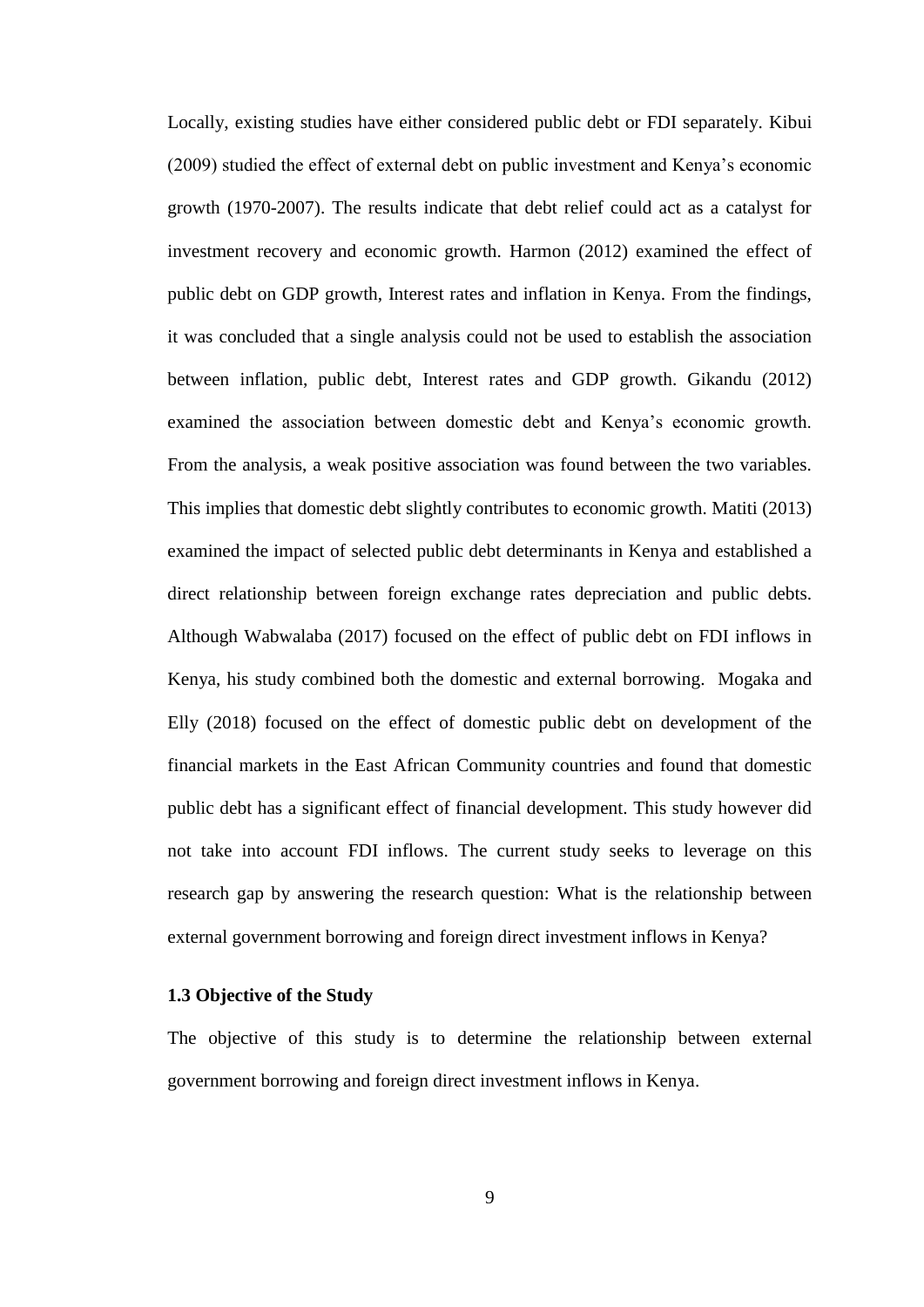### <span id="page-20-0"></span>**1.4 Value of the Study**

The study discoveries will go about as a kind of reference point for future researchers, students as well as scholars looking to carry out studies on the equivalent or a closely related field. The scholars and researchers may likewise find it supportive in the reorganization of related study areas by pointing out topics that require additional research and reviewing of existing empirical literature to distinguish gaps in the study

The findings are hoped to be of benefit to policy makers in developing investment strategy policies and developing the necessary institutional framework required to market Kenya as an ideal foreign investment destination. Also, it will help them in coming up with policies that ensure setting public debt levels that are consistent with the objective of attracting foreign direct investments.

The study may also help the government to have some sense of control on the operations of different stakeholders in the sector. A clear picture of the FDI flows can be painted which may help in doing comparative analysis with other developing countries. Policy makers may use the findings to overcome disadvantages as the study outlines the potential strengths and weaknesses of Kenya.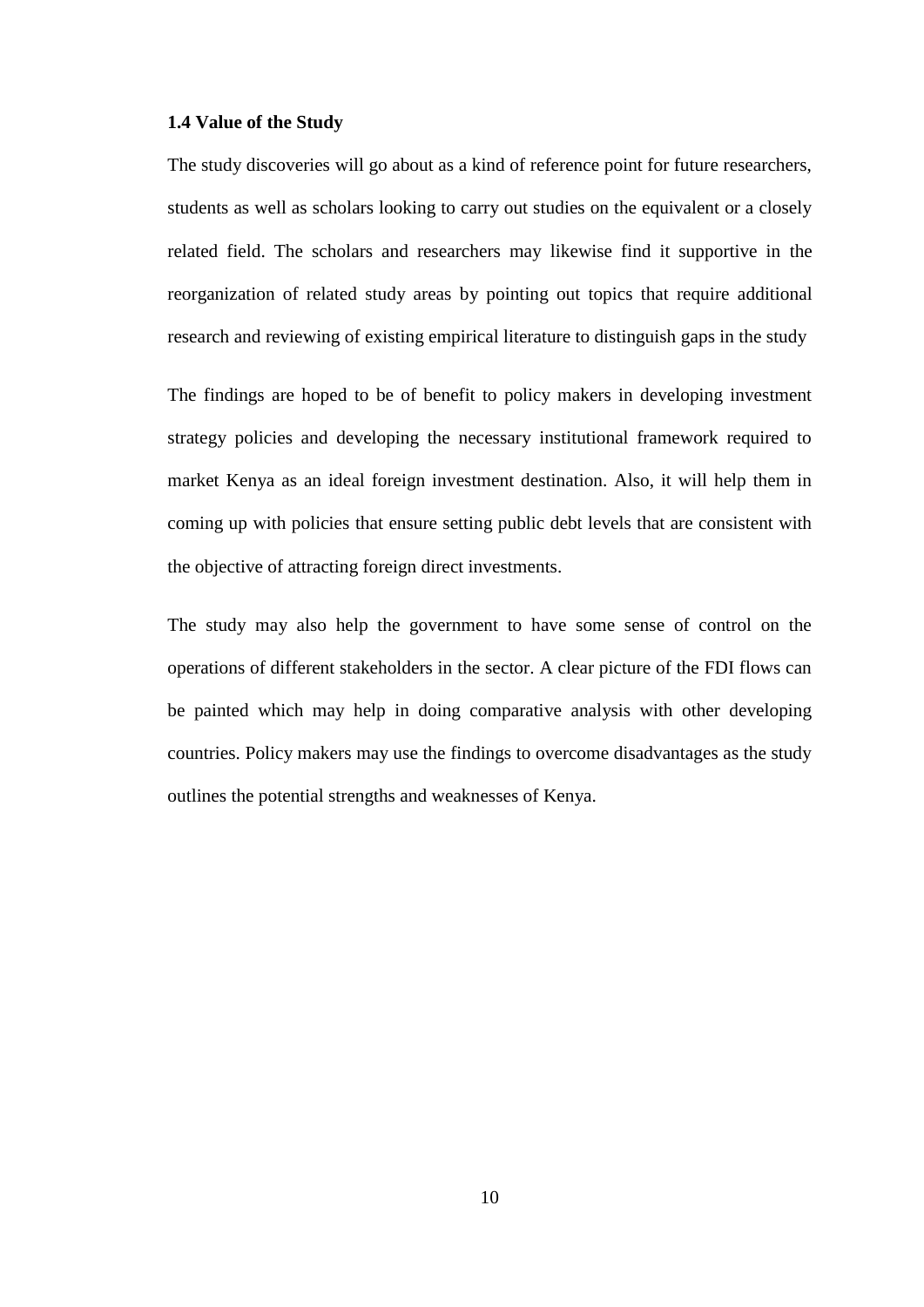### **CHAPTER TWO**

### **LITERATURE REVIEW**

### <span id="page-21-2"></span><span id="page-21-1"></span><span id="page-21-0"></span>**2.1 Introduction**

This section gives a presentation of theoretical framework used as well as reviewing former studies on external government borrowing and foreign direct investment inflows. It has the theoretical review, determinants of FDI inflows, empirical review, the conceptual framework and a summary of the literature.

### <span id="page-21-3"></span>**2.2 Theoretical Framework**

The section presents relevant theories which can be used to explain the association between public debt and foreign direct investments. The theoretical reviews covered are; debt overhang theory, internalization theory and the eclectic paradigm theory.

### <span id="page-21-4"></span>**2.2.1 Debt Overhang Theory**

According to Krugman (1988), "debt overhang" is a condition where the expected repayment ability of an economy of external debt is below the debt contractual value. Cohen's (1993) theoretical model argues that foreign debt has a non-linear effect on investment as propagated by Clements et al., (2003) who argues that this association could influence growth. Therefore foreign debt accumulation promotes investment up to a certain level where debt overhang starts to create negative implications on the willingness of the investor to inject more capital. Similarly, the growth model of Aschauer (2000), which holds that public capital brings a nonlinear effect on economic growth, could be used to explain the effects of public debt.

According to Reinhart et al., (2012), public debt overhang is a result of development fiscal crises database over the past few years. Before this database was developed,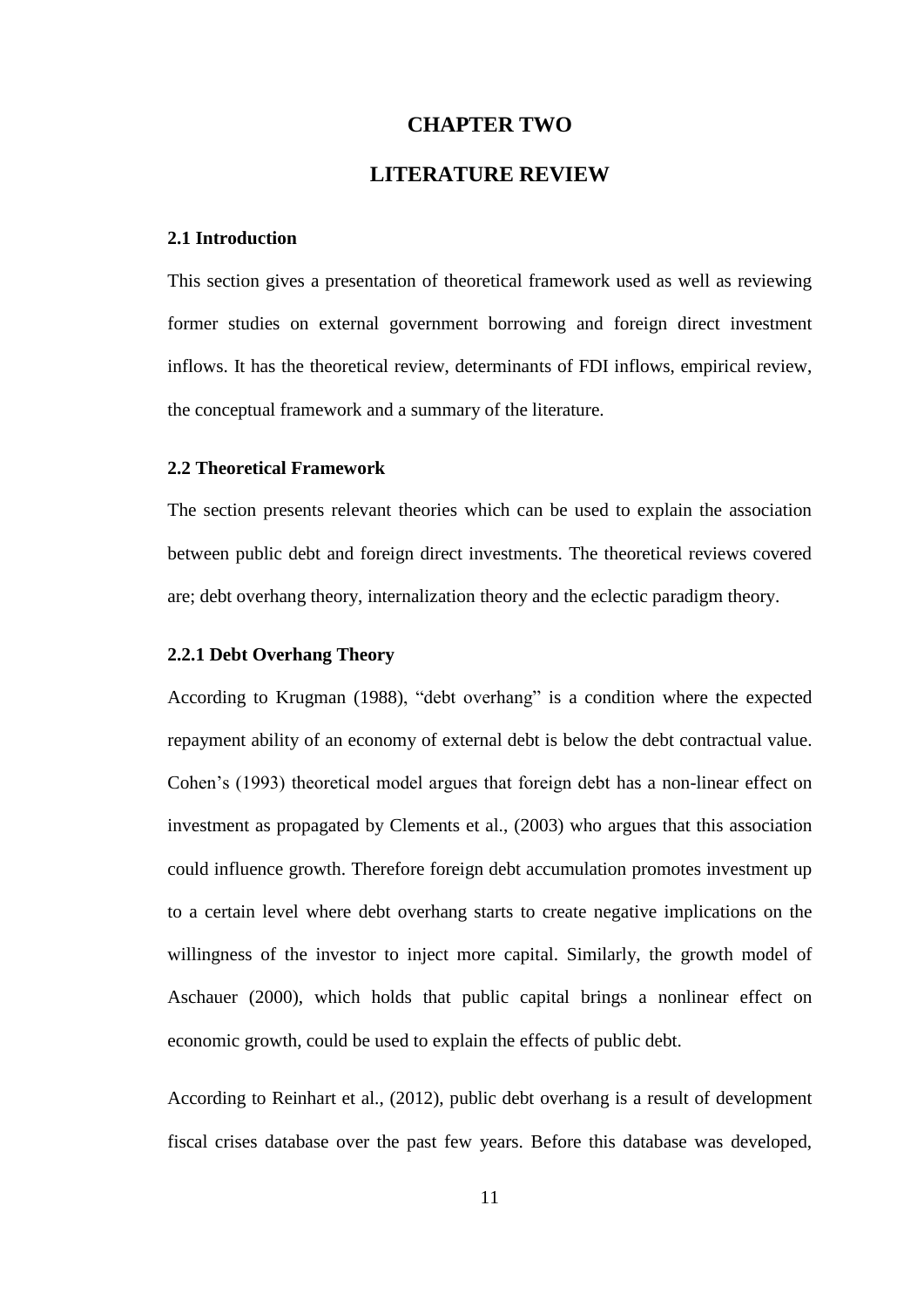public debt significantly influenced economic growth. For instance, Barro and Sala-i-Martin (1995) demonstrated empirically that the government consumption to GDP ratio negatively affects per-capita GDP. No evidence however exists on whether the amount of public debt has a strong effect. However, Fischer (1991) demonstrated empirically that fiscal deficit has negative implications on GDP but failed to confirm whether public debt amount has an impact on per-capita GDP (Kobayashi, 2015). This theory relates to the current study as it recognizes the role of external debt in influencing foreign direct investments in an economy.

### <span id="page-22-0"></span>**2.2.2 Internalization Theory**

This theory was advanced by Casson and Buckley (1976). Further development of the theory was by Hennart (1982) and benefits from addition works by Casson (1983). The theory explains the growth of multinational corporations and their motivations. It demonstrates that multinational corporations organize their internal activities to achieve specific advantage and exploit them to enhance its competitiveness. According to Hymer (1976), FDI will occur only when the exploitation of firm specific advantage supersede the relative cost of investing abroad. In summary, he implies that FDI occur in imperfect markets and it's simply a strategy decision at firm level rather than a financial decision of the capital market.

Casson and Buckley (1976) argue that an FDI is only attractive if the Ownership, Location and Internalization (OLI) conditions are met. First, the multinational must have an ownership advantage compared to the local firm's ownership. This may be in form of the multinational's specific organizational or technological knowledge. The government policies' likely on the benefits of investing in a certain host country is also vital. In some cases the host government may pose regulations concerning the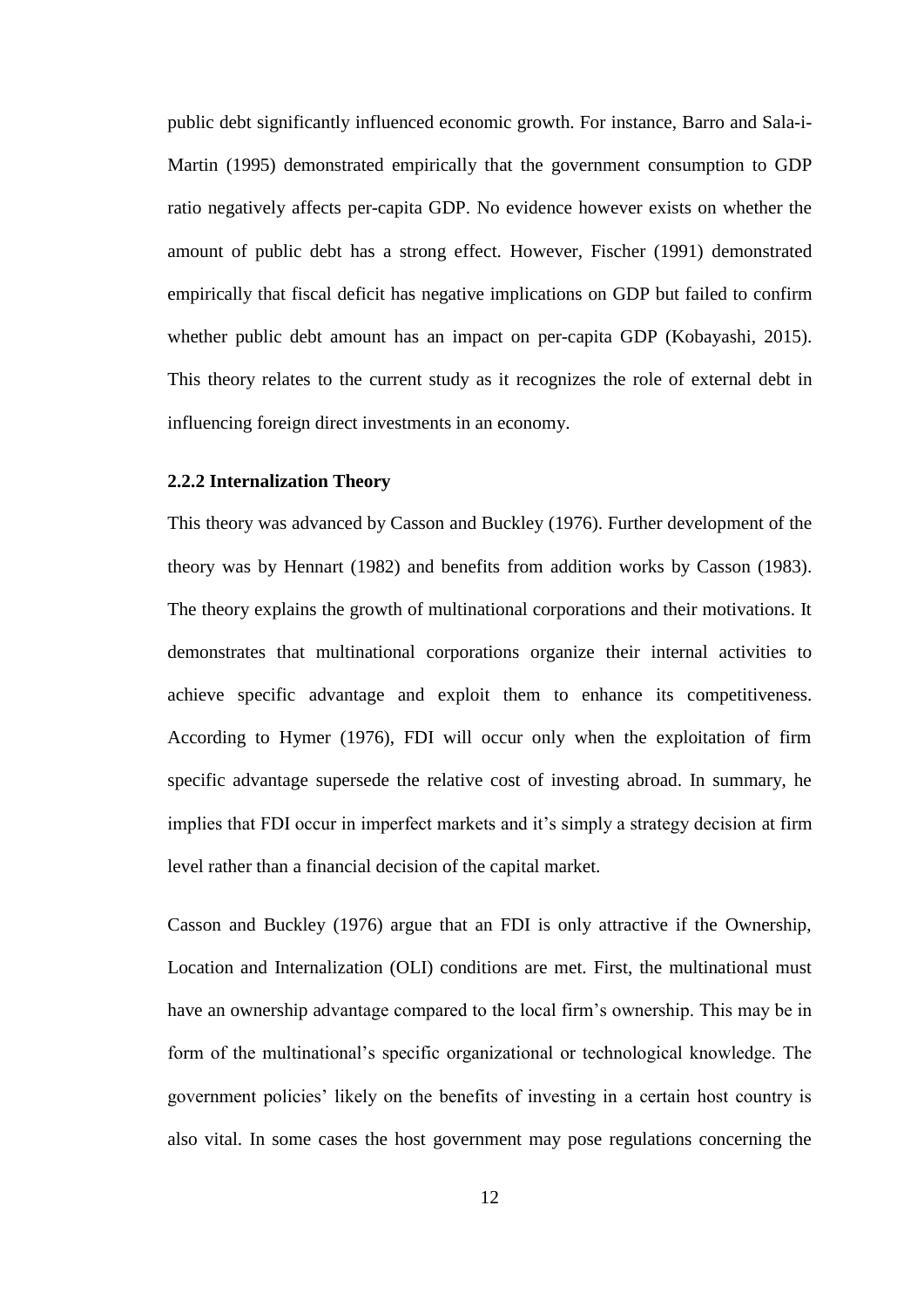nature of foreign ownership. Such restrictions in effect reduce FDI inward inflows which will be accompanied by technology. Secondly, it must be advantageous for the multinational companies as well as other investors to produce in the host country if they can benefit from some comparative locational advantage. Finally, it should be suitable to execute the activities within the host countries, as opposed to leasing or buying them from other firms. The theory relates to the current study since it explains the motivation of firms to invest in foreign countries. Government policies in the foreign country are one of the key considerations and this may affect FDI inflows.

### <span id="page-23-0"></span>**2.2.3 Eclectic Paradigm Theory**

Dunning (1993) came up with this theory which is in itself a mix of three different but correlated theories. These theories are Ownership, Location and Internalization (OLI) which are used to describe how the factors therein contribute to changes in foreign direct investments. Ownership related advantages are those provided by intangible assets. This assets must however be considered as exclusive possessions held and owned by the company and are transferable to other firms at prices that would lead to reduction of costs to the company, or would lead to the company registering high rates of return. In his arguments, Dunning (2005) argues that when all other factors are held constant, a company with a higher level of competitive advantages, in comparison with its competitors, has a higher chance in increasing its overall production and hence increasing its global presence.

Location benefits, as explained by Denisia (2010) are used to compare the different economies, as per their strengths and opportunity. The end result of this analysis is that the most suitable country is selected to be a host country for the activities of multinational firms. The correlation existing between location and ownership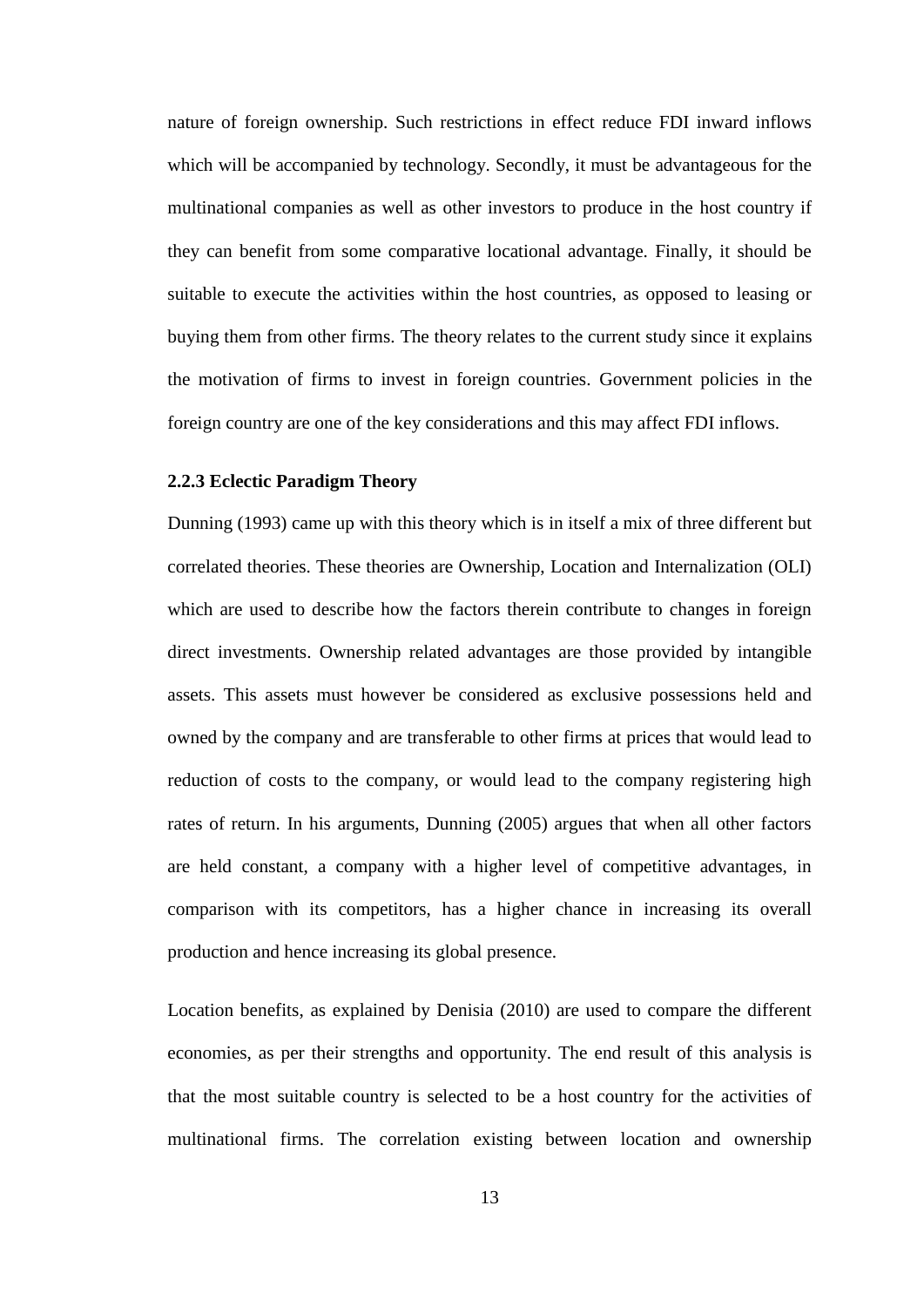advantages is that when a multinational corporation is able to host itself in the most suitable economy, it is now able to engage in the exploitation of its ownership related abilities, and thus leading to the firm engaging in foreign direct investment.

Internalization establishes a need for the firm to be able to have an established business in each of the economies that the company sells its products or services. The firm must derive ways through which it can benefit further through foreign production as compared to the meager fees that are earned in international trade activities such as exporting and franchising. Dunning (2005) states that a corporation is more likely to get higher returns if, it engages in foreign production as opposed to the extension of its production rights to other countries. The eclectic paradigm is therefore in support of the establishment of production markets by a corporation through exploitation of its competitive advantages and the selection of suitable locations. In doing this, the corporations are not only engaging in foreign direct investments but also gaining much more than their competitors. If this theory was to apply, then external debt would have an influence on FDI inflows as foreign firms would consider this in their selection of where to invest.

#### <span id="page-24-0"></span>**2.3 Determinants of Foreign Direct Investment Inflows**

FDI involves real assets and this ensures that an investor will be active in managing the assets he is acquiring. A number of issues exist which cause the attractiveness of one country to be more than the other and these factors can also vary from one period to another. These determinants have contributed to studies on why some given countries are more prosperous than others nations in attracting FDI. Quite many researches have been carried out on the determinant factors of FDI but so far there is yet to be a definite consensus. The different approaches to the determinants of FDI do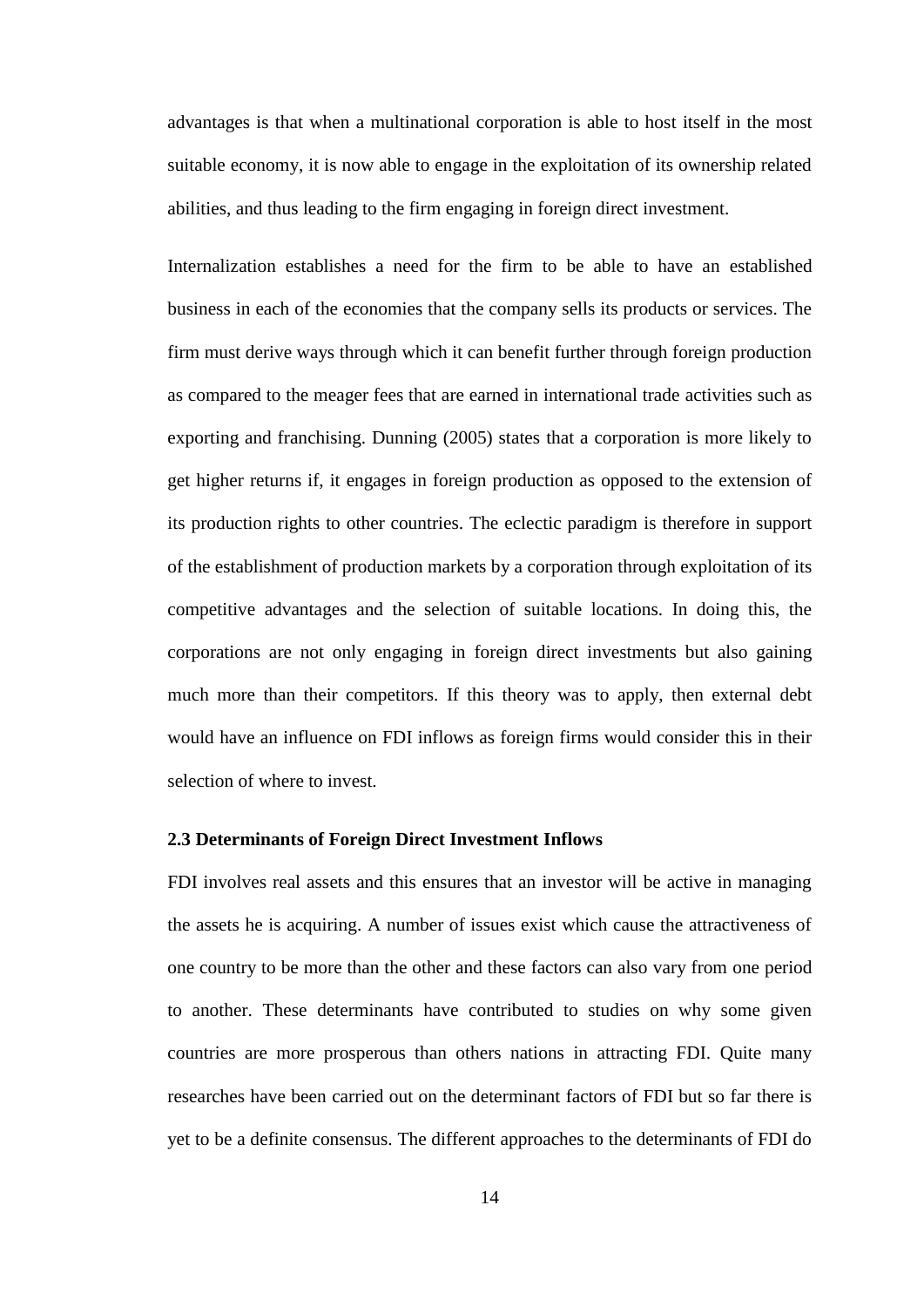not cancel each other out but expound on various issues of a similar phenomenon (Kinuthia, 2010).

#### <span id="page-25-0"></span>**2.3.1 External Government Borrowing**

According to economic theory, external public debt is good for a country's economic growth. However, this is only possible up to a certain level beyond which its effects are adverse to an economy. The theory of debt overhang as explained by Krugman (1988) clearly demonstrates how accumulation of high public debt leads to low FDI inflows translating into low economic growth of a country. According to Krugman (1988), debt overhang refers to a situation where the existing external debt is very large. The theory suggests that foreign investors will be discouraged from investing in a country that has a large external debt since part of their proceeds would be used to service the debt through high taxation. The theory postulates that reducing debt obligation results to a rise in both domestic and foreign direct investment thus minimizing the chances of debt default.

Ostadi and Ashja (2014) show that debts have a notable negative impact on FDI and that a rise foreign debt has damaged the vision of the investor and resulted in negative future economic expectations which have reduced the country's investment. The findings further indicated that the government size significantly reduces FDI which reduces is in line with crowding out effects and shows that the presence of government reduces the presence of private sector.

### <span id="page-25-1"></span>**2.3.2 Inflation**

In order to manage the macroeconomic environment and fiscal governance, inflation is very key. It is determined by shifts in the consumer price index which is a weighted average price of consumed goods and services (Nwankwo, 2006). Tensions in the economic environment of a nation occurs when the inflation level is high and it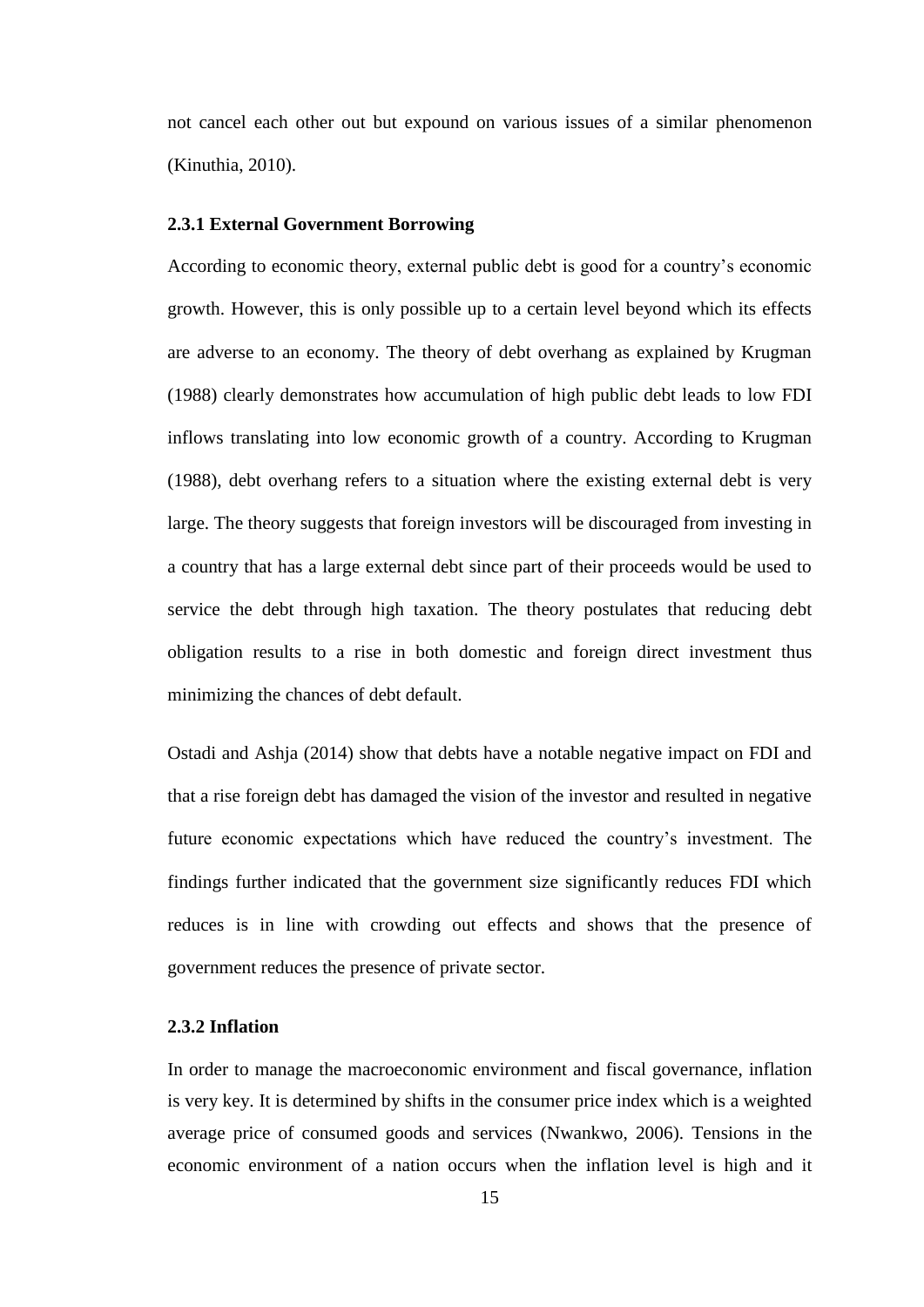depicts the government's reluctance to have a stable monetary policy. It can be argued that risk averse foreign investors coupled with high levels of inflation will cause decreases in FDI in the hosting nation since investors are not willing to risk the profits that they expect from their investments (Kadongo, 2011).

Given high uncertainty levels, investors are bound to demand high price levels in order to offset their exposure to inflationary risks which are bound to lower the volume of investment. Thus, as a move to encourage investments, inflation rate stability is paramount (Gastanaga et al., 1998). Nwankwo (2006) has stressed macroeconomic policy failures as deflecting FDI flows from Africa; he points that, poor monetary and fiscal policies cause unsustainable deficits in budgets and increase inflationary pressures thereby raising the production costs in the local country and thus creating instability in exchange rates and thereby the region becomes a risky destination for FDI (Onyeiwu & Shrestha, 2004).

#### <span id="page-26-0"></span>**2.3.3 Interest Rates**

According to Agiomirgianakis (2003), FDI is capita that flows into a country due to investments by multinational companies. The economic theory which elaborates on ways that capital moves in the globalized economy insist that capital flows into nations that have a higher investment return as compared to those with higher rates of interest (Pholphirul, 2002). Consequently, investment is higher in Nations that give better investment returns and security in the form of lower rates of interest and a better business environment. Capital therefore tends to move from countries with low rate return to those with high rate of return.

Singania (2011) argues that interest rates are accordingly adjusted to show inflationary changes. As a result, interest rates are critical determinants of foreign direct investment. Traditionally, investors will shop for low cost credit sources or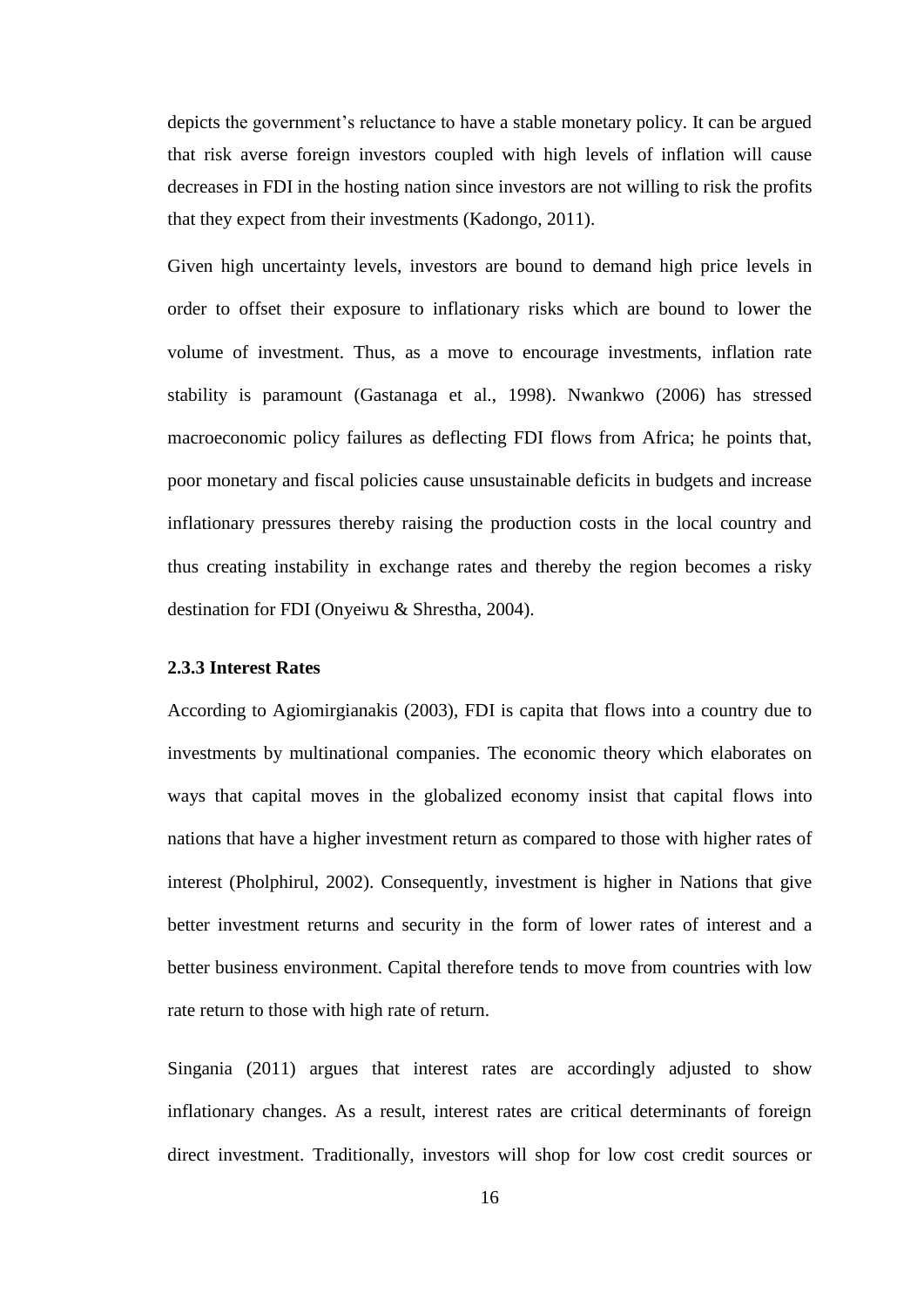lower rates of interest and invest it in economies that promise higher returns. According to Vesarach (2014), who conducted a study on the role of interest rates in attracting FDI in the Asian economies; the results showed that the determinants of FDI are interest rates, inflation, GDP, exchange rates, labor cost, money growth and political rights. The researcher concluded that countries should offer competitive interest rates to attract foreign direct investments in their country.

#### <span id="page-27-0"></span>**2.3.4 Exchange Rates**

Exchange rate is an essential component affecting FDI. Asiedu (2002) stated that different currency areas were responsible for the generation of FDI. Dunning (1993) stated that greater fixed capital stakes of an investment showed the possibility of taking into account future movements in exchange rates. Goldberg (2011) agrees that exchange rates volatility impact location decisions of MNCs. Other research indicates that exchange rate risk contributes significantly in explaining FDI (Gastanaga et al., 1998).

Exchange rate volatility may negatively affect and reduce direct investment. Gastanaga et al., (1998) based on an analysis of macroeconomic factors, institutional and legal frameworks and risk in determining FDI, proved that market size, fiscal deficit, inflation and exchange regime and trade openness were all significant. According to earlier research, exchange rate movements have shown to be relevant and significant to FDI because exchange rate volatility contributes directly to uncertainty in the transaction plan from the countries investing (Behera et al., 2008).

#### <span id="page-27-1"></span>**2.3.5 Economic Growth**

Many scholars have been attracted to the issue on the role played by economic development in attracting foreign direct investment. According to Charkrabarti (2001) better improved opportunities for gaining profits are attributed to by a rapidly growing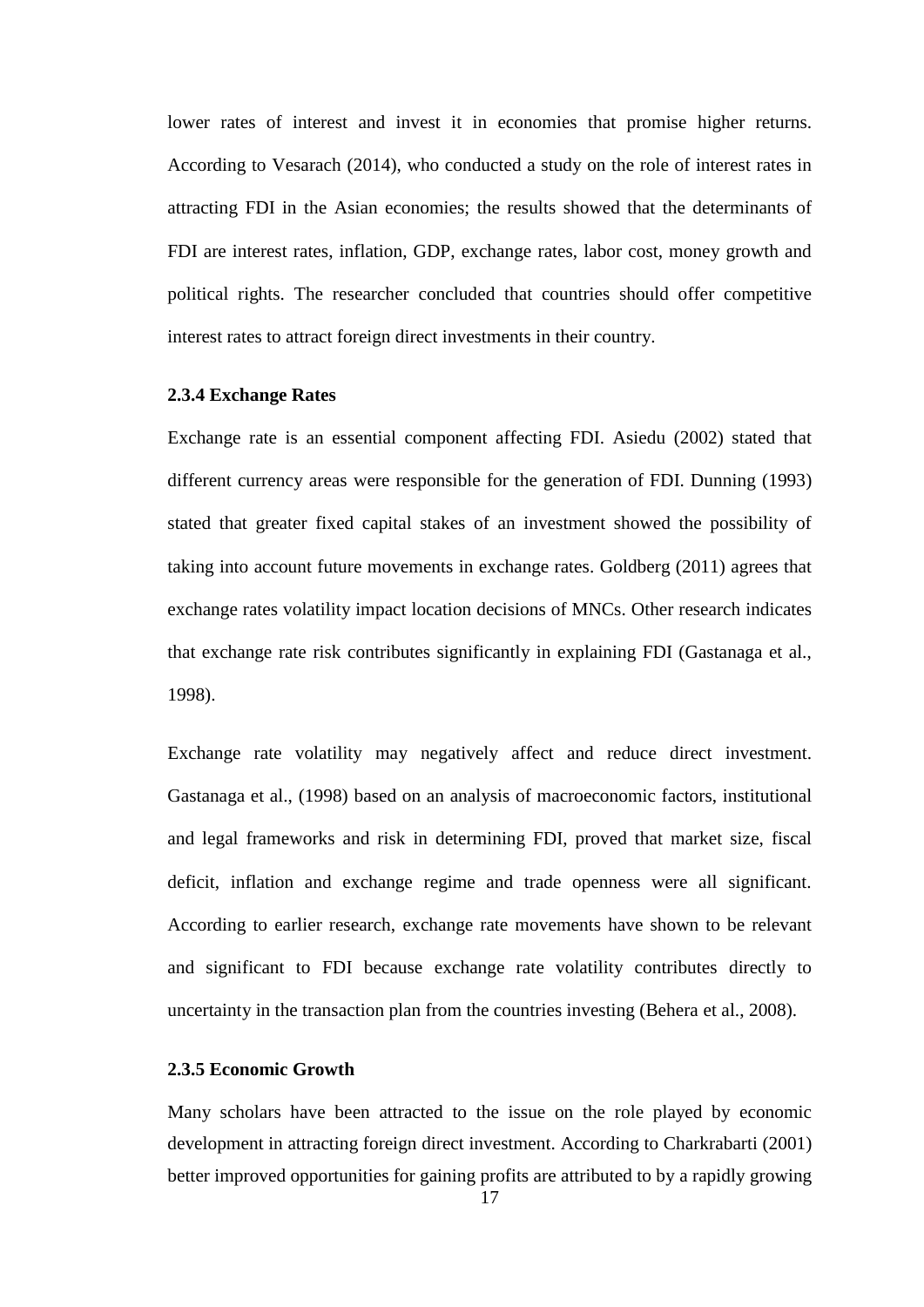economy as compared to those that are growing slowly or not increasing at all. Mishkin and Eakins (2009) find a high outcome of growth on FDI, while Gastanaga et al., (1998) gains a stiff back up for the hypothesis between 1983 and 1986, but only a weak link between 1975 and 1978.

Basing on the same guidelines, Aoki (2007) established that for the less developed nations, there is a weak positive relationship and a weak negative relationship for the developed nations. Asiedu (2002) asserted that lagged growth for the full sample and non-Sub-Saharan nations in Africa are affected positively, whereas there the Sub-Saharan Africa sample has an insignificant impact. Gastanaga et al., (1998) found significant positive effects of growth on FDI.

### <span id="page-28-0"></span>**2.3.6 Availability of Good Infrastructure**

Productivity of investment is increased by good infrastructure which increases FDI flows (Asiedu, 2002). According to Wheeler and Mody (1992) infrastructure is very crucial for developing countries. It is not only made up of roads alone but also telecommunications. In order to enhance communication between the host and home countries, there is need for availability and efficiency of telephones. Not only is physical infrastructure crucial to FDI inflow, but also financial infrastructure. In order to tap the full importance of an FDI inflow, there is need for a well-developed financial and infrastructural system.

### <span id="page-28-1"></span>**2.4 Empirical Review**

Many empirical studies both locally and internationally support the association between public debt and foreign direct investments, but these studies have produced mixed results.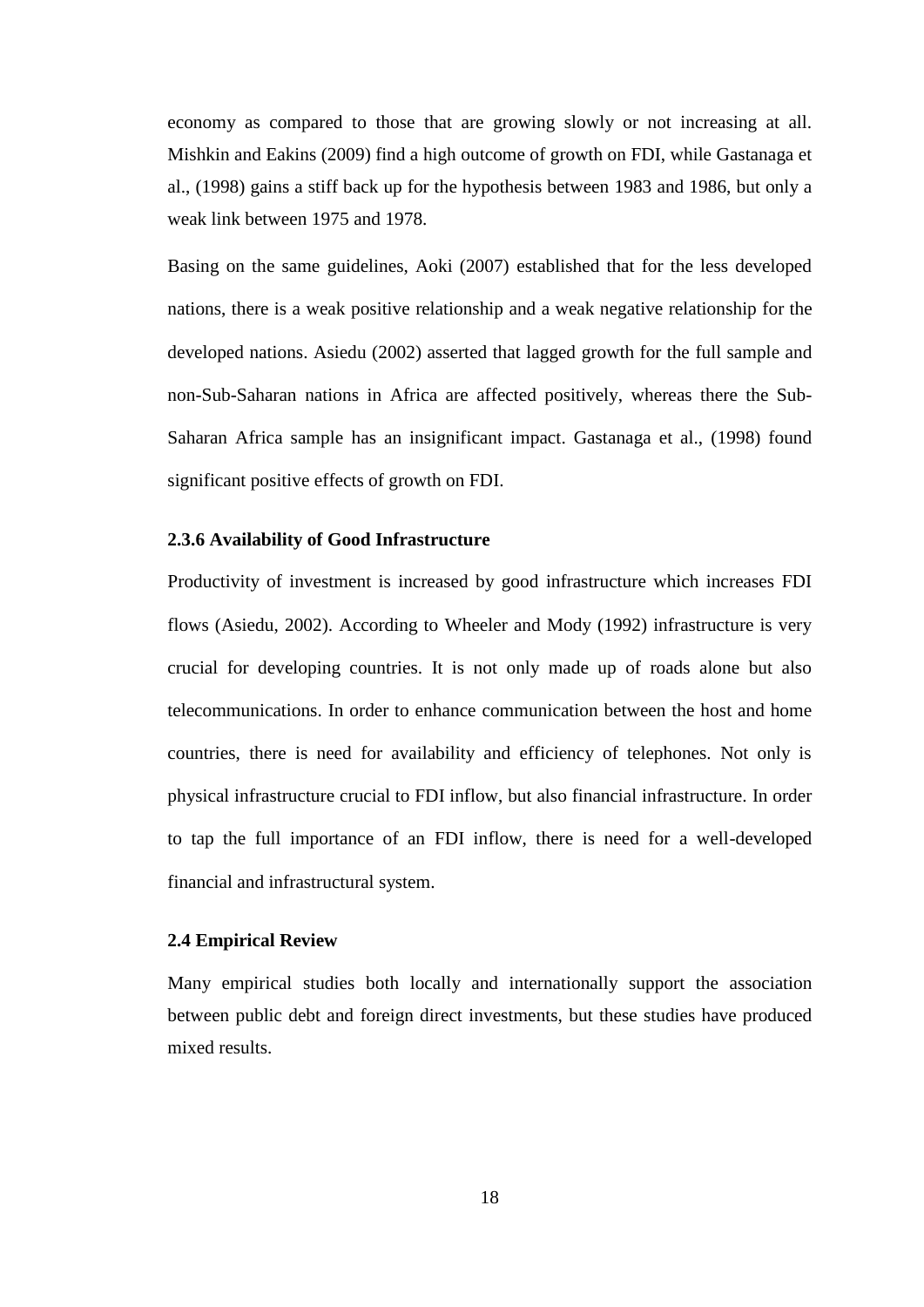### <span id="page-29-0"></span>**2.4.1 Global Studies**

Ali and Mustafa (2010) analyzed short and long run effects of public debt on economic growth in Pakistan for the period 1970-2010. They applied co-integration analysis to capture the long run effects of debt on GDP. Their findings revealed that external debt has a strong impact in both the short run and long run while labour force negatively affects GNP in both long and short run. The increase in capital formation also have positive effect on GNP in the long and short run though the positive effect of capital is more than that of human capital. This theory was carried out in a different context and its findings may not be applicable in the Kenyan context.

Azam and Ullah (2011) investigated on the influence of public debt on FDI in Pakistan. The result showed that FDI is negatively influenced by the poor debt condition of the country and signifies relatively unfavorable conditions for foreign investment. Their study also concluded that based on the benefits of foreign investment, the government requires to adopt these policies to attract foreign private investment and reduce external debt through proper debt management policy as the growth of FDI inflows is affected by a rise in public debt. This theory was carried out in a different context and its findings may not be applicable in the Kenyan context.

Okafor (2012) studied on the value of domestic macroeconomic variables matter for FDI inflow in Nigeria. Prediction that foreign capital flows could boost economic growth of nations is the major finding of the study. The study used ordinary least square method as an estimation technique. Foreign direct investment in Nigeria is majorly determined by real GDP, real exchange rate and rate of interest as per the findings. FDI inflow is majorly determined by domestic macroeconomic variables.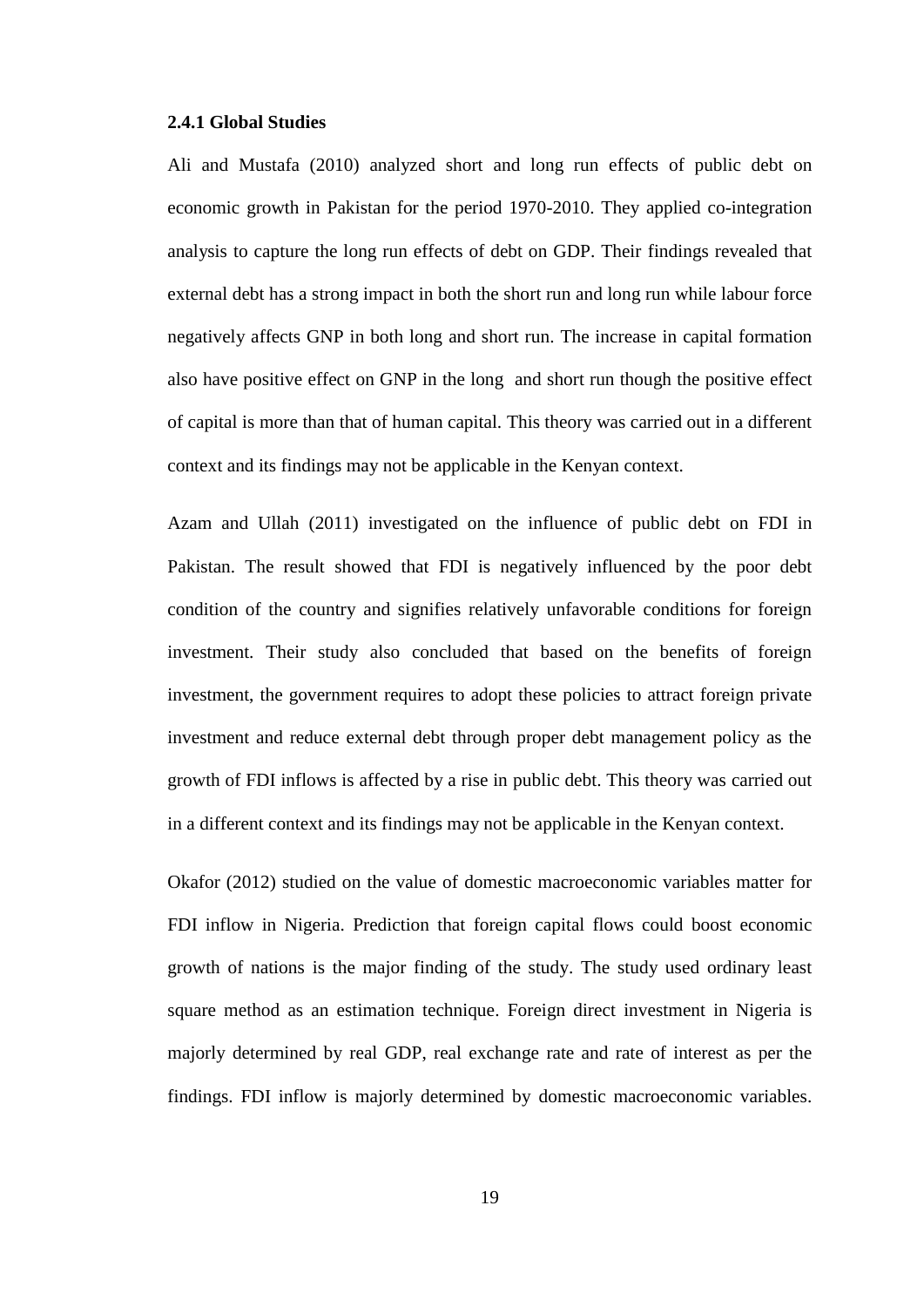Tis study however did not focus on public debt as one of the variables that have an effect on FDI inflows.

Udomkerdmongkol, Gorg and Morrissey (2013) conducted an empirical investigation on FDI, external debt and domestic investment. The study utilized the model of Marini and Dalmazzo (2000) to come up with predictions on the significance of three different sources of financing: FDI financing, foreign debt financing and domestic capital self-financing, for domestic investment for the two types of political regimes: politically stable and politically unstable. Based on fixed-effects estimation, the estimation results excluding any political factors gave positive effects of FDI financing and domestic capital self-financing on domestic investment. No evidence exists on the association between external debt financing and domestic investment in both regimes. The findings show that foreign debt financing have no impact on investment. This theory was carried out in a different context and its findings may not be applicable in the Kenyan context.

Omweri (2013) studied the determinant factors of FDI stock in the five countries of the East African Community i.e. Uganda, Kenya, Burundi, Tanzania and Rwanda to find out why the region was recording very low increase of FDI. The research employed panel data analysis methods. The study used trade openness, Gross Domestic Product per Capita, Gross Domestic Product growth, telephone line (per 100 people); a proxy for infrastructural facilities, inflation, return on investment and natural resource endowment as independent variables and the stock of FDI as the dependent variable. Analyzed data was between 1991 and 2012. The study's findings showed that trade openness, inflation, and infrastructure facilities were the most crucial determinant factors of foreign direct investment to EAC countries. This study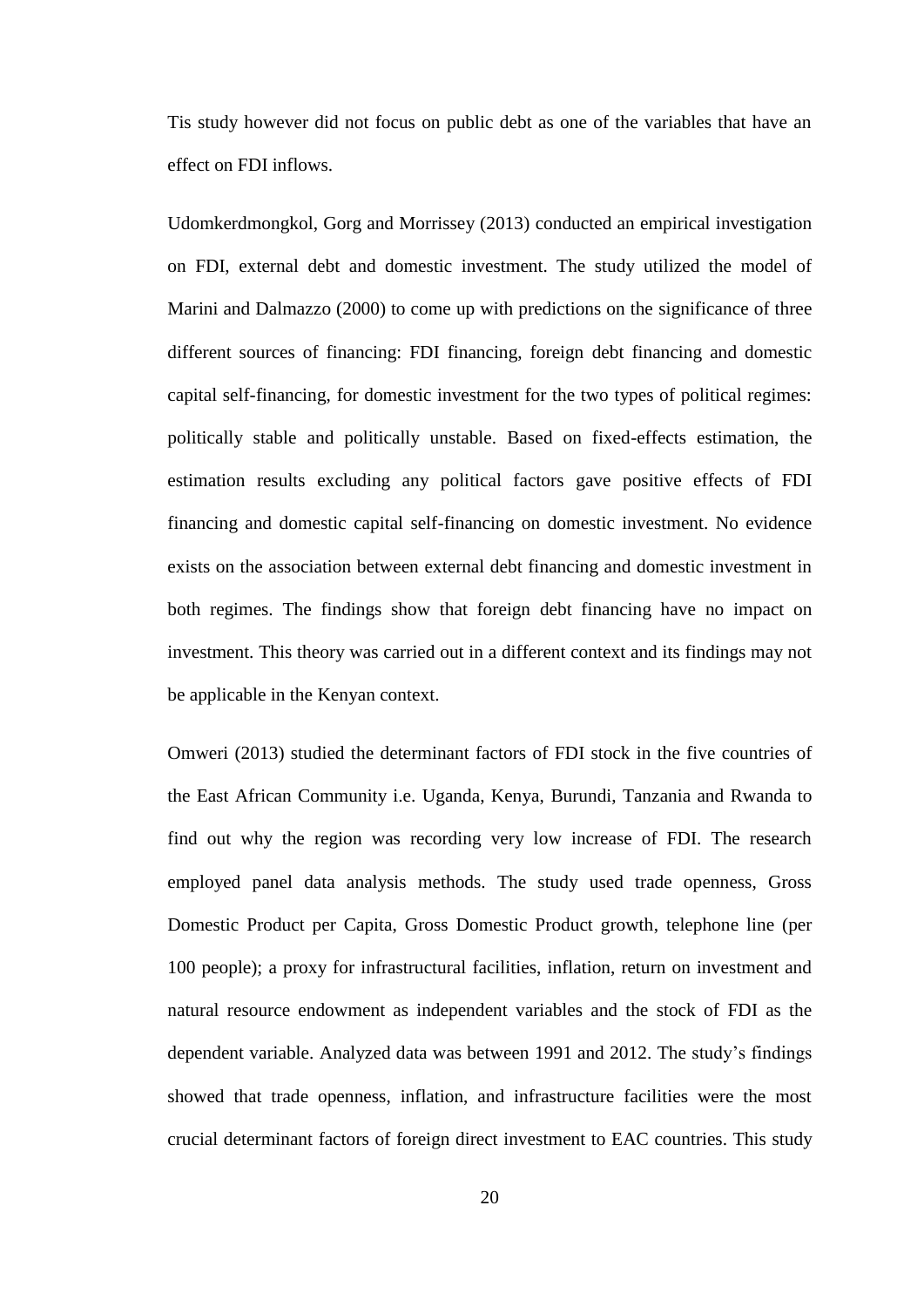however did not take into account public debt as one of the factors that influence FDI inflows.

### <span id="page-31-0"></span>**2.4.2 Local Studies**

Kinaro (2006) investigated the determinant factors of foreign direct investment in Kenya. Identifying the key factors that influence FDI decisions was the main objective of the study. In analyzing the various variables included in the model, the researcher used econometric technique. In the examination of the locational factors of FDI inflows to Kenya, it was proposed that human capital, annual inflation, real exchange rate and economy openness are exogenous variables. Johansen cointegration technique was used to establish the co-integration of the series and it was robust. FDI is affected positively in the short run economic openness and human capital as per the findings. Besides both real exchange rate and inflation have negative impacts FDI inflows in long and short run respectively. This study however failed to address public debt as a determiner of FDI inflows and that is the gap the current study seeks to fill.

Nyamwange (2009) conducted a research study to find out determinants of FDI in Kenya. Objective of the research was to determine factors which influence FDI decisions in the Kenyan context. He explored the correlation between FDI and economic development in Kenya. Findings evidenced that FDI is influenced by level of human capital, stable macroeconomic policies, taxation, and market size. Further, no statistically significant link occurs between human capital and GDP implying that in Kenya there inadequacy of employees who are skilled. This study focused on different concepts as it did not take into account public debt and this is the gap the current study will leverage on.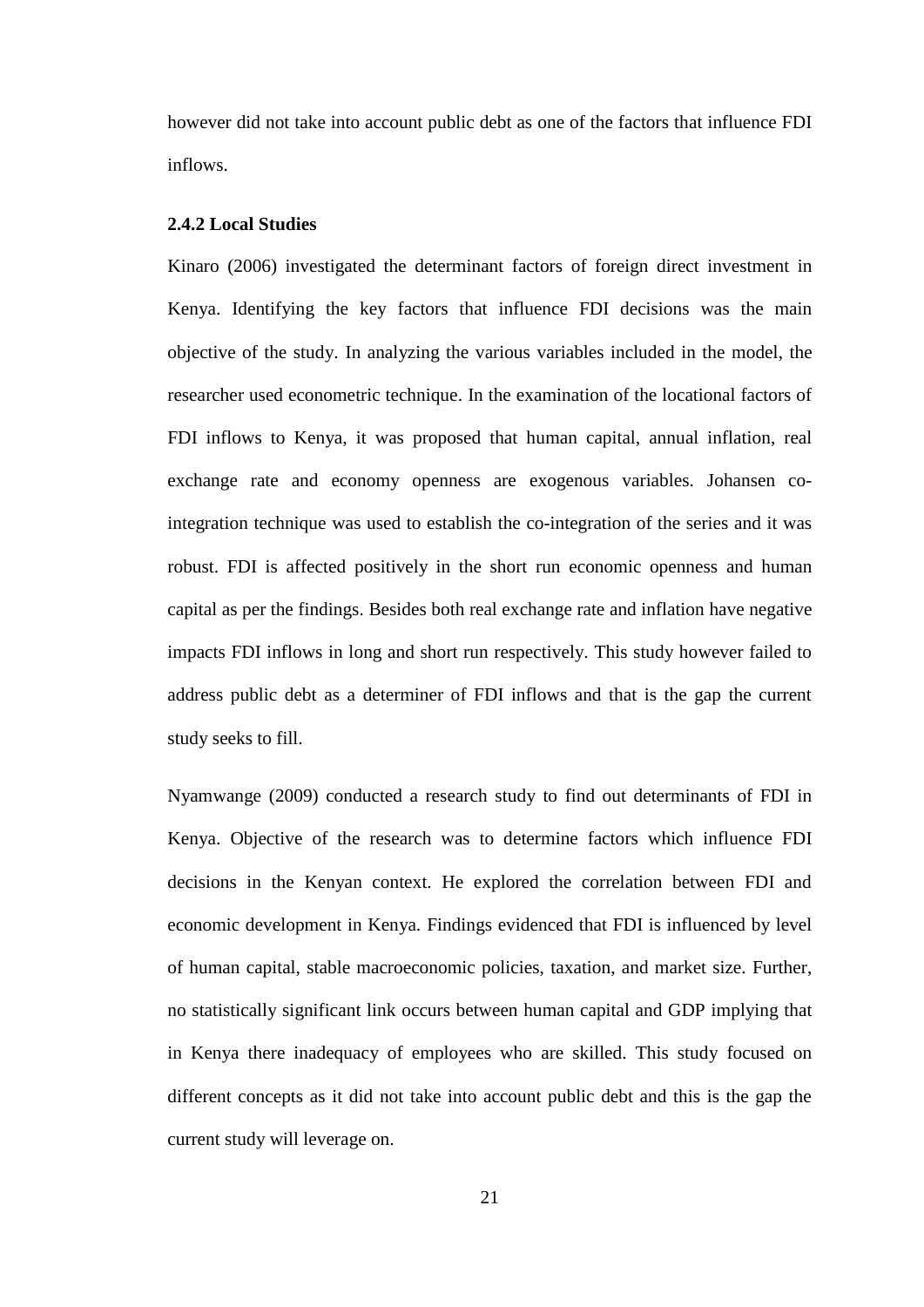Matiti (2013) examined the effect of selected determinants on public debt in Kenya. This study used descriptive study design and used secondary data. Annual data was used in the computations. The study covered ten years starting 2003 to the year 2012. It was concluded that there is a direct relationship between public debt and rates of exchange, balance of payments and budget deficit while there was an inverse relationship between public debt and total grants. The policy makers need to evaluate the best exchange rate policy for optimal economic development. The study findings further established that debts and exchange rates had been increasing; grants had been decreasing over years, while budget deficits remained high in the country. This study is different from the current study as it focused on public debt as the dependent variable while the current study will have FDI inflows as the dependent variable and public debt as the independent variable.

Muinga (2014) examined external public debt and economic growth in Kenya. The study used data from 1970 to 2010 from World Development Indicators and KNBS. The explanatory variables were capital, labour, and interest payments on external debt, external public debt, debt service payments, and inflation. The econometric technique of OLS was employed in the data analysis. The results indicated that external debt and interest payments on external debt payments contribute negatively to Kenya's economic growth. Capital formation and labour force have a notable positive contribution to the growth of the economy. The simulation results showed that any percentage increase of external debt holding other factors constant, will reduce the GDP hence slow economic growth. The current study will be different from this study as it will focus on FDI inflows instead of economic growth.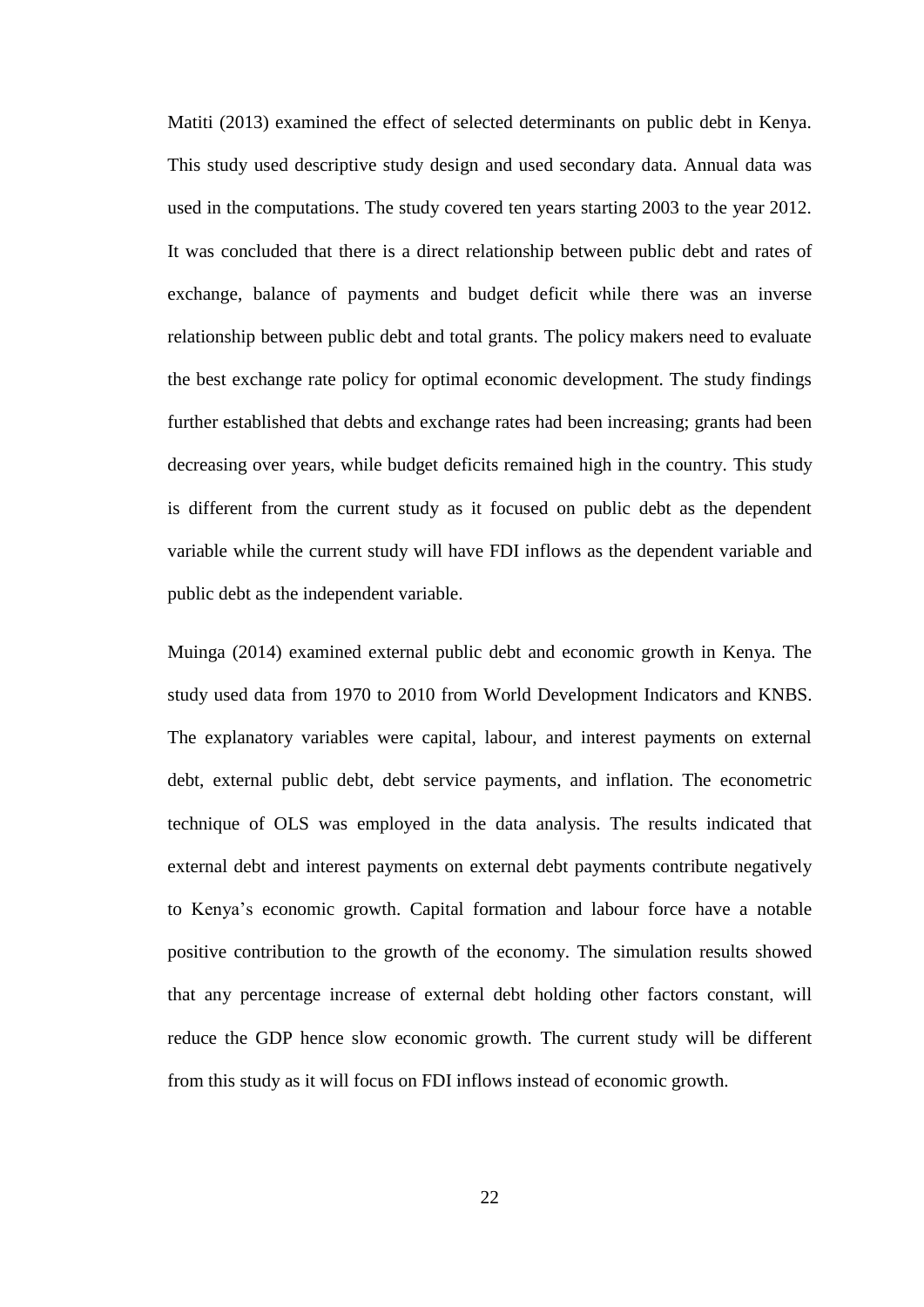Wabwalaba (2017) sought to establish the influence of public debt on FDI inflows in Kenya. The independent variable was public debt as measured by quarterly public debt in natural logarithm form. The control variables were inflation rates as measured by quarterly CPI, exchange rates as measured by quarterly exchange rate between KSH/USD and economic growth as measured by quarterly GDP. FDI inflows in Kenya were the dependent variable which the study sought to explain and it was measured by FDI inflows in the country on a quarterly basis. The results revealed that individually, public debt, inflation rates, exchange rates and economic growth are not significant determiners of FDI inflows in Kenya.

### <span id="page-33-0"></span>**2.5 Conceptual Framework**

According to economic theory, external public debt is good for a country's economic growth. However, this is only possible up to a certain level beyond which its effects are adverse to an economy. The theory of debt overhang as explained by Krugman (1988) clearly demonstrates how accumulation of high public debt leads to low FDI inflows translating into low economic growth of a country. According to Krugman (1988), debt overhang refers to a situation where the existing external debt is very large. The theory suggests that foreign investors will be discouraged from investing in a country that has a large external debt since part of their proceeds would be used to service the debt through high taxation. The theory postulates that reducing debt obligation results to a rise in both domestic and foreign direct investment thus minimizing the chances of debt default.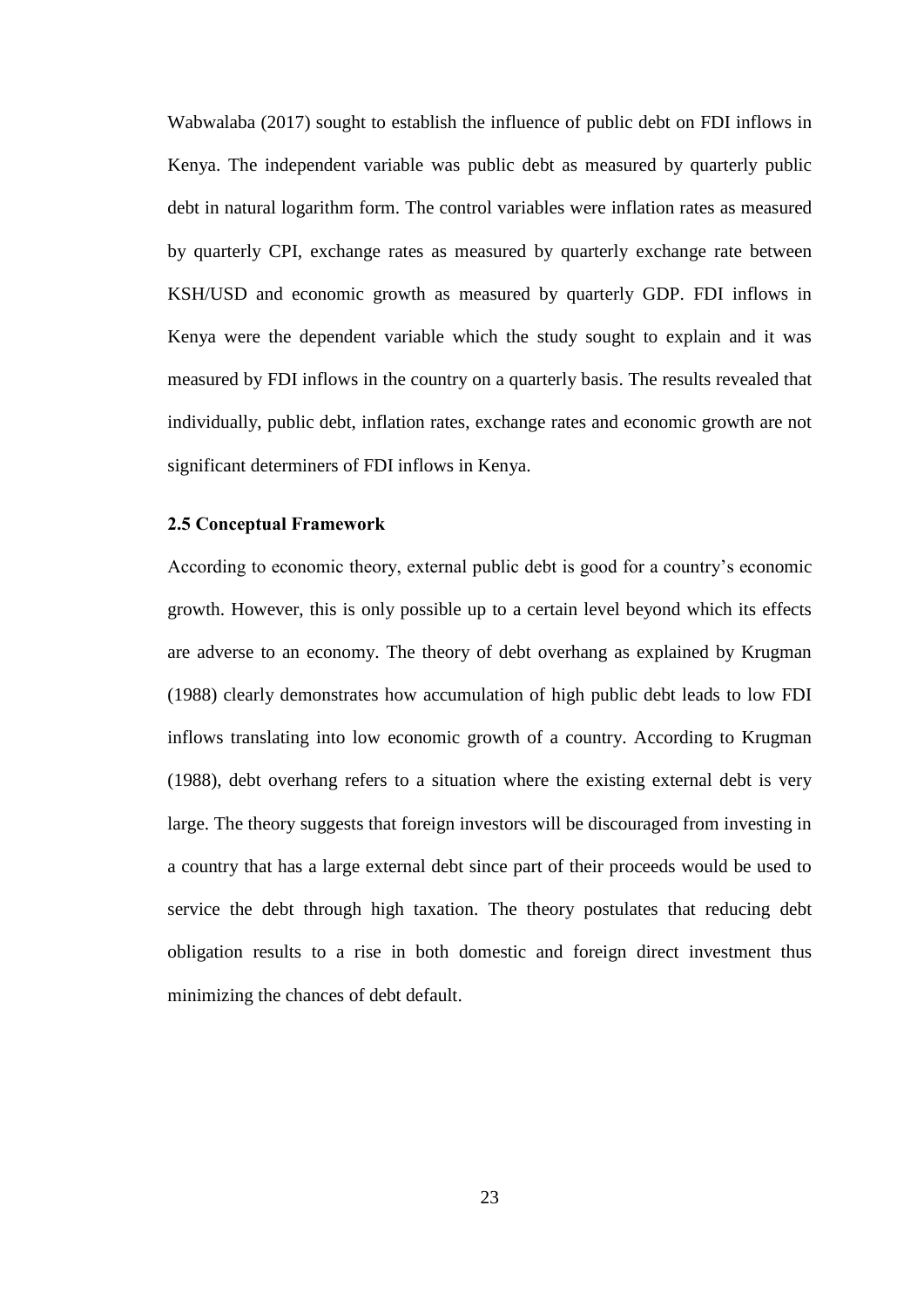<span id="page-34-0"></span>**Figure 2.1: The Conceptual Model**



**Control variables**

### **Source: Researcher (2018)**

The conceptual model developed portrays this expected relationship between the study variables. The factors characterized here are external government borrowing and foreign direct investment inflows. The independent variable is external government borrowing as measured by the natural logarithm of external government borrowing. The control variables are inflation rates as measured by quarterly inflation rate and economic growth as measured by quarterly GDP growth rate. Foreign direct investment inflows are the dependent variable which the study seeks to explain and will be measured by quarterly FDI inflows.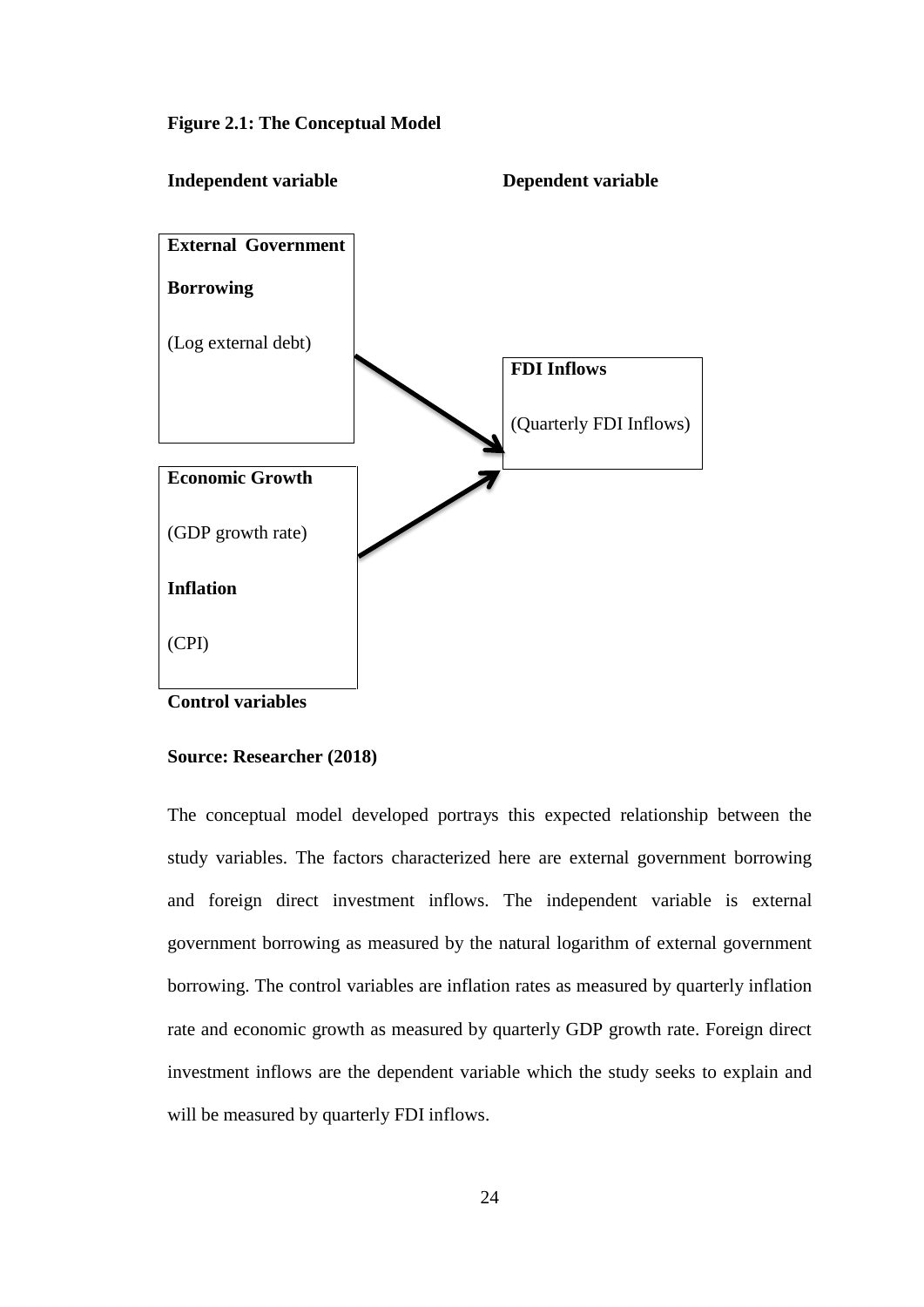### <span id="page-35-0"></span>**2.6 Summary of the Literature Review**

Many theoretical frameworks have attempted to explain the idea of public debt and foreign direct investment inflows. Debt overhang theory, internalization theory and the eclectic paradigm theory are the four theories discussed in this theoretical review. Some of the key determining factors of foreign direct investments have been discussed in this section as well. Many empirical studies have been carried out, globally and locally, on public debt and FDI. This chapter also discusses the results of these studies. The lack of consensus among the various scholars on the impact of public debt on foreign direct investments is reason enough to conduct further examination on the area of study. In addition, much of the studies conducted in the local context have focused on selected macro-economic variables that determine FDI inflows without focusing on public debt. The other studies conducted on public debt have mostly related it to economic growth. The current study intends to fill this research gap by addressing the research question: What's the effect of external government borrowing on foreign direct investment in Kenya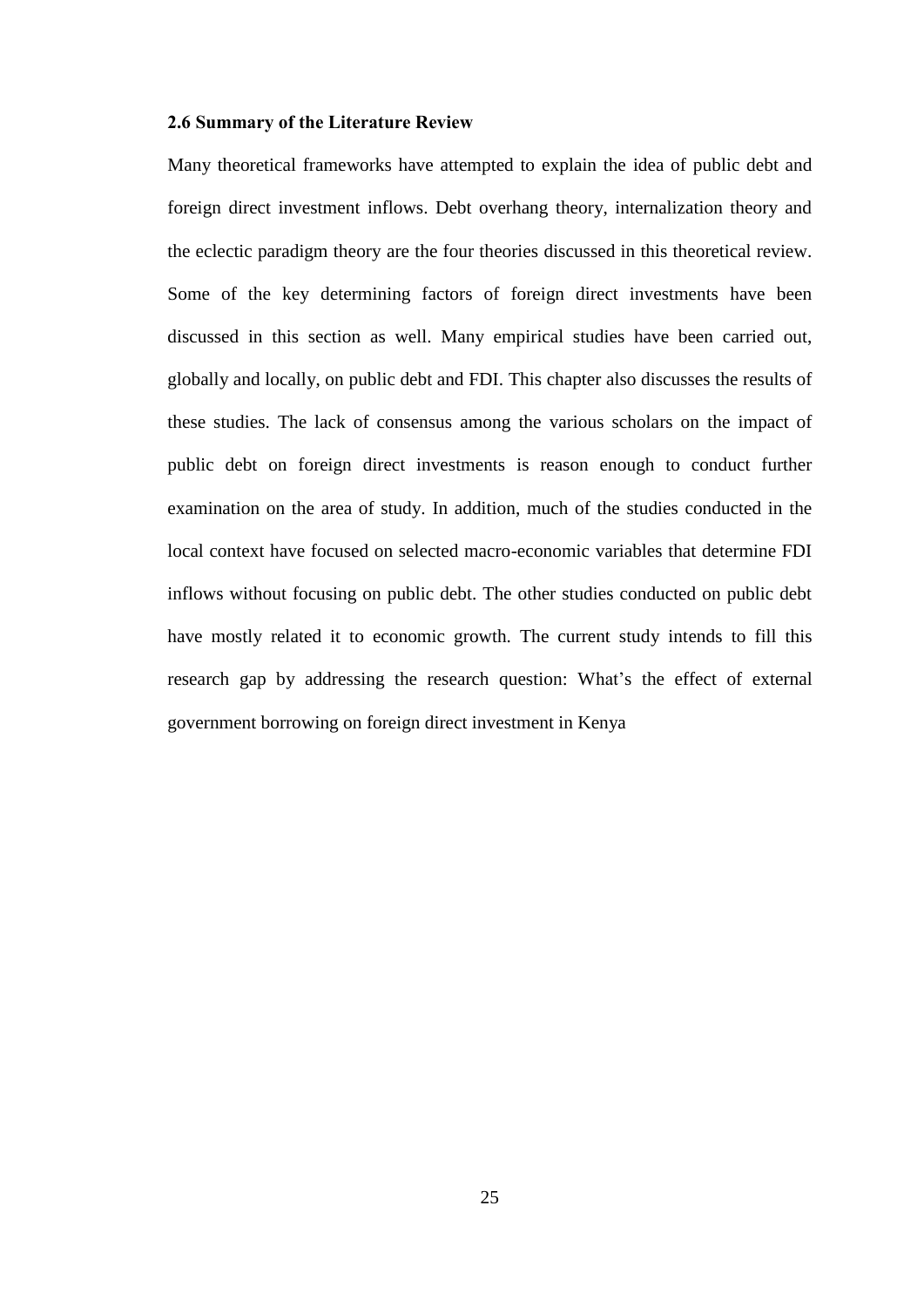### **CHAPTER THREE**

### **RESEARCH METHODOLOGY**

#### <span id="page-36-2"></span><span id="page-36-1"></span><span id="page-36-0"></span>**3.1 Introduction**

In order to determine the relationship between external government borrowing and foreign direct investment inflows in Kenya, a research methodology is necessary to outline how the research will be carried out. This chapter has four sections namely; research design, data collection, diagnostic tests and data analysis.

### <span id="page-36-3"></span>**3.2 Research Design**

A descriptive research design was employed to investigate the relationship between external government borrowing and FDI in Kenya. Descriptive design was utilized as the researcher is interested in finding out the state of affairs as they exist (Khan, 2008). This research design was appropriate for the study as the researcher is familiar with the phenomenon under investigation but want to know more in terms of the nature of relationships between the study variables. In addition, a descriptive research aims at providing a valid and accurate representation of the study variables and this helps in responding to the research question (Cooper & Schindler, 2008).

### <span id="page-36-4"></span>**3.3 Data Collection**

Data was exclusively collected from a secondary source. The study will use secondary data from KNBS publications. The quantitative data collected included total FDI remittances into Kenya from 2008 to 2017 collected on a quarterly basis. Data on external government debt, inflation which was the CPI and economic growth which was Kenya's GDP growth rate was collected from KNBS from January 2008 to December 2017 on a quarterly basis.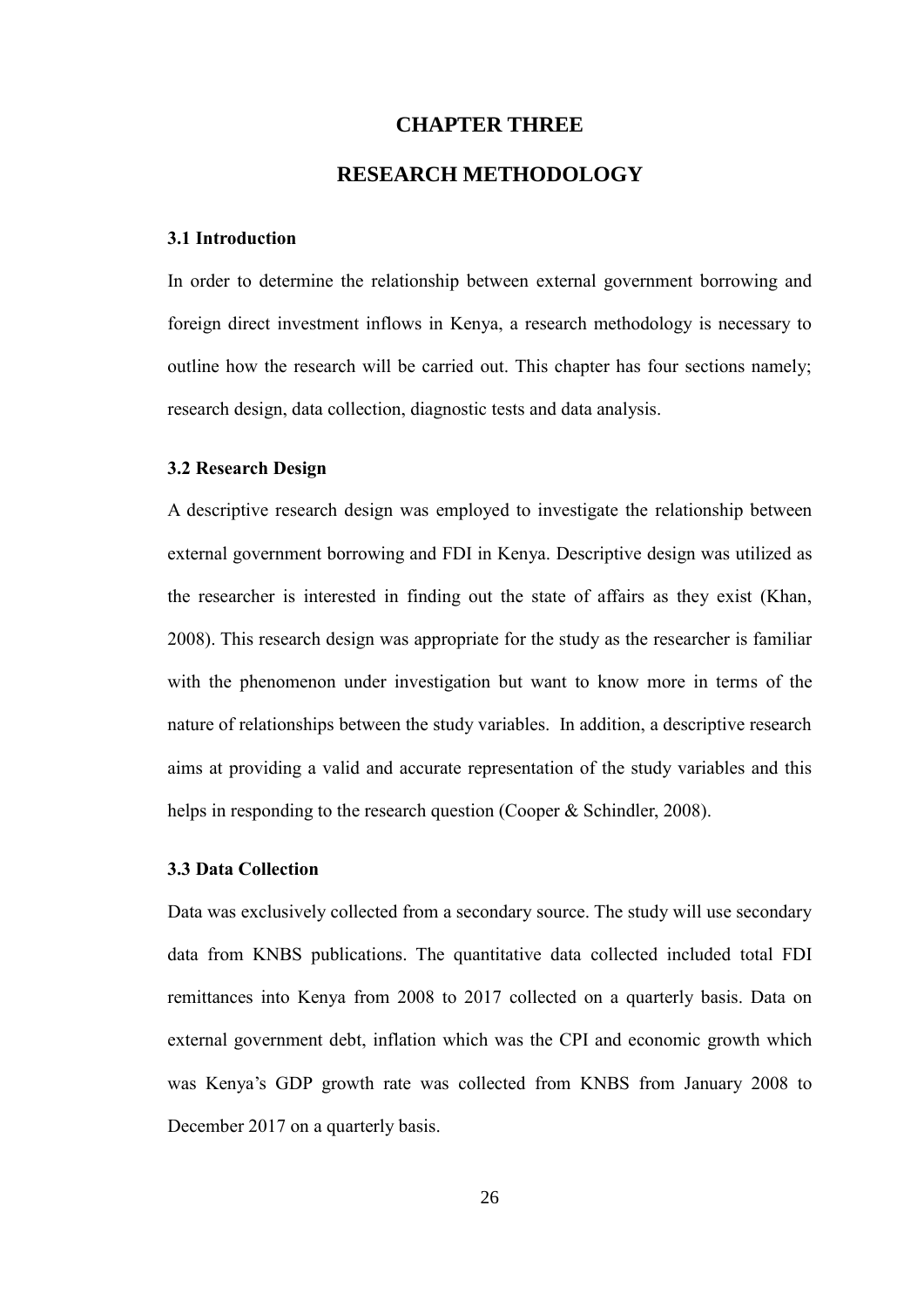### <span id="page-37-0"></span>**3.5 Diagnostic Tests**

Linearity show that two variables  $X$  and  $Y$  are connected through a mathematical equation Y=bX in which b is a constant number. The linearity test was obtained through the scatterplot testing or F-statistic in ANOVA. Stationarity test is a process where the statistical properties such as mean, variance and autocorrelation structure do not change with time. Stationarity was obtained from the run sequence plot. Normality is a test for the assumption that the residual of the response variable are normally distributed around the mean. This was determined by Shapiro-walk test or Kolmogorov-Smirnov test. Autocorrelation is the measurement of the similarity between a certain time series and a lagged value of the same time series over successive time intervals. It was tested using Durbin-Watson statistic (Khan, 2008).

Multicollinearity is said to occur when there is a nearly exact or exact linear relation among two or more of the independent variables. This was tested by the determinant of the correlation matrices, which varies from zero to one. Orthogonal independent variable is an indication that the determinant is one while it is zero if there is a complete linear dependence between them and as it approaches to zero then the multicollinearity becomes more intense. Variance Inflation Factors (VIF) and tolerance levels were also carried out to show the degree of multicollinearity (Burns & Burns, 2008).

### <span id="page-37-1"></span>**3.6 Data Analysis**

The data collected from KNBS was organized in a manner that can help address the research objective. SPSS computer package version 21 will be used in the analysis since it's more user-friendly. The data was then inputted into the SPSS and examined by use of descriptive, correlation and regression analyses. In descriptive statistics,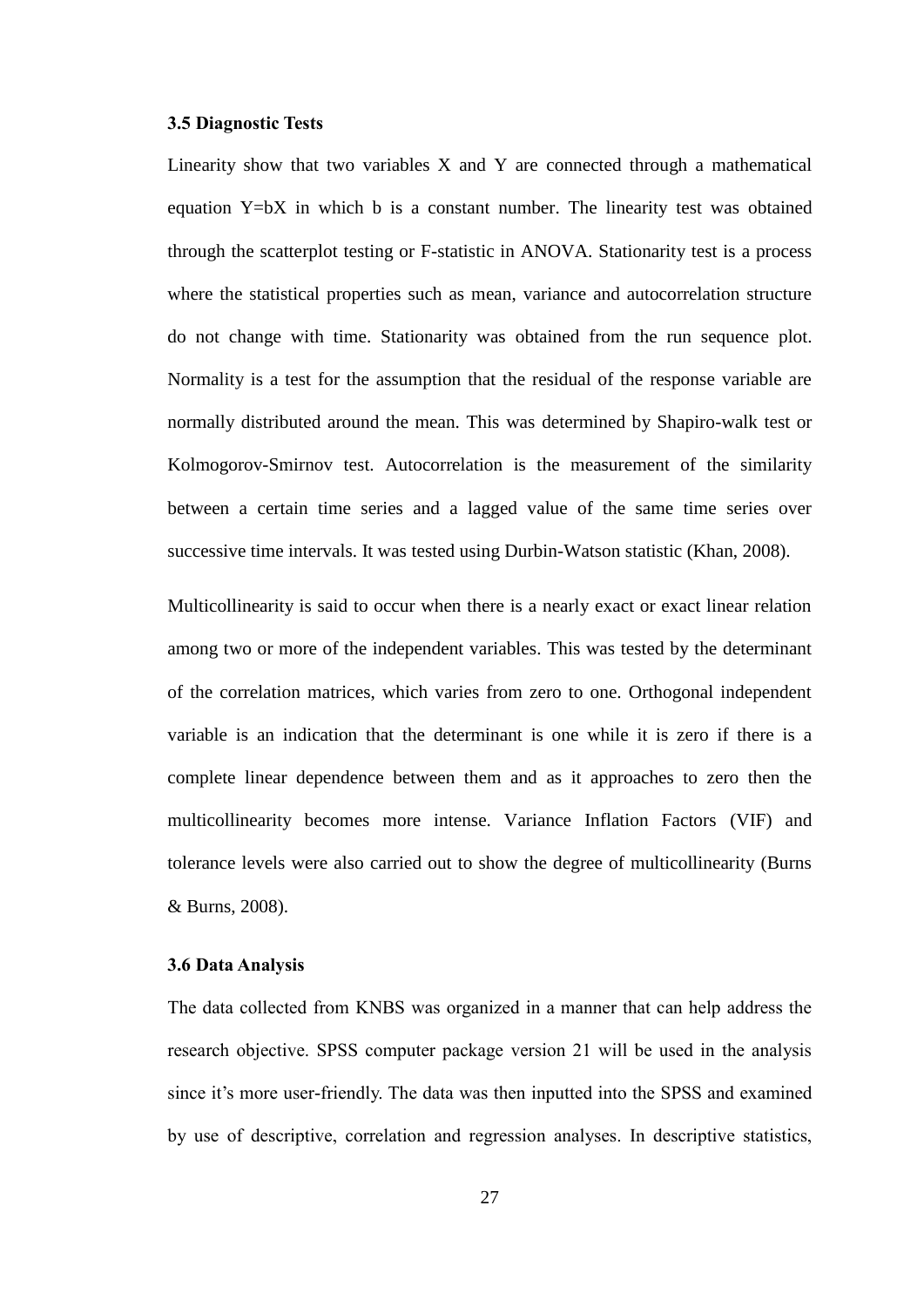standard deviation, scatter plot and mean were used. In inferential statistics, both regression and correlation analysis were carried out. Correlation analysis involved determining the extent of relationship between the study variables while regression analysis will involve establishing the cause and effect between the independent and dependent variables. A multivariate regression analysis was employed to determine the association between the dependent variable (FDI inflows) and independent variables: External government borrowing, inflation rate and economic growth.

### <span id="page-38-0"></span>**3.6.1 Analytical Model**

Using the collected data, the researcher conducted a regression analysis to establish the extent of the relationship between external government borrowing and foreign direct investments. The study applied the following regression model:

Y=  $\beta_0 + \beta_1 X_1 + \beta_2 X_2 + \beta_3 X_3 + \varepsilon$ .

In which:  $Y =$  Foreign direct investment inflows as measured by natural logarithm of

FDI inflows on a quarterly basis

 $\beta_0 =$ y intercept of the regression equation.

 $β<sub>1</sub>, β<sub>2</sub>$  and  $β<sub>3</sub> =$  are the regression slope

 $X_1$  = External government borrowing as measured by the natural logarithm of external government borrowing on a quarterly basis

 $X_2$  = Average quarterly inflation rate as measured by inflation rate

 $X_3$  = Economic growth as measured by quarterly GDP growth rate

ε =error term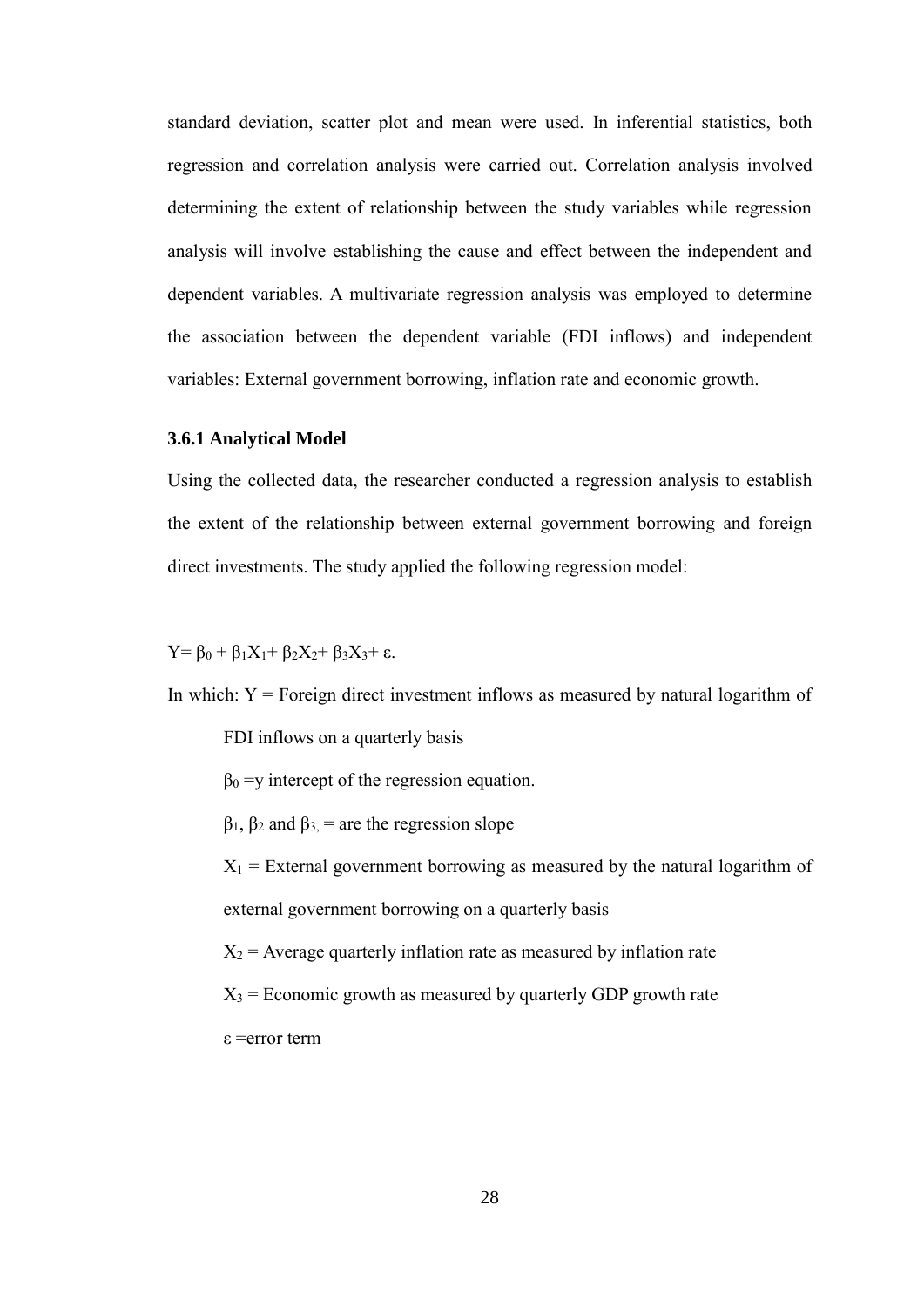### <span id="page-39-0"></span>**3.6.2 Tests of Significance**

The researcher will carry out parametric tests to establish the statistical significance of both the overall model and individual parameters. F-test was applied in determining the significance of the overall model and it was obtained from Analysis of Variance (ANOVA) while a t-test was used to establish statistical significance of individual variables.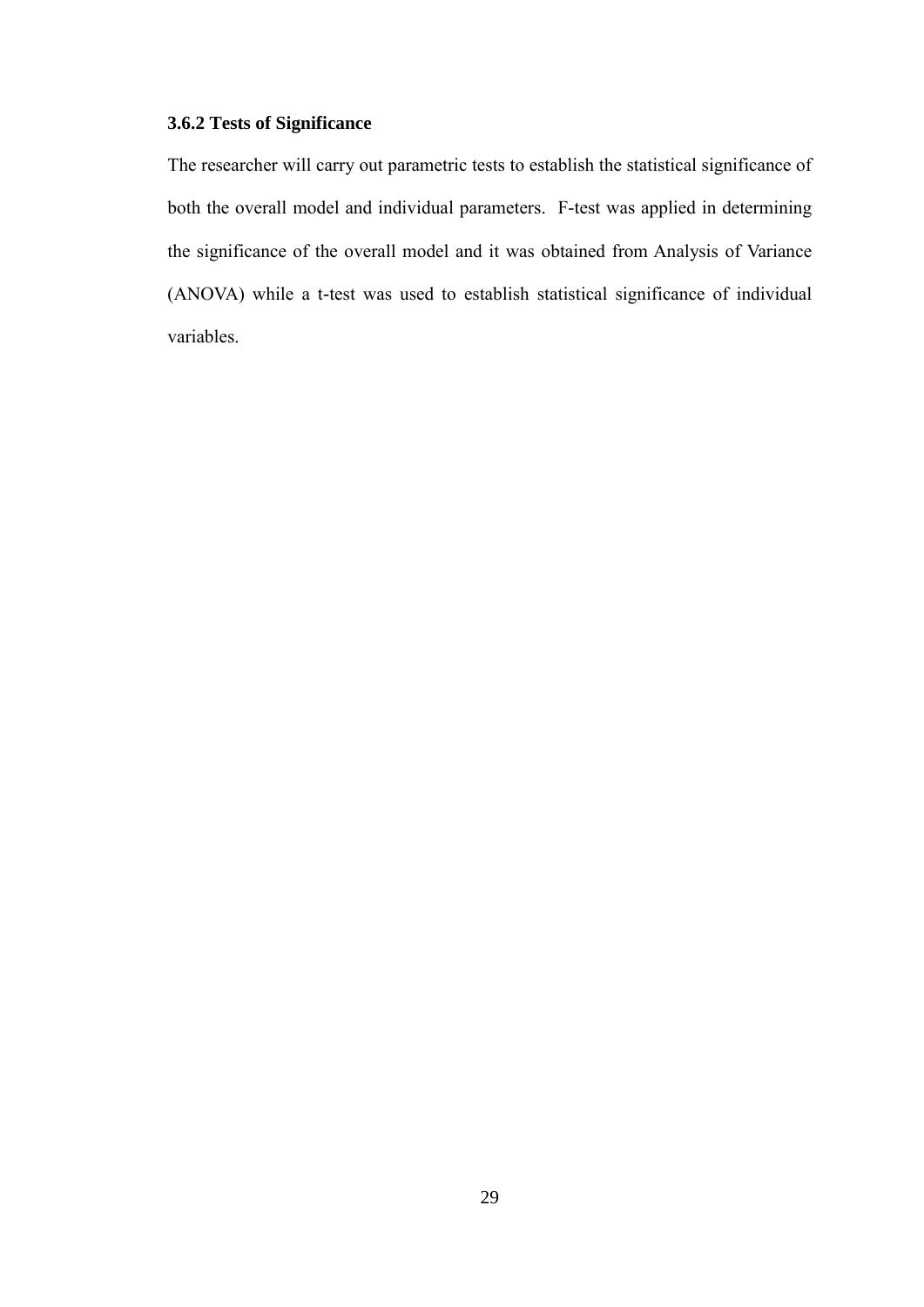### **CHAPTER FOUR**

### <span id="page-40-1"></span><span id="page-40-0"></span>**DATA ANALYSIS, FINDINGS AND INTERPRETATION**

### <span id="page-40-2"></span>**4.1 Introduction**

The chapter represents the study results and findings in accordance to the research objective. It focused on the analysis of collected data from CBK and KNBS to establish the effect of external government borrowing on foreign direct investments in Kenya. Using descriptive statistics, correlation and regression analysis, the study results were presented in form of tables for easy interpretation

#### <span id="page-40-3"></span>**4.2 Diagnostic Tests**

The researcher carried out diagnostic tests on the collected data. The research assumed a 95 percent confidence interval or 5 percent significance level (both leading to identical conclusions) for the data used. These values helped to verify the truth or the falsity of the data. Thus, the closer to 100 percent the confidence interval (and thus, the closer to 0 percent the significance level), the higher the accuracy of the data used and analyzed is assumed to be. To test for normality, the null hypothesis for the test was that the secondary data was not normal. If the p-value recorded was more than 0.05, the researcher would reject it. The results of the test are as shown in Table 4.1.

Both Kolmogorov-Smirnova and Shapiro-Wilk tests recorded o-values greater than 0.05 which implies that the research data was normally distributed and therefore the null hypothesis was rejected. The data was therefore appropriate for use to conduct parametric tests such as Pearson's correlation, regression analysis and analysis of variance.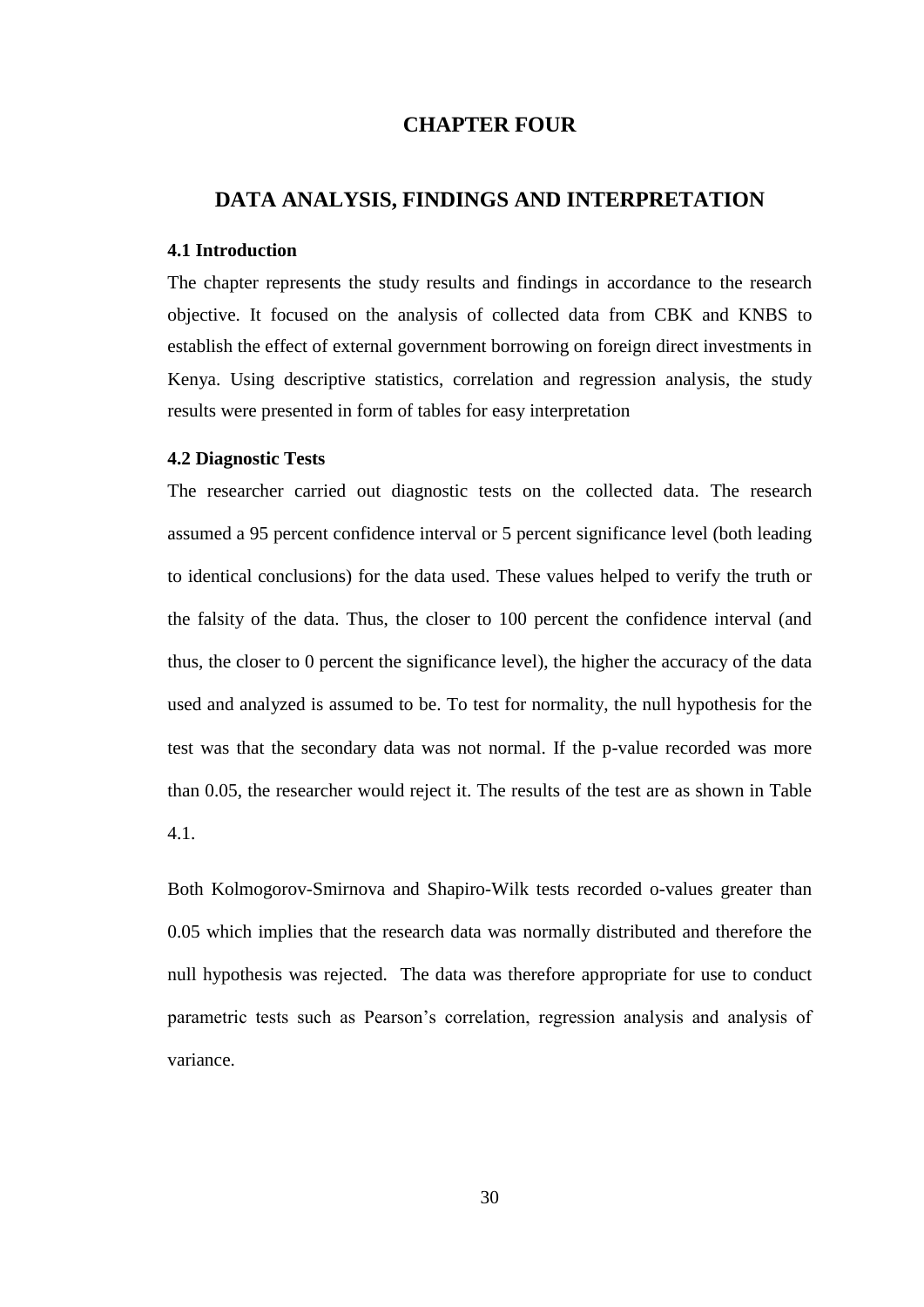### <span id="page-41-0"></span>**Table 4.1: Normality Test**

|                                       |           | Kolmogorov-Smirnov <sup>a</sup> |      | Shapiro-Wilk |    |      |
|---------------------------------------|-----------|---------------------------------|------|--------------|----|------|
| <b>FDI</b> Inflows                    | Statistic | Df                              | Sig. | Statistic    | Df | Sig. |
| External                              |           |                                 |      |              |    |      |
| government                            | .178      | 40                              | .300 | .881         | 40 | .723 |
| borrowing                             |           |                                 |      |              |    |      |
| <b>Inflation</b> rates                | .173      | 40                              | .300 | .918         | 40 | .822 |
| Economic                              | .176      | 40                              | .300 | .892         | 40 | .784 |
| Growth                                |           |                                 |      |              |    |      |
| a. Lilliefors Significance Correction |           |                                 |      |              |    |      |

### **Source: Research Findings (2018)**

<span id="page-41-1"></span>The researcher carried out diagnostic tests on the collected data. A test of Multicollinearity was undertaken. Tolerance of the variable and the VIF value were used where values more than 0.2 for Tolerance and values below 10 for VIF implies that Multicollinearity doesn't exist. Multiple regressions is applicable if strong relationship among variables doesn't exist. From the findings, all the variables had a tolerance values  $>0.2$  and VIF values  $<10$  as shown in table 4.2 showing that Multicollinearity among the independent variables doesn't exist.

### **Table 4.2: Multicollinearity Test for Tolerance and VIF**

|                               | <b>Collinearity Statistics</b> |       |  |
|-------------------------------|--------------------------------|-------|--|
| Variable                      | <b>Tolerance</b>               | VIF   |  |
| External government borrowing | 0.340                          | 1.326 |  |
| Inflation rates               | 0.398                          | 1.982 |  |
| Economic growth               | 0.392                          | 1.463 |  |

**Source: Research Findings (2018)**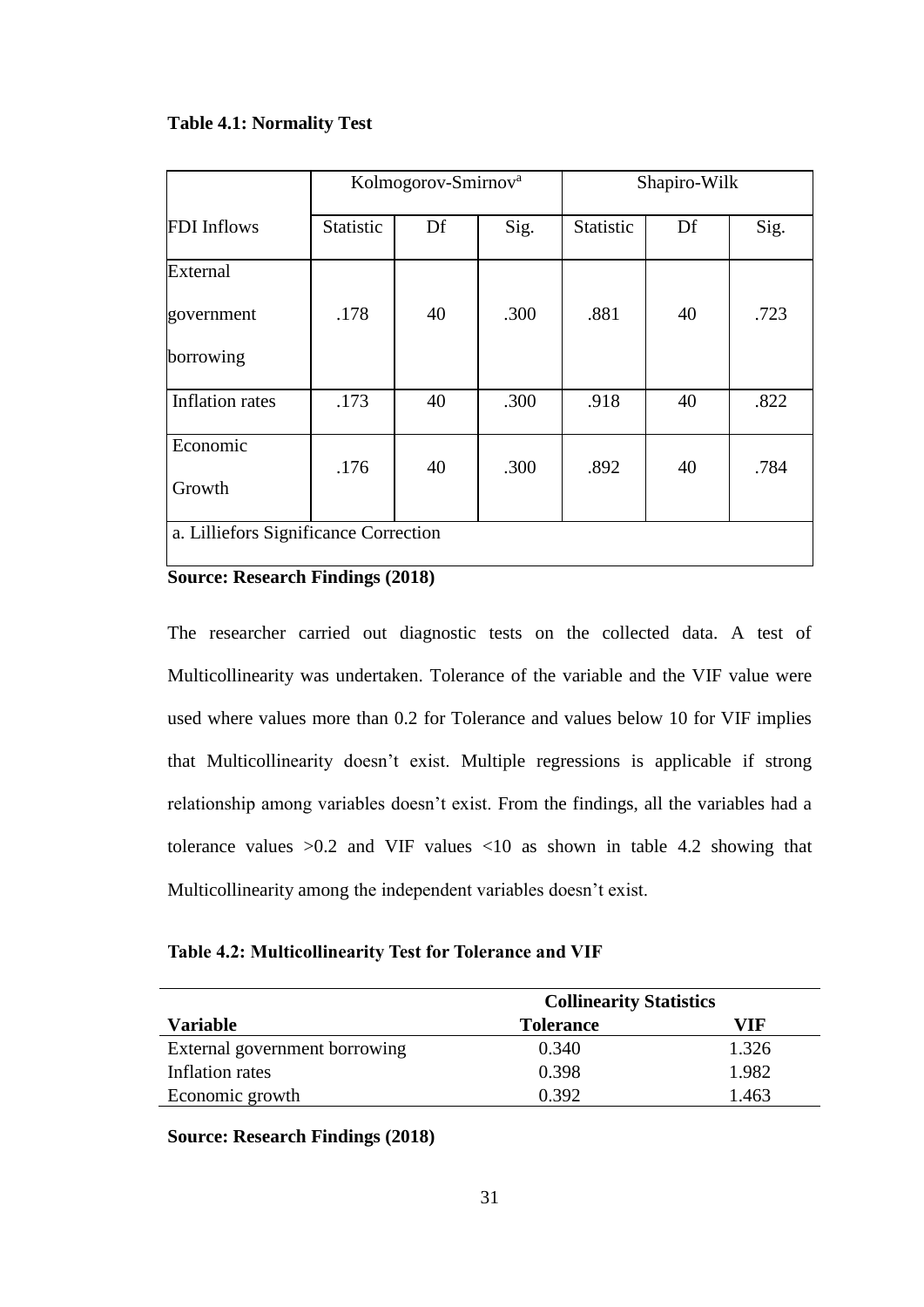#### <span id="page-42-0"></span>**4.4 Descriptive Analysis**

Descriptive statistics gives a presentation of the mean, maximum and minimum values of variables applied together with their standard deviations in this study. Table 4.3 below shows the descriptive statistics for the variables applied in the study.. FDI inflows had a mean of 49.695 with a standard deviation of 36.252. External government borrowing recorded a mean of 12.423 with a standard deviation of 0.225. Economic growth resulted to a mean of 6.215 with a standard deviation of 3.488 while Inflation had a mean of 8.556 and standard deviation of 3.721.

|                | $\mathbf N$ | Minimum | Maximum | Mean     | Std.      |
|----------------|-------------|---------|---------|----------|-----------|
|                |             |         |         |          | Deviation |
| FDI inflows    | 40          | 17.480  | 210.920 | 49.69500 | 36.251814 |
| External debt  | 40          | 12.1    | 12.8    | 12.423   | .2247     |
| Inflation rate | 40          | 4.030   | 16.830  | 8.55850  | 3.720589  |
| Economic       | 40          | .300    | 12.500  | 6.21500  | 3.487895  |
| growth         |             |         |         |          |           |
| Valid N        |             |         |         |          |           |
| (listwise)     | 40          |         |         |          |           |

<span id="page-42-2"></span>**Table 4.3: Descriptive Statistics**

**Source: Research Findings (2018)**

#### <span id="page-42-1"></span>**4.4 Correlation Analysis**

Pearson correlation was employed to analyze the level of association between FDI inflows and the independent variables for this study (external government borrowing, economic growth and inflation rates). From correlation analysis, the study showed the existence of a strong positive and significant correlation between external government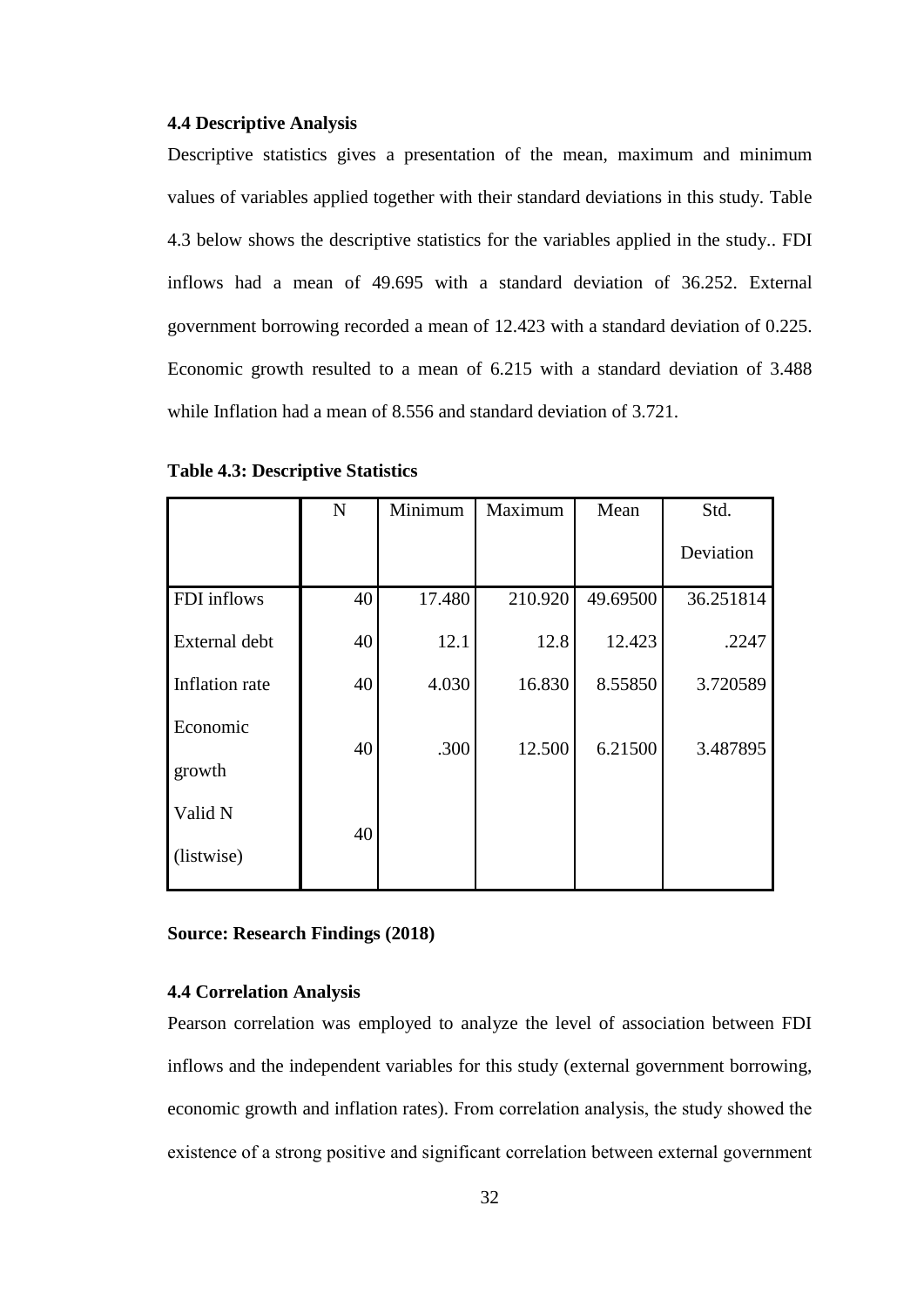borrowing and FDI inflows into the country ( $p = .743$ ,  $p < .005$ ). This goes to show that the level of external government borrowing in a country has a significant association with FDI inflows into the country.

|                |                            | <b>FDI</b> | External     | Inflation             | Economic     |
|----------------|----------------------------|------------|--------------|-----------------------|--------------|
|                |                            | inflows    | debt         | rate                  | growth       |
|                | <b>Pearson Correlation</b> | 1          | $.743***$    | $-.798$ <sup>**</sup> | .152         |
| FDI inflows    | Sig. (2-tailed)            |            | .000         | .000                  | .350         |
|                | ${\bf N}$                  | 40         | 40           | 40                    | 40           |
|                | <b>Pearson Correlation</b> | $.743***$  | $\mathbf{1}$ | $.632**$              | .083         |
| External debt  | Sig. (2-tailed)            | .000       |              | .000                  | .612         |
|                | ${\bf N}$                  | 40         | 40           | 40                    | 40           |
|                | <b>Pearson Correlation</b> | $-.798***$ | $.632**$     |                       | $-.092$      |
| Inflation rate | Sig. (2-tailed)            | .000       | .000         |                       | .571         |
|                | ${\bf N}$                  | 40         | 40           | 40                    | 40           |
| Economic       | Pearson Correlation        | .152       | .083         | $-.092$               | $\mathbf{1}$ |
|                | Sig. (2-tailed)            | .350       | .612         | .571                  |              |
| growth         | $\mathbf N$                | 40         | 40           | 40                    | 40           |

<span id="page-43-0"></span>**Table 4.4: Correlation Analysis**

\*\*. Correlation is significant at the 0.01 level (2-tailed).

### **Source: Research Findings (2018)**

The relationship between economic growth and FDI inflows was found to be weak, positive and insignificant ( $p=152$ ,  $p>0.005$ ). This implies that movement in economic growth is positively correlated to FDI inflows but not in a significant manner. The study also showed that the relationship between inflation and FDI inflows was strong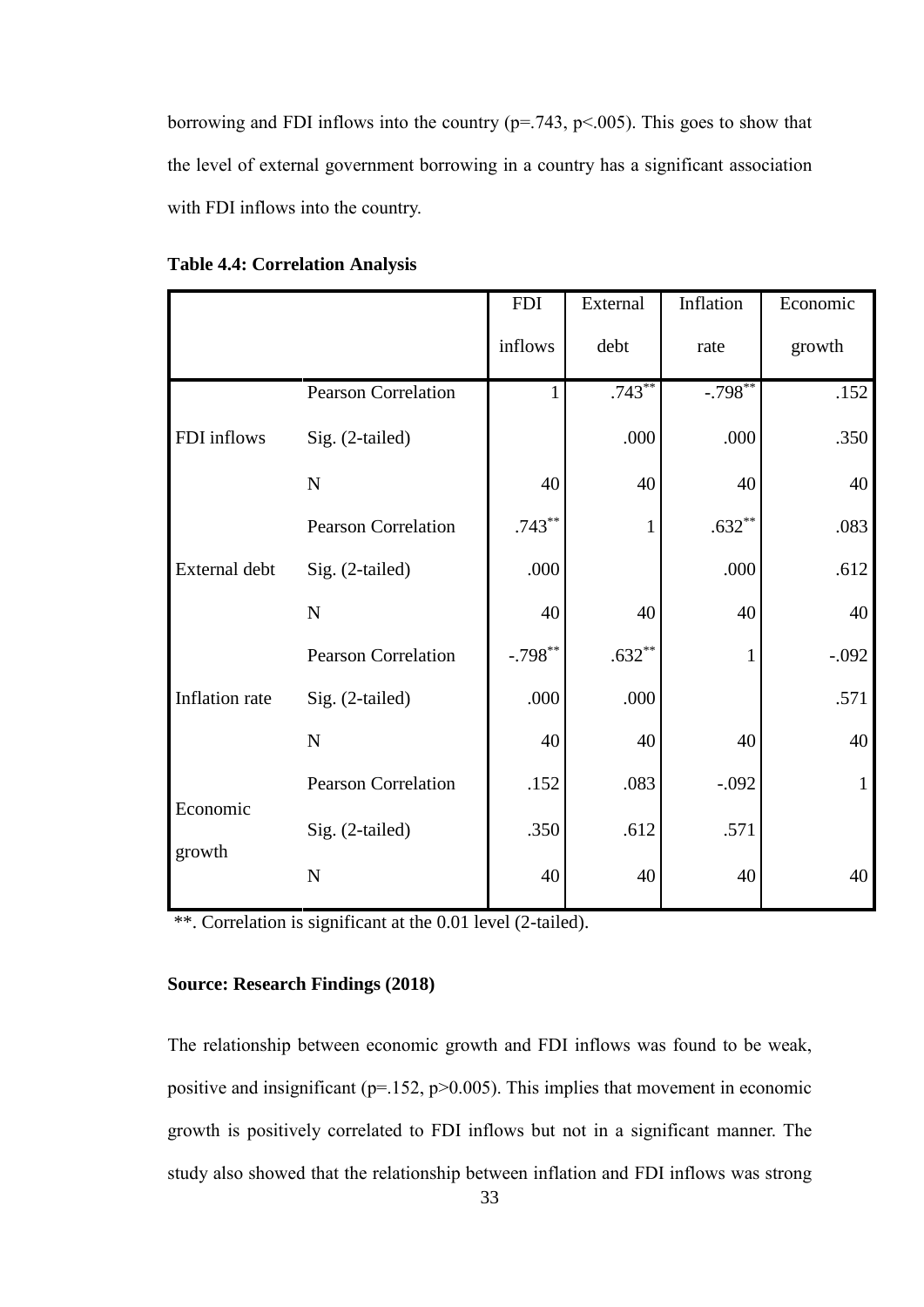and negative ( $p=-.798$ ,  $p<0.005$ ). This implies that movement in the inflation rate is negatively correlated to FDI inflows and in a significant manner.

### <span id="page-44-0"></span>**4.5 Regression Analysis**

FDI inflows were regressed against three predictor variables; external government borrowing, economic growth and inflation rates. The study obtained the model summary statistics as shown in table 4.5 below.

### <span id="page-44-1"></span>**Table 4.5: Model Summary**

| Mode | R                 | R Square | Adjusted R | Std. Error of | Durbin- |
|------|-------------------|----------|------------|---------------|---------|
|      |                   |          | Square     | the Estimate  | Watson  |
|      | .803 <sup>a</sup> | .644     | .615       | 22.507375     | 1.966   |

a. Predictors: (Constant), Economic growth, External debt, Inflation rate

b. Dependent Variable: FDI inflows

#### **Source: Research Findings (2018)**

From the outcome in table 4.5 above,  $\mathbb{R}^2$  value was 0.644, a discovery that 64.4 percent of the deviations in FDI inflows into the country are caused by changes in external government borrowing, economic growth and inflation rates. Other variables not included in the model justify for 35.6 percent of the variations in FDI inflows to the country. Also, the results revealed that there exists a strong relationship among the selected independent variables and FDI inflows as shown by the correlation coefficient (R) equal to .803. A durbin-watson statistic of 1.966 indicated that the variable residuals were not serially correlated since the value was more than 1.5.

From the analysis of variance, the significance value is 0.000 which is less than p=0.05. This implies that the model was statistically significant in predicting how external government borrowing, economic growth and inflation rates affect FDI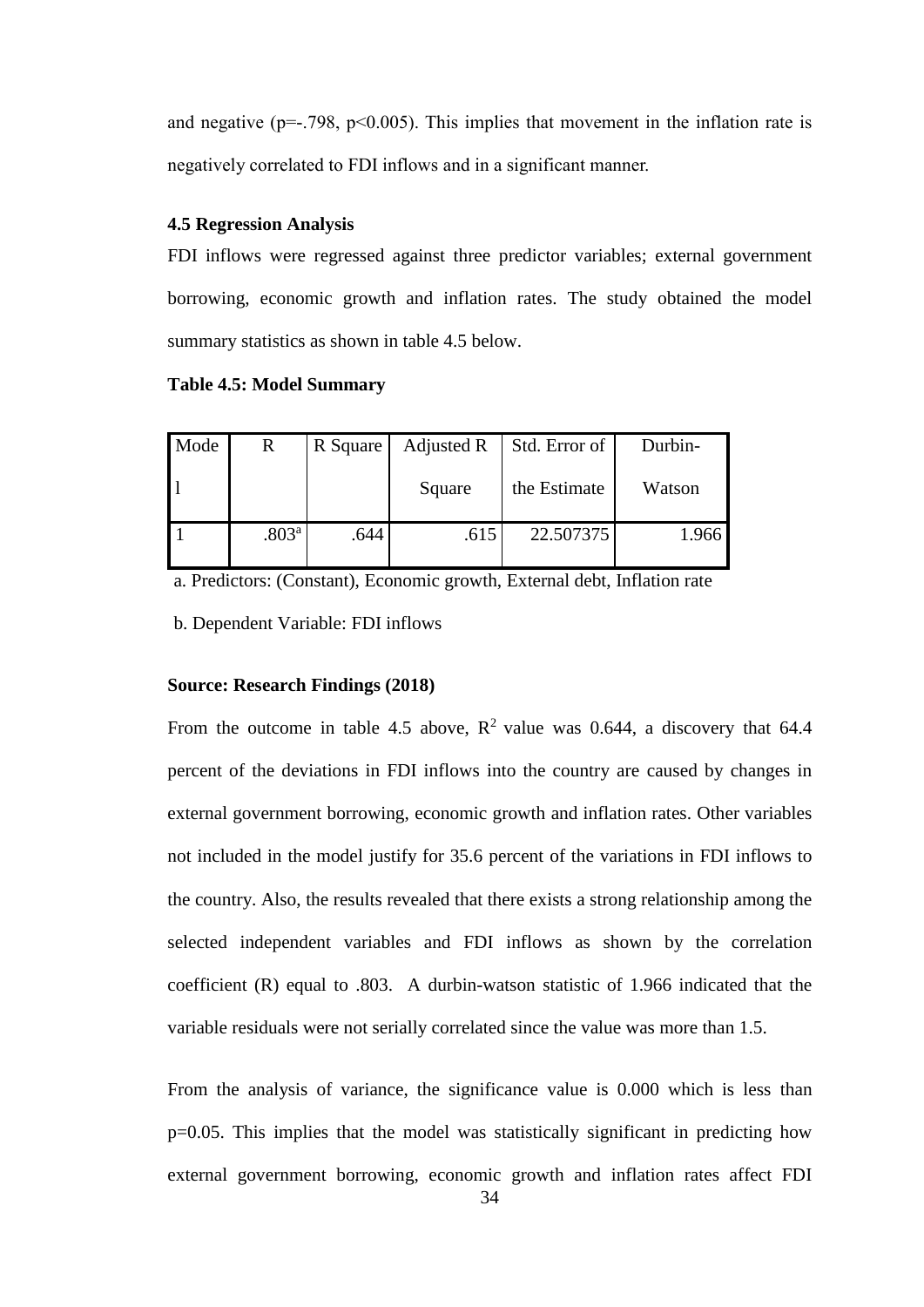inflows in the country. Given 5% level of significance, critical value from the table is 2.74, table 4.5 above shows computed F value as 21.725, confirming that overall the multiple regression model is statistically significant, in that it's a suitable prediction model for explaining how external government borrowing, economic growth and inflation rates affects FDI inflows in the country.

| Model |            | Sum of    | Df | Mean      | F      | Sig.              |
|-------|------------|-----------|----|-----------|--------|-------------------|
|       |            | Squares   |    | Square    |        |                   |
|       | Regression | 33016.616 | 3  | 11005.539 | 21.725 | .000 <sup>b</sup> |
| -1    | Residual   | 18236.950 | 36 | 506.582   |        |                   |
|       | Total      | 51253.566 | 39 |           |        |                   |

<span id="page-45-0"></span>**Table 4.6: Analysis of Variance**

a. Dependent Variable: FDI inflows

b. Predictors: (Constant), Economic growth, External debt, Inflation rate

#### **Source: Research Findings (2018)**

The study applied t-test to determine the significance of individual variables applied in this study as predictors of FDI inflows in the country. The p-value under sig. column was used as an indicator of the significance of the relationship between the dependent and the independent variables. At 95% confidence level, a p-value of less than 0.05 was interpreted as a measure of statistical significance. As such, a p-value above 0.05 indicates a statistically insignificant relationship between the dependent and the independent variables. The results are as shown in table 4.7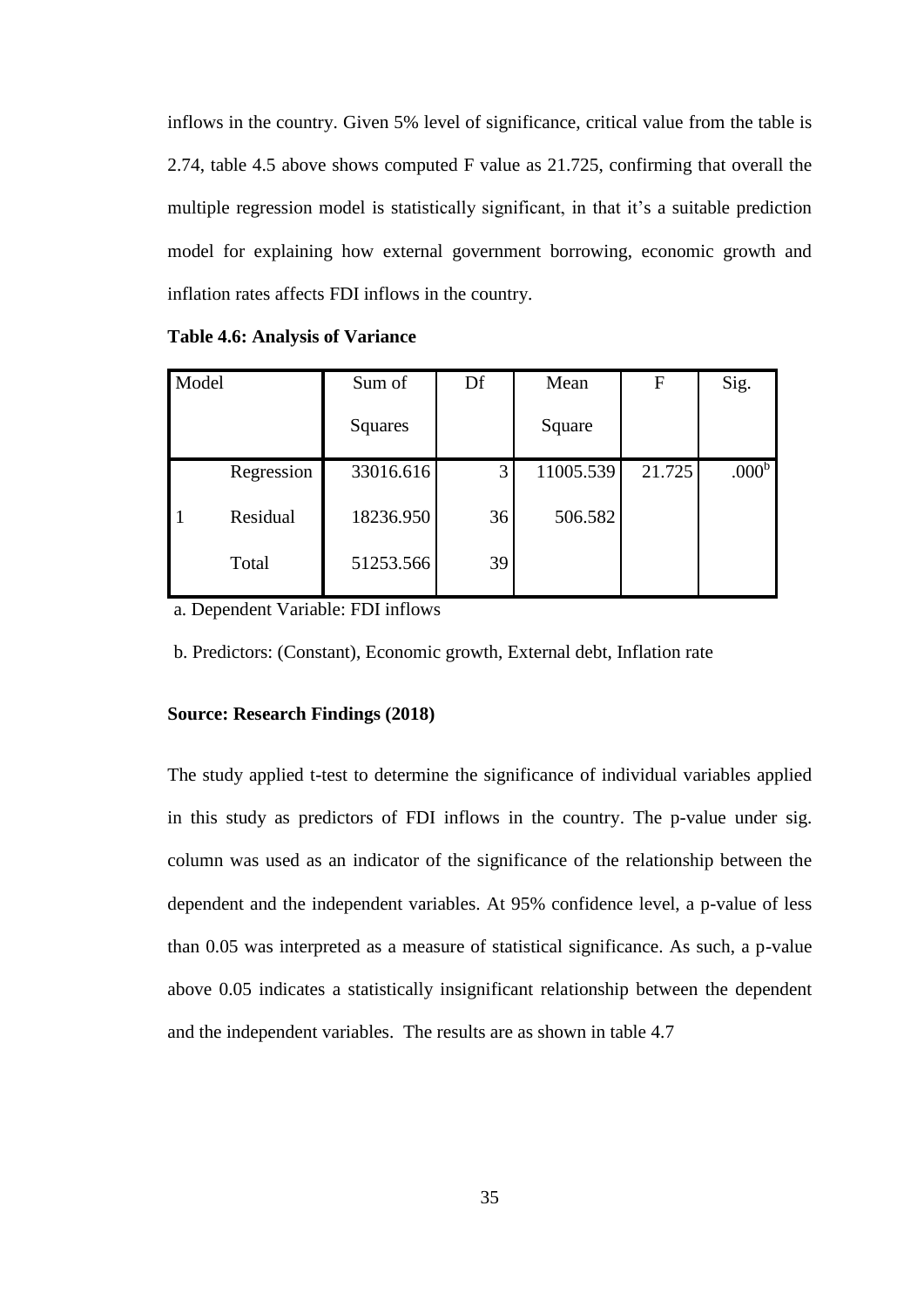| Model |                | Unstandardized<br>Coefficients |            | Standardized | t        | Sig. |
|-------|----------------|--------------------------------|------------|--------------|----------|------|
|       |                |                                |            | Coefficients |          |      |
|       |                | B                              | Std. Error | <b>Beta</b>  |          |      |
| -1    | (Constant)     | $-236.373$                     | 596.502    |              | $-.396$  | .694 |
|       | External debt  | 18.984                         | 50.268     | .118         | .378     | .708 |
|       | Inflation rate | $-6.616$                       | 3.039      | $-.679$      | $-2.177$ | .036 |
|       | Economic       | 1.027                          | 1.175      | .099         | .874     | .388 |
|       | growth         |                                |            |              |          |      |

### <span id="page-46-0"></span>**Table 4.7: Model Coefficients**

a. Dependent Variable: FDI inflows

### **Source: Research Findings (2018)**

From the above results, it is evident that of the three selected independent variables, only inflation rate produced statistically significant values for this study as shown by a high t value and a p value that was less than 0.05. This implies that inflation rate have a negative and statistically significant effect on FDI inflows while external debt and economic growth produced positive but statistically insignificant values for this study as shown by p values greater than 0.05.

The following regression equation was estimated:

 $Y = -236.373 - 6.616X_1$ 

Where,

 $Y = FDI$  Inflows

 $X_1$  = Inflation rates

On the estimated regression model above, the constant  $= -236.373$  reveals that if selected dependent variables (external government borrowing, economic growth,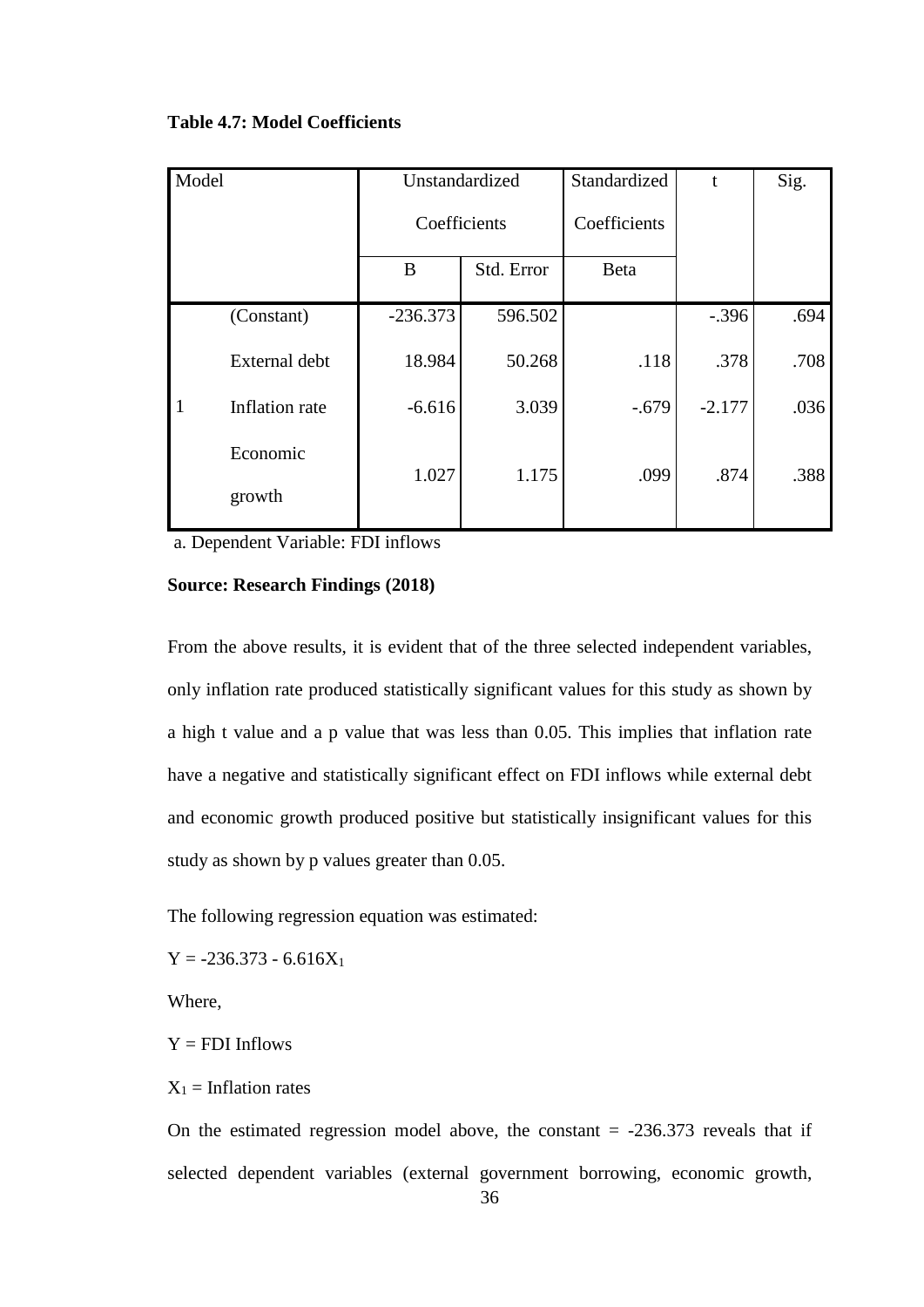foreign and inflation rate) were rated zero, FDI inflows would be -236.373. A unit increase in inflation would lead to a decrease in FDI inflows in the country by 6.616 while the rest of the variables (external government borrowing and economic growth) were found to be statistically insignificant determiners of FDI inflows in Kenya.

### <span id="page-47-0"></span>**4.6 Discussion of Research Findings**

The study aimed at determining the impact of external government borrowings on FDI inflows in the country. The independent variable was external government borrowing as measured by total external government borrowing on a quarterly basis. The control variables were economic growth as determined by quarterly GDP growth rate and inflation rates as measured by quarterly CPI. FDI inflow was the dependent variable which the study sought to explain and it was measured by quarterly FDI inflows in Kenya. The effect of each of the independent variables on the dependent variable was analyzed in terms of strength and direction.

The Pearson correlation coefficients between the variables revealed existence of a strong positive and significant correlation between external government borrowing and FDI inflows into the country. The relationship between economic growth and FDI inflows was found to be weak, positive and insignificant. The relationship between inflation and FDI inflows was found to be strong and negative. This implies that movement in inflation rates is negatively correlated to FDI inflows and in a significant manner

The model summary revealed that the independent variables: external government borrowing, economic growth and inflation explains 64.4% of changes in the dependent variable as indicated by the value of  $\mathbb{R}^2$  which means there are other factors this model doesn't include that account for 35.6% of changes in FDI inflows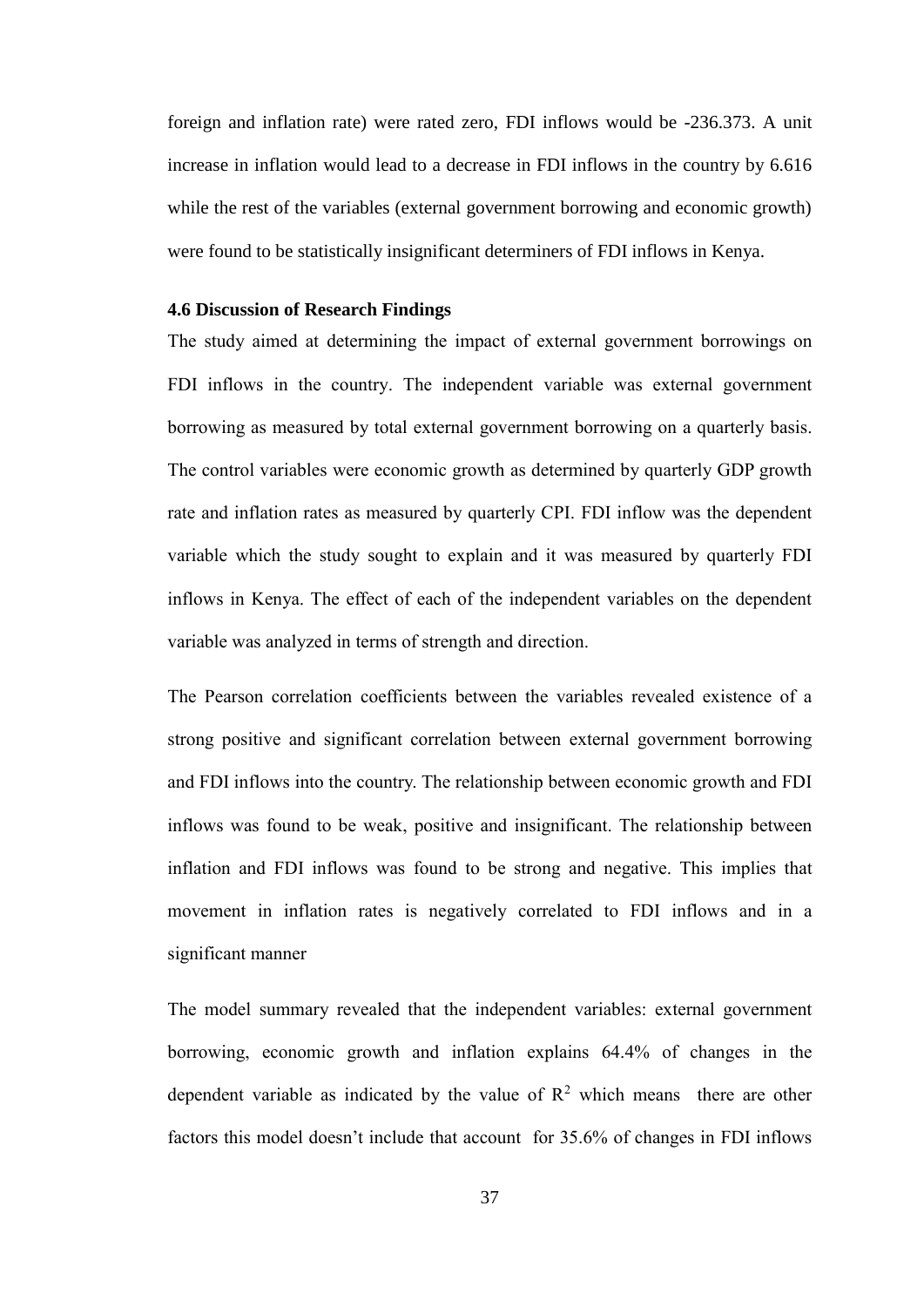in Kenya. The model was found to be fit at 95% level of confidence since the F-value of 21.725 is higher than the critical value. This implies that overall the multiple regression model is statistically significant, in that it's a suitable prediction model for explaining FDI inflows in Kenya.

The findings of this study are in agreement with Udomkerdmongkol, Gorg and Morrissey (2013) who conducted an empirical investigation on FDI, external debt and domestic investment. The study utilized the model of Marini and Dalmazzo (2000) to come up with predictions on the importance of three different sources of financing: FDI financing, foreign debt financing and domestic capital self-financing, for domestic investment for the two types of political regimes: politically stable and politically unstable. Based on fixed-effects estimation, the estimation results excluding any political factors gave positive effects of FDI financing and domestic capital self-financing on domestic investment. No evidence exists on the association between external debt financing and domestic investment in both regimes. The findings show that foreign debt financing have no impact on investment. This study was carried out in a different context and its findings may not be applicable in the Kenyan context.

This study is in agreement with Wabwalaba (2017) who sought to establish the influences of public debt on FDI inflows in Kenya. The independent variable was public debt as measured by quarterly public debt in natural logarithm form. The control variables were inflation rates as measured by quarterly CPI, exchange rates as measured by quarterly exchange rate between KSH/USD and economic growth as measured by quarterly GDP. FDI inflows in Kenya were the dependent variable which the study sought to explain and it was measured by FDI inflows in the country on a quarterly basis. The results revealed that individually, public debt, inflation rates,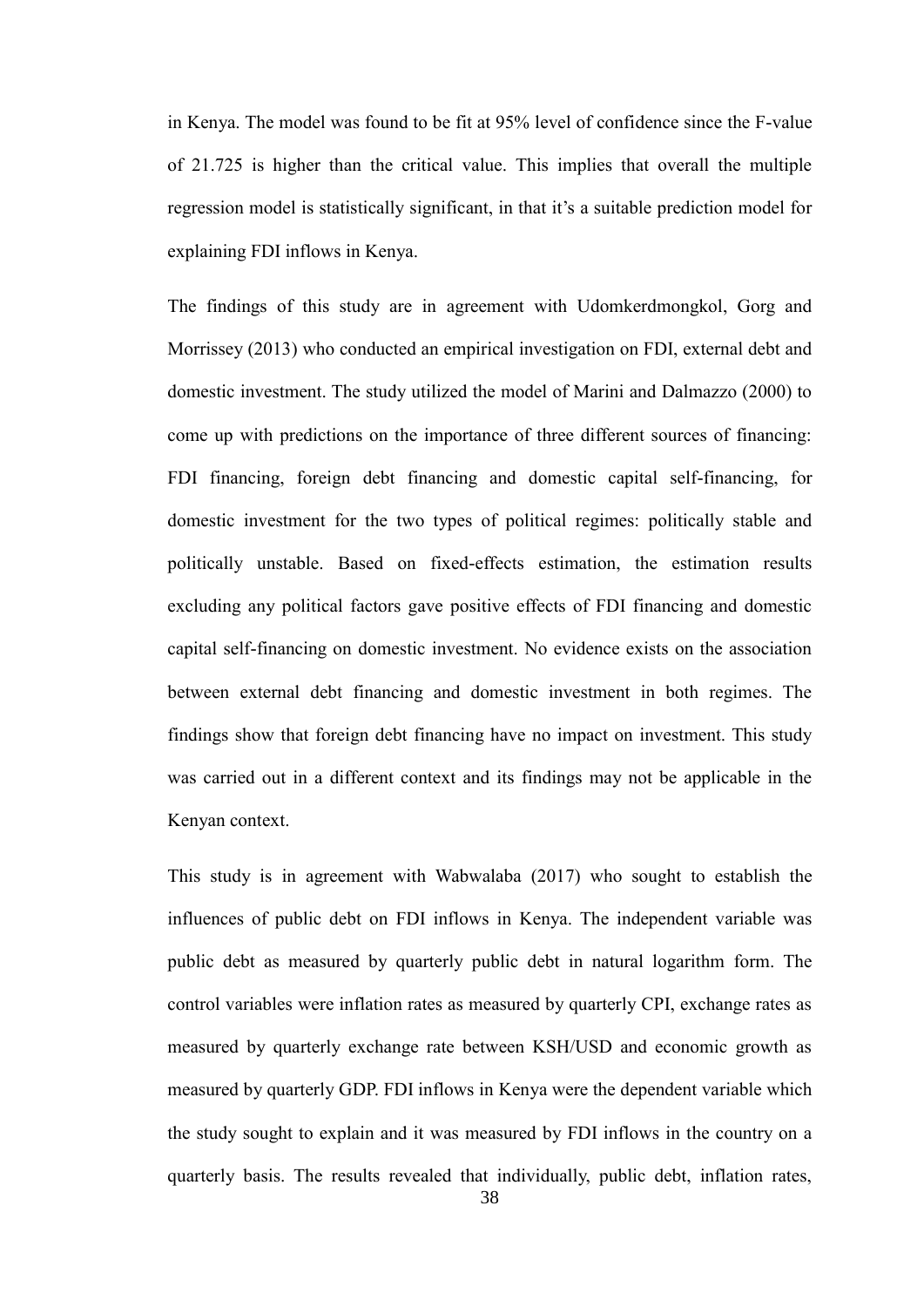exchange rates and economic growth are not significant determiners of FDI inflows in Kenya.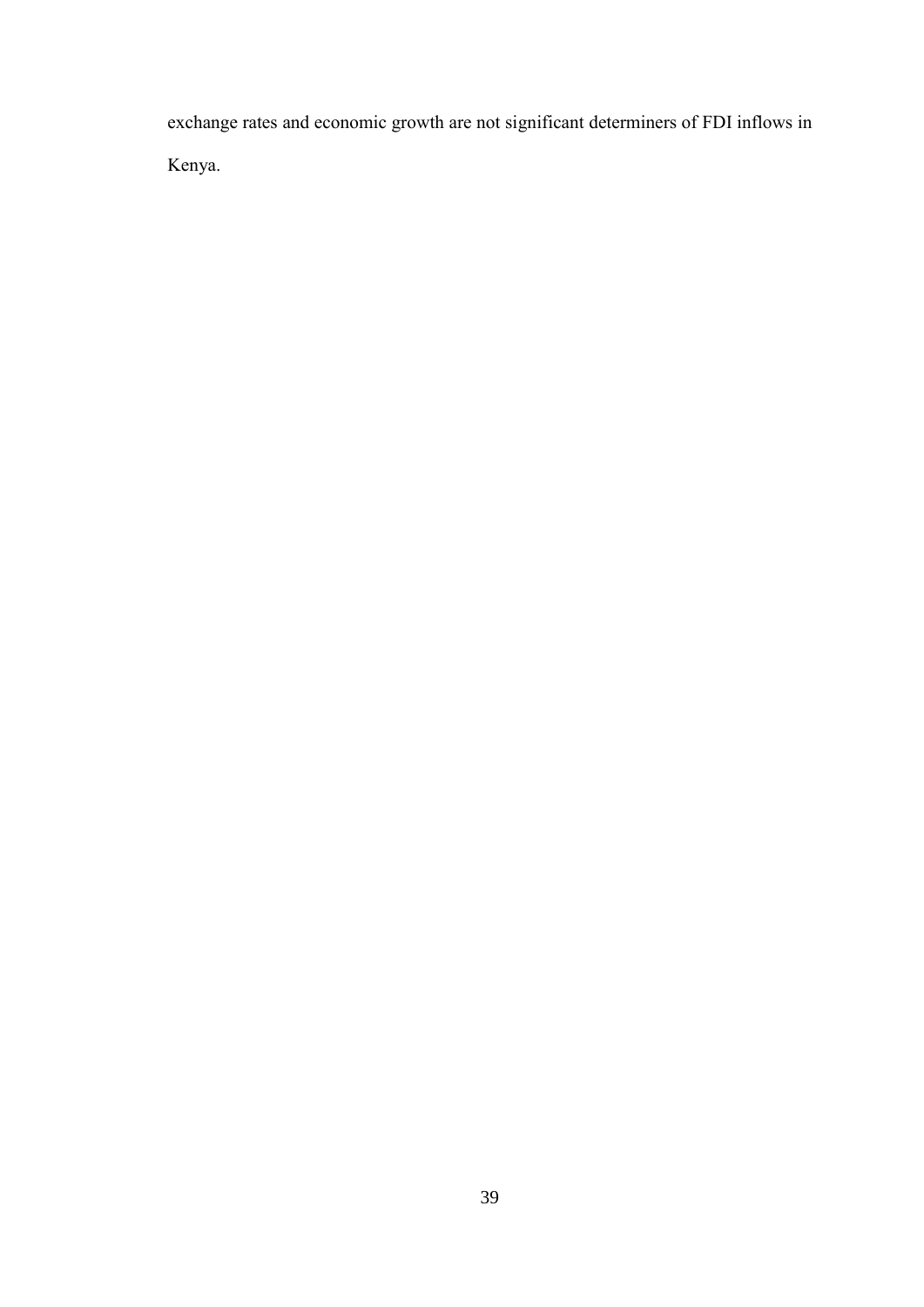### **CHAPTER FIVE**

### <span id="page-50-1"></span><span id="page-50-0"></span>**SUMMARY, CONCLUSION AND RECOMMENDATIONS**

### <span id="page-50-2"></span>**5.1 Introduction**

This chapter shows the summary of research findings, the conclusions made from the results, and the recommendations for policy and practice. The chapter also discusses a few limitations encountered as well as suggestions for future research.

### <span id="page-50-3"></span>**5.2 Summary of Findings**

The study sought to investigate the effect of external government borrowing on FDI inflows in Kenya. The independent variables for the study were external government borrowing, economic growth and inflation. The study adopted a descriptive research design. Secondary data was obtained from CBK and KNBS and was analyzed using SPSS software version 21. The study used quarterly data covering a period of ten years from January 2008 to December 2017.

From the results of correlation analysis, a weak positive correlation was found to exist between external government borrowing and FDI inflows in Kenya and the correlation was significant as indicated by a p value less than 0.05. The relationship between the control variables inflation and FDI inflows in Kenya was found to be strong, negative and significant. Economic growth exhibited a weak positive and insignificant correlation with foreign direct investment inflows as shown by a p value that was more than 0.05.

The co-efficient of determination R-square value was 0.644 which meaning that about 64.4% of the variation in FDI inflows in Kenya can be explained by the three selected independent variables while 35.6 percent in the variation of FDI inflows in Kenya is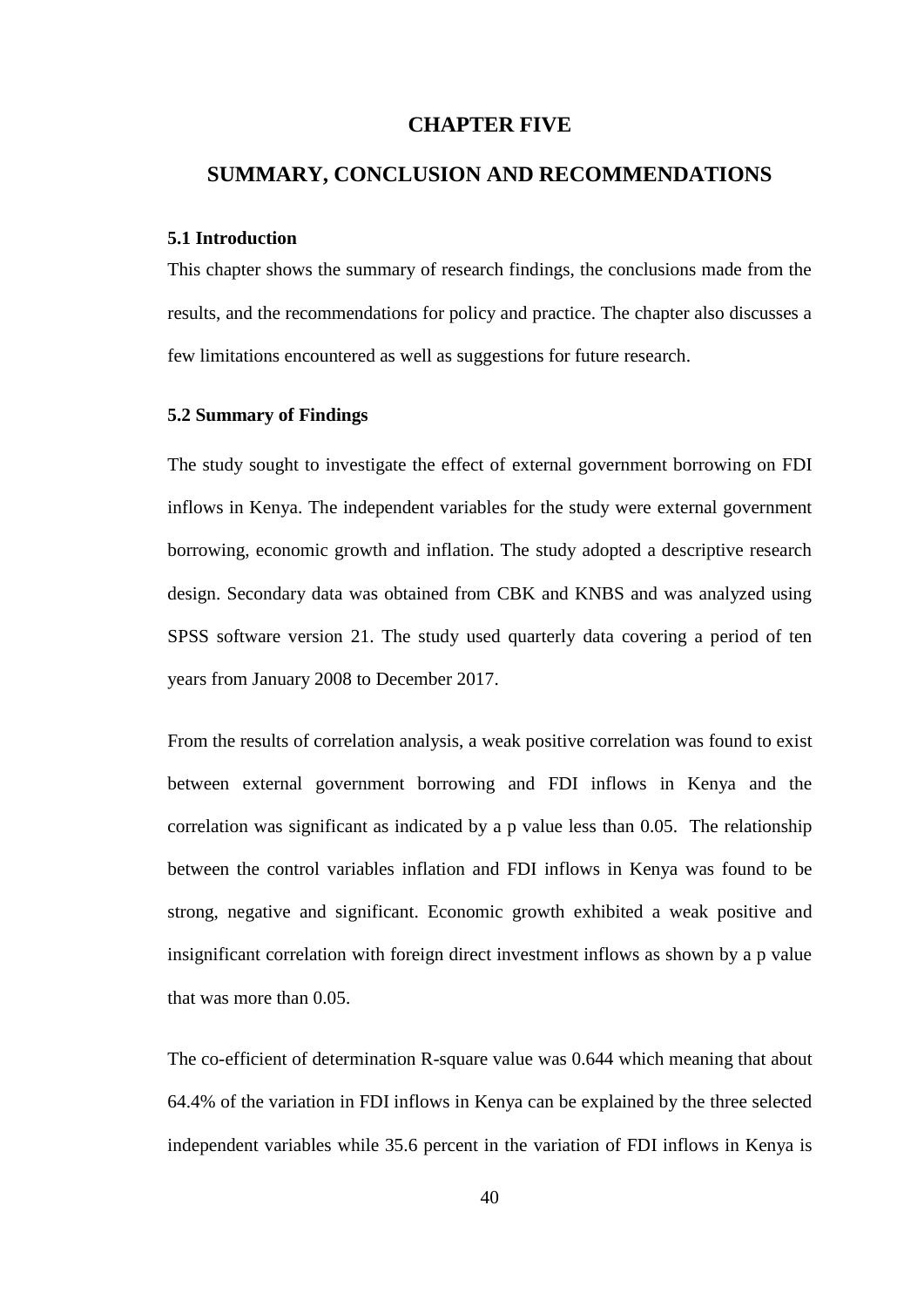associated with other factors not covered in this research. The study also found that the independent variables had a strong correlation with FDI inflows in Kenya (R=0.803). ANOVA results show that the F statistic was significant at 5% level with a p=21.725. Therefore the model was fit to explain the relationship between the selected variables.

The regression results show that when all the selected dependent variables (external government borrowing, economic growth and inflation) are rated zero, FDI inflows in Kenya would be --236.373. A unit increase in inflation would lead to a decrease in FDI inflows in the country by 6.616 while the rest of the variables (external government borrowing and economic growth) were found to be statistically insignificant determiners of FDI inflows in Kenya.

### <span id="page-51-0"></span>**5.3 Conclusion**

Based on the study results, the conclusion given is that FDI inflows in Kenya have a positive association with external government borrowing. The study therefore concludes that higher external government borrowing lead to improved FDI inflows in the country even though not to a significant extent. Economic growth was also found to be positively related to FDI inflows in the country and therefore an increase in economic growth leads to an increase in FDI inflows in the country. The study found that inflation rate had a negative and significant correlation with FDI inflows in the country and we can therefore conclude that higher inflation rates tend to discourage foreign direct investment inflows in Kenya.

This study concludes that independent variables selected for the study external government borrowing, economic growth and inflation influence FDI inflows in the country to a significant extent as they account for 64.4 percent of the changes in FDI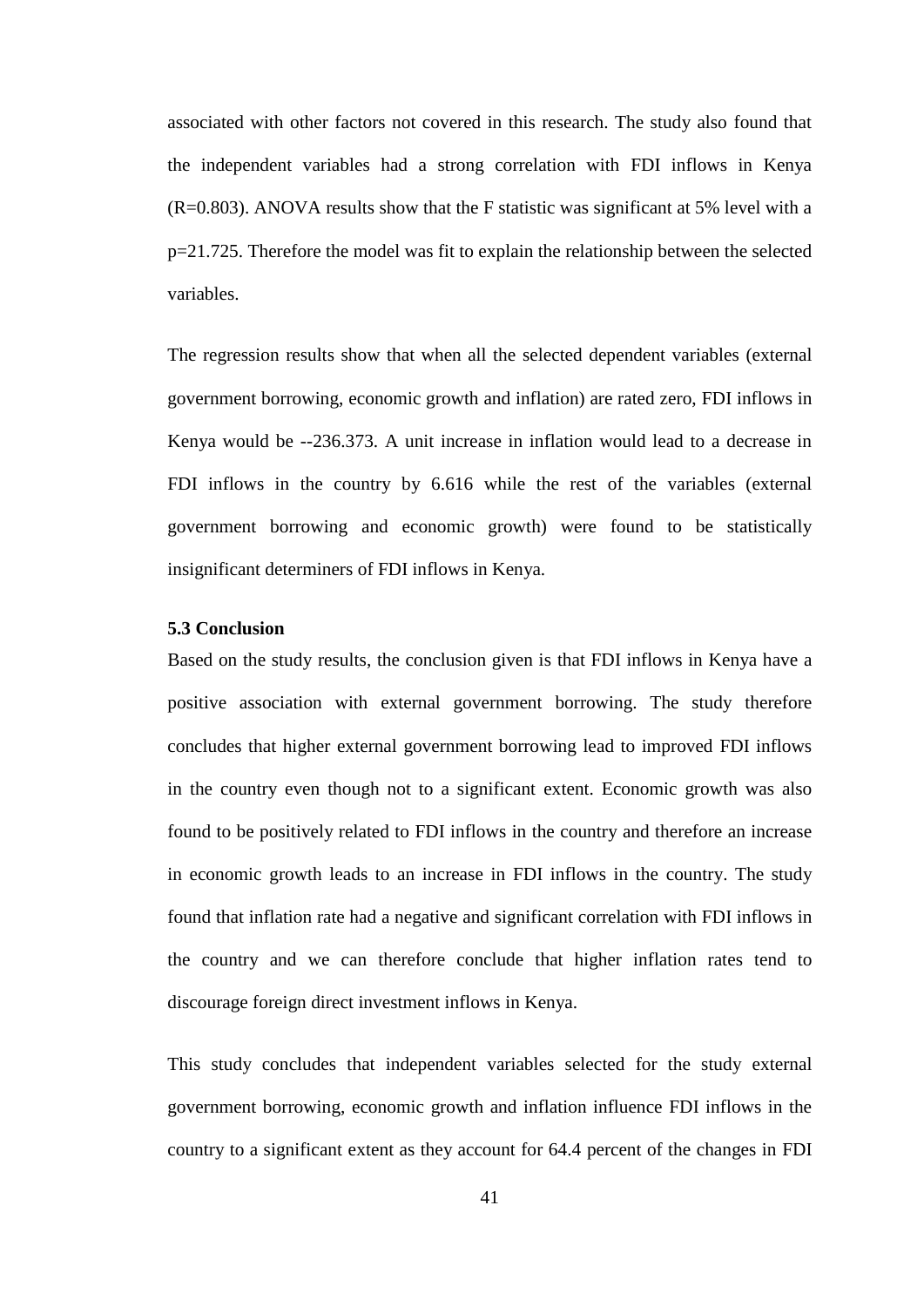inflows in the country. The fact that the three independent variables explain 64.4% of changes in FDI inflows in Kenya imply that the variables not included in the model explain 35.6% of changes in FDI inflows in the country. The overall model was found to be significant as explained by the F statistic. It is thus sufficient to draw a conclusion that these variables significantly affect FDI inflows in the country as revealed by the p-value in ANOVA summary.

This finding concurs with Udomkerdmongkol, Gorg and Morrissey (2013) who conducted an empirical investigation on domestic investment, FDI and external debt. Based on fixed-effects estimation, the estimation results excluding any political factors are giving positive effects of domestic capital self-financing and FDI financing on domestic investment. There is no proof of a relationship between external debt financing and domestic investment in both regimes. Findings establish that foreign debt financing doesn't affect investment

### <span id="page-52-0"></span>**5.4 Recommendations**

The study established that although there is a positive influence of external government borrowing on FDI inflows in the country, the influence is not statistically significant. This study recommends that there is need for policy makers to regulate the debt levels prevailing in the country bearing in mind that they influence FDI inflows in the country. Growth in the economy was also found to have a positive impact on FDI inflows and therefore this study recommends that policy makers should develop measures to boost economic growth as it attracts foreign direct investments.

The study found that inflation rates have a negative impact on FDI inflows in the country. This study recommends that policy makers should regulate prevailing inflation rates as high inflation rates may lead to decreased FDI inflows into the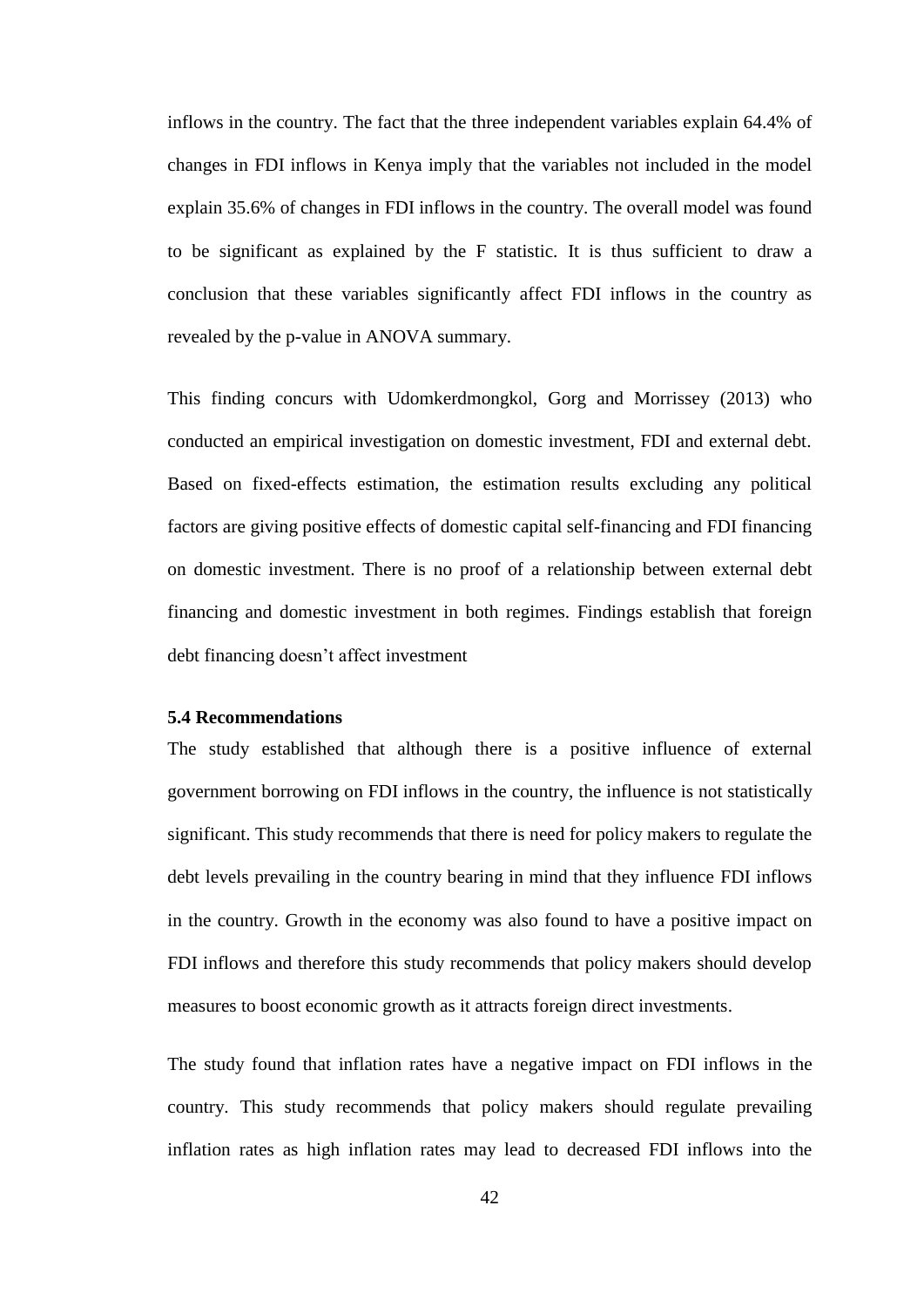country. A decline in FDI inflows will in effect slow down the economic growth in the country which has spiral effects on development.

### <span id="page-53-0"></span>**5.5 Limitations of the Study**

The scope of this research was for ten years 2008-2017. It has not been determined if the results would hold for a longer study period. Furthermore it is uncertain whether similar findings would result beyond 2017. A longer study period is more reliable as it will take into account major economic conditions such as booms and recessions.

Data quality is one of the study limitations. From this research, it is hard to conclude whether the results present the true facts about the situation. The data that has been used is only assumed to be accurate. The measures used may keep on varying from one year to another subject to prevailing condition. The study used secondary data that had already been obtained and was in the public domain, unlike the primary data which is first-hand. The study also considered selected determinants and not all factors affecting FDI inflows mainly due to limitation of data availability.

For data analysis purposes, the researcher applied a multiple linear regression model. Due to the shortcomings involved when using regression models such as erroneous and misleading results when the variable values change, the researcher cannot be able to generalize the findings with certainty. If more and more data is added to the functional regression model, the hypothesized relationship between two or more variables may not hold.

### <span id="page-53-1"></span>**5.6 Suggestions for Further Research**

The study focused on external government borrowing and FDI inflows in Kenya and relied on secondary data. A research study where data collection depends on primary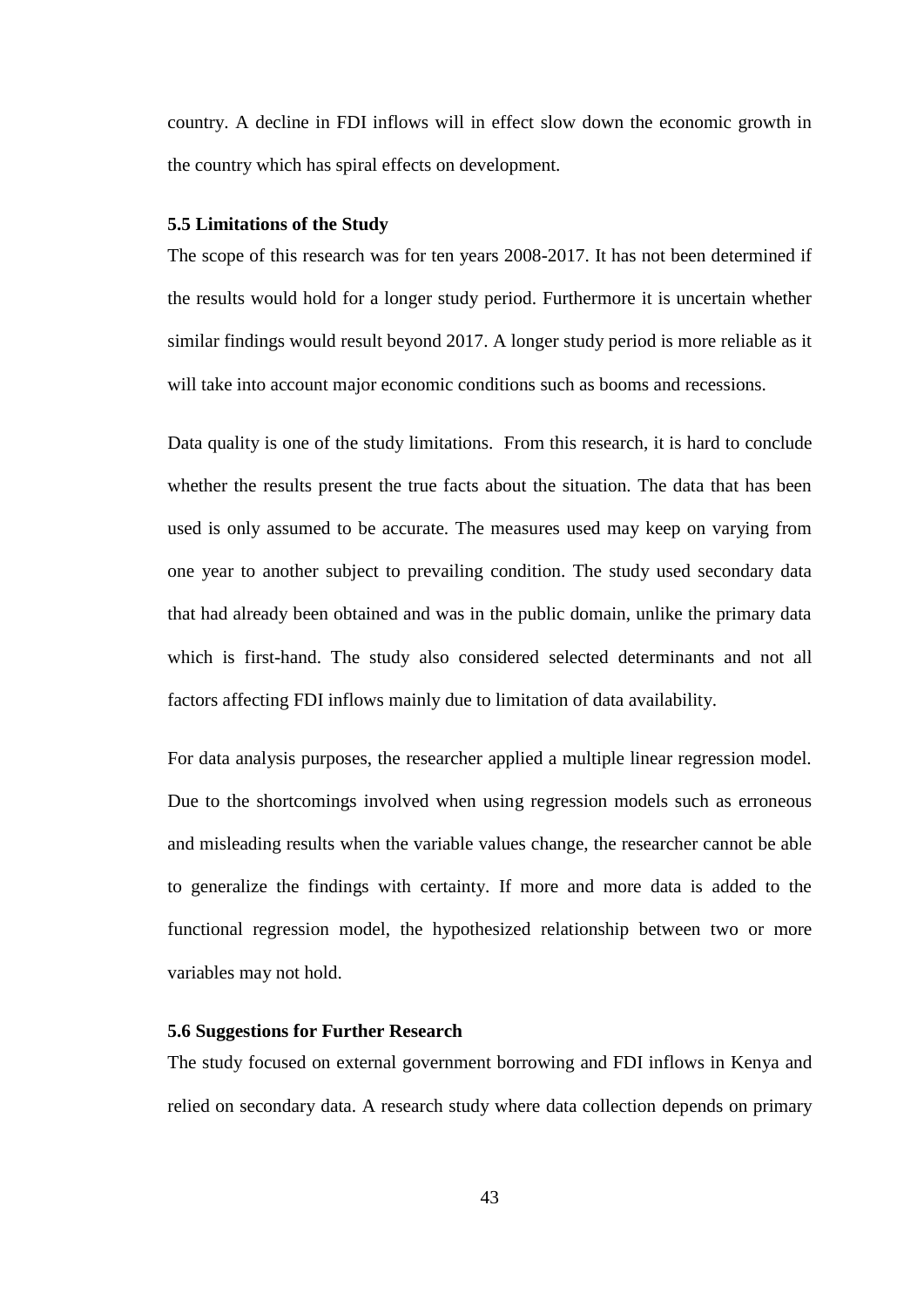data i.e. in-depth questionnaires and interviews covering the different sectors that receive FDI is recommended so as to complement this research.

The study wasn't exhaustive of the independent variables influencing FDI inflows in Kenya and it's recommended that further studies be carried out to incorporate other variables like interest rates, exchange rates, money supply, cost of labour, technological advancement, education levels, political stability and other macroeconomic variables. Establishing the effect of each variable on FDI inflows will enable policy makers know what tool to use when controlling FDI inflows.

The study concentrated on the last ten years since it was the most recent data available. Future studies may use a range of many years e.g. from 1970 to date and this can help confirm or disapprove this study's fresults. The study limited itself by focusing in Kenya. The recommendations of this study are that further studies be conducted on other contexts such as other East Africa countries. Finally, due to the imperfections of regression models, other models such as the Vector Error Correction Model (VECM) can be used to explain the various relationships between the variables.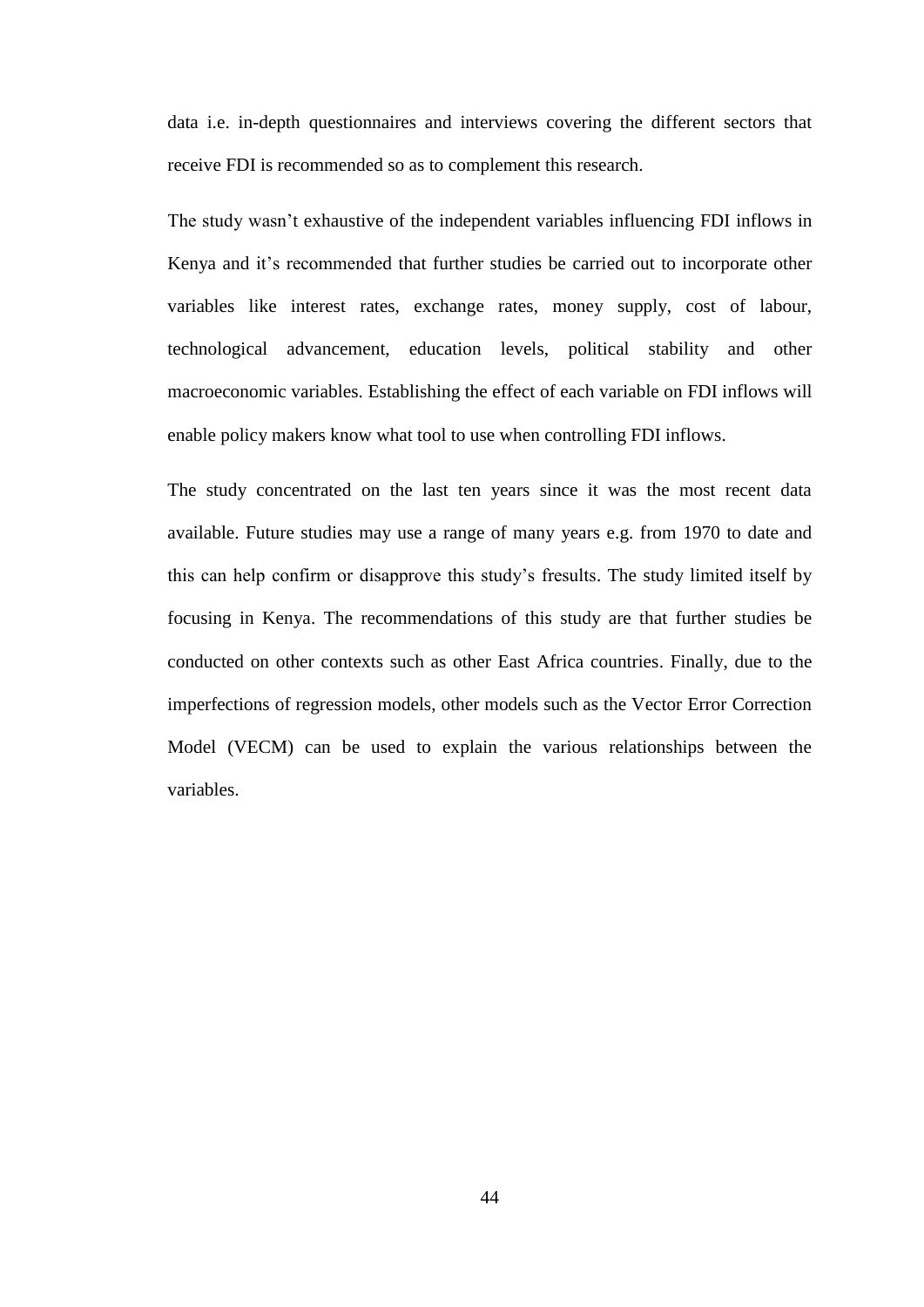### **REFERENCES**

- <span id="page-55-0"></span>Abala, D. (2014). Foreign direct investment and economic growth. An empirical analysis of Kenyan data. *DBA African Management Review*. 4(1), 62-83.
- Abbas, A. & Christensen. 2007). The role of domestic debt markets in economic growth. An empirical investigation for low-income countries and emerging markets. *African Development Review,* 23(1), 81-87.
- Agiomirgianakis S. S. (2003). FDI and economic growth: The role of local financial markets. *Journal of International Economics*, 12(2), 219-227.

Akram, N. (2010). Impact of external government borrowing on the economic growth of Pakistan. *Journal of Economic Literature,* 63(4), 32- 42

- Ali R. & Mustafa, U. (2010). External debt accumulation and its impact on economic growth in Pakistan. *The Pakistan Development Review*, 51:4, 79– 96.
- Asiedu, E. (2002). On the determinants of foreign direct investment to developing countries: Is Africa different? *World Development*, 30(1), 107-119.
- Barro, R. & Sala-i-Martin, X. (1995). *Technological Diffusion, Convergence, and Growth.* NBER Working Papers 5151, National Bureau of Economic Research, Inc.
- Behera, H., Narasimhan, V. & Murty, K.N. (2008). Relationship between exchange rate volatility and central bank intervention. An empirical analysis for India. *South Asia Economic Journal, 4(2), 12-19*
- Burns, N. & Burns, S. (2008). *The Practice of Nursing Research: Conduct, Critique and Utilization*: 5th Edition: St Louis, Elsevier Saunders
- Casson, M. C., & Buckley, P. J (1976). The internalization theory of the multinational enterprise: A review of the progress of a research agenda after 30 years. *Journal of International Business Studies* 40 (9), 1563-1580
- Casson, M. (1983). Economic analysis of international supply chains: an internalization perspective. *Journal of Supply Chain Management*, 49(2), 8-13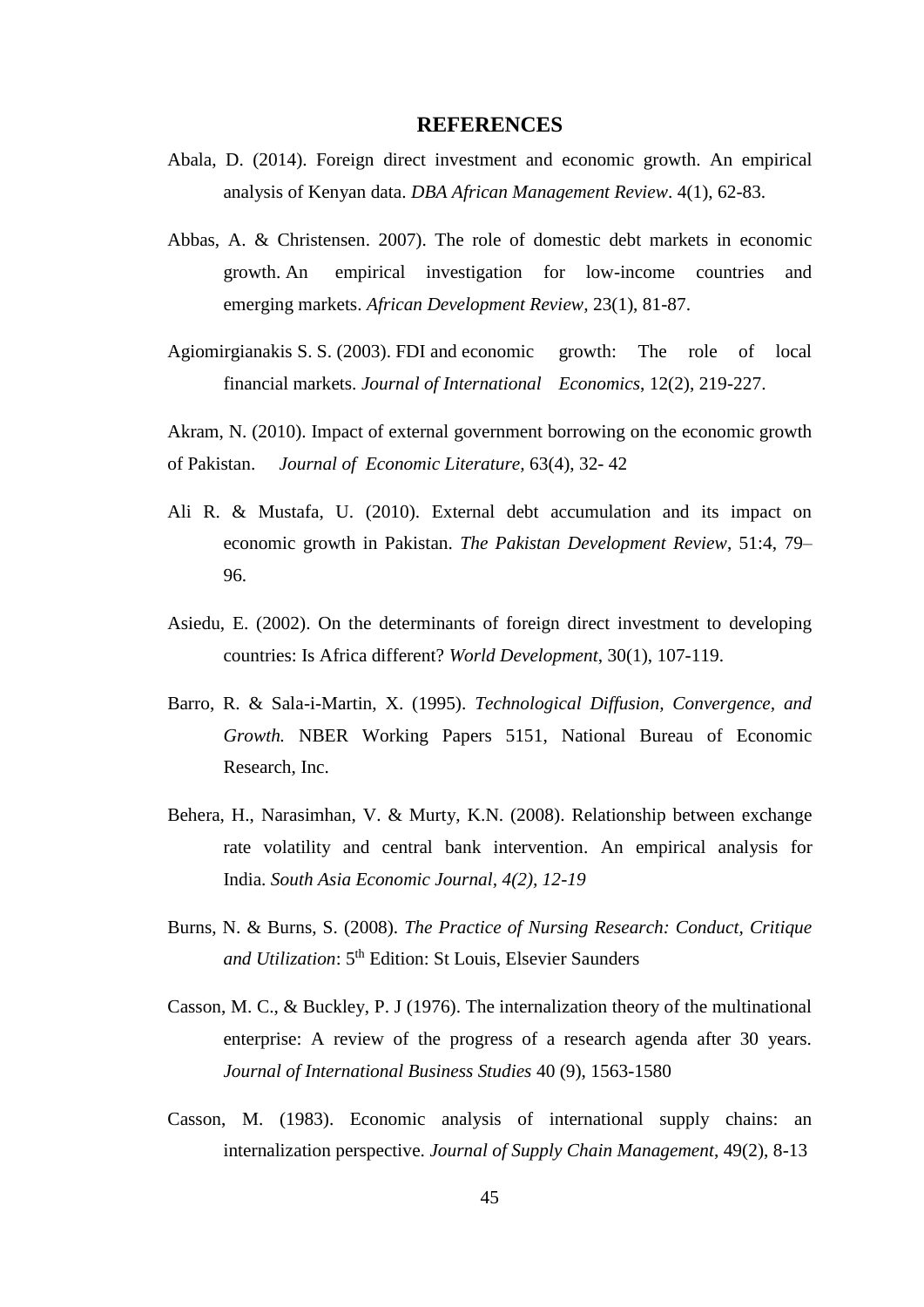Central Bank of Kenya, (2018). *Statistical bulletin*. Nairobi: Government press.

- Charkrabarti, A. (2001). The determinants of foreign direct investment: Sensitivity analyses of cross-country regressions. *Kyklos*, 54(1), 89-114.
- Cooper, R., & Schindler, S. (2008). *Business research methods.* New York: Mc Grawhill
- Denisia, V. (2010). Foreign direct investment theories: an overview of the main FDI theories, *European Journal of Interdisciplinary Studies, 3(1), 48-55*
- Dunning, J. (1993). *Foreign Direct Investment and Governments: Catalysts for Economic Restructuring.* London: Routledge.
- Dunning, J.H. (2005). *Transnational Corporations and Growth of Services: Some Conceptual and Theoretical Issues*. New York: United Nations.
- Fischer, S. (1991). The role of macroeconomic factors in growth. *Journal of Monetary Economics,* 32 (3), 485-511.
- Gastanaga V., Nugent J., & Pashamiova B. (1998). Host country reforms and fdi inflows: How much difference do they make? *World Development,* 26(7), 1299-1314.
- Gikandu, P. N. (2012). *The relationship between domestic debt and economic growth in Kenya*. Unpublished MBA Project, University of Nairobi.
- Harmon, E. Y. (2012). *The impact of public debt on inflation, GDP growth and Interest rates in Kenya*. Unpublished MBA Project, University of Nairobi.
- Ismaila, M. & Imoughele, L.E. (2010). *Macroeconomic Determinants of Economic Growth in Nigeria*: A Co-integration Approach
- Kadongo, C.O. (2011). *Foreign exchange risk and the flow of international portfolio capital: Evidence from Africa's capital markets.* Unpublished PhD thesis, Witwatersrand: University of the Witwatersrand.
- Kibui, P. (2009) *Impact of external debt on public investment and economic growth in Kenya (1970-2007).* Unpublished MBA Project, University of Nairobi.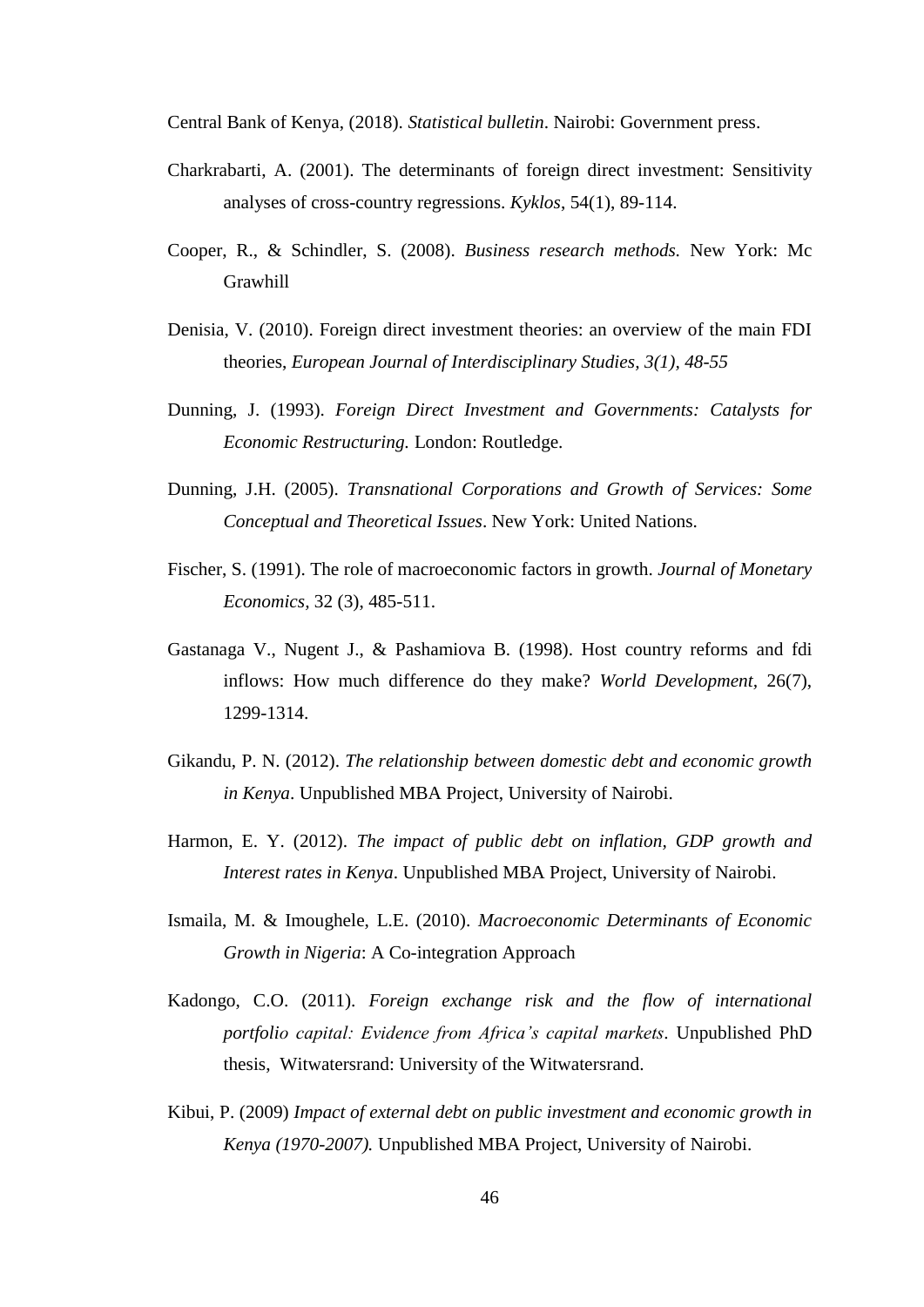- Kinaro, E.O (2006). *Determinants of Foreign Direct Investment in Kenya Institute* African de Development Economiqueet de planification. Dakar
- Kinuthia, B.K. (2010). *Determinants of Foreign Direct Investment in Kenya; New Evidence.* Paper submitted for the annual African International Business and Management (AIBUMA) Conference in Nairobi in August 2010.
- Klein, T. (1994). External Debt Management. World Bank Staff Papers, Issue 245.
- Krugman, P. (1988). Financing vs. forgiving a debt overhang. *Journal of Development Economics*, 29(4), 253-268
- Kobayashi, K. (2015). Public debt overhang and economic growth. Policy research institute, ministry of finance, Japan, *Public Policy Review*, 11(2), 21-34.
- Mahiti, F.M. (2012), *Determinants of foreign direct investments in east Africa countries of Tanzania and Kenya*, Unpublished MSc-A&F Thesis, Mzumbe University.
- Marini, G., & Dalmazzo, A. (2000). Foreign Debt, Sanctions and Investment: A Model with Politically Unstable Less Developed Countries, *International Journal of Finance and Economics,* 5(2), 141-53.
- Martin, F. M. (2009). A positive theory of government debt. *Review of Economic Dynamics,* 12(3), 608-631.
- Matiti, C. M. (2013). *The effect of selected determinants on public debt in Kenya.* Unpublished MBA Project, University of Nairobi
- Mishkin, F.S. & Eakins S. (2009). *Financial Markets and Institutions* (6<sup>th</sup>ed.). Pearson Prentice Hall
- Mogaka, E. N. & Elly D. O. (2018). The effect of domestic public debt on financial market development in the East African Community. *African Development Finance Journal,* 2(1), 146-160
- Muinga, M. (2014). *The relationship between public debt and economic growth in Kenya.* Unpublished MBA Project, University of Nairobi.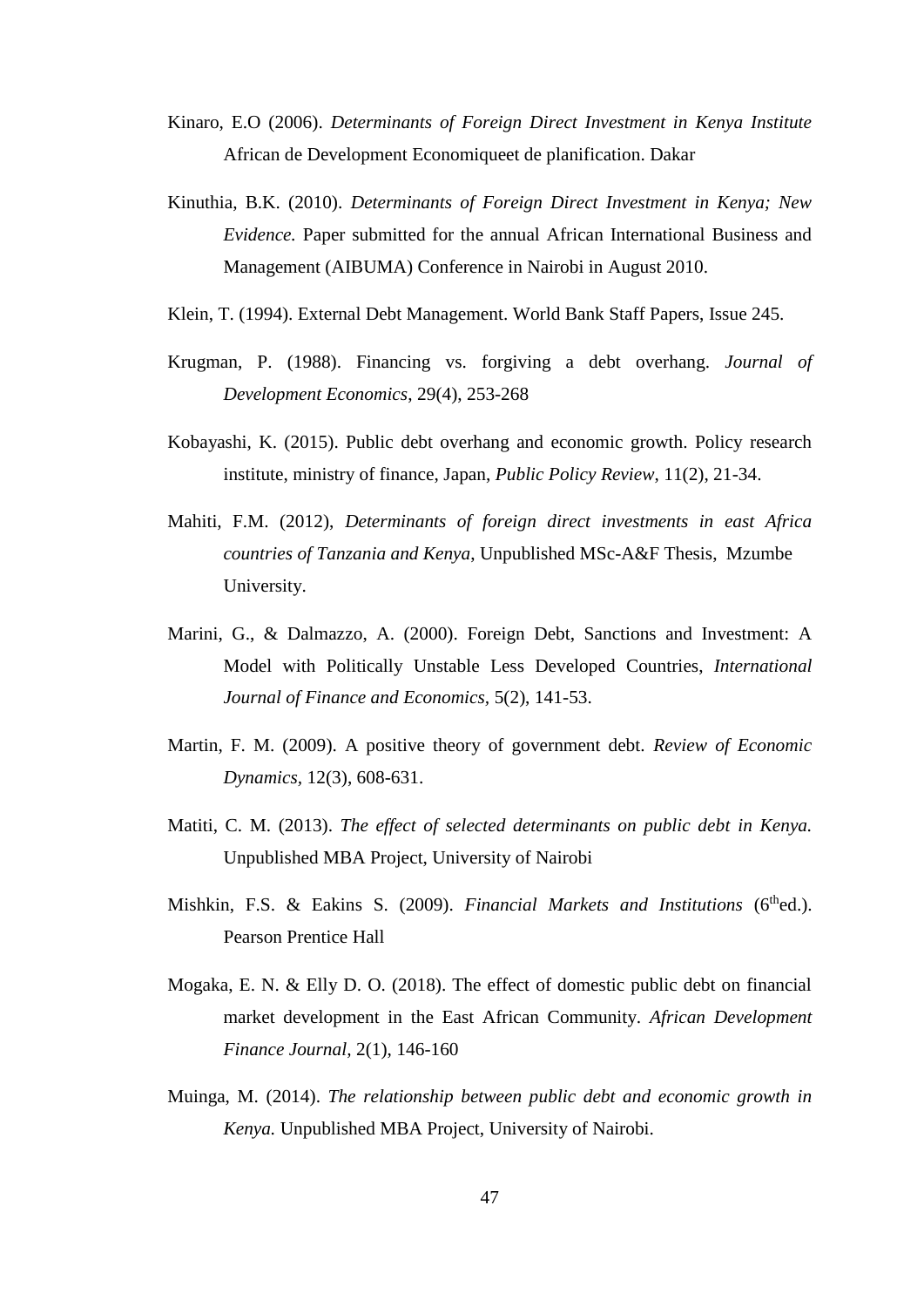- Mwega, F.M & Ngugi, R.W. (2007). *Foreign Direct Investment in Kenya, Foreign Direct Investment in Sub Saharan Africa: Origins, Targets, Impact and Potential*. Africa Economic Research Consortium.
- Nwankwo, A. (2006). *The Determinants of Foreign Direct Investment Inflows (FDI)*  in Nigeria. 6<sup>th</sup> Global Conference on Business & Economics.
- Nyamwange, C. (2009). *The relationship between real exchange rates and international trade in Kenya*. Unpublished MBA project. University of Nairobi.
- Okafor, H. O. (2012). Do domestic macroeconomic variables matter for foreign direct investment inflow in Nigeria. *Research journal of finance and accounting.* 3, 9-21
- Olson, M. (2008). *The rise and decline of nations: Economic growth, stagflation, and social rigidities*. Yale University Press.
- Omweri, V. M. (2013). *Determinants of foreign direct investment stock to countries of the east african community,* Unpublished MSC project. University of Nairobi*.*
- Onyeiwu, S., & Shrestha, K. (2004). *Analysis of FDI flows to developing countries: Is the MENA Region Different?* Unpublished PhD Thesis, Meadville: Allegheny College.
- Ostadi, H. & Ashja, S. (2014). The relationship between external debt and foreign direct investment for D8 member countries. *Walia Journal,* 30(3), 18-22.
- Pholphirul, E. (2002). Foreign direct investment in developed economies: A comparison between European and non – European Countries, *DYNREG Working papers.*
- Ribeiro, H. N. R., Vaicekauskas, T. & Lakstutiene, A. (2012). The effect of public debt and other determinants on the economic growth of selected European countries, *Economics and Management*, 17 (3), 914-921
- Schnitzer, M. (2000). Debt V. foreign risk on the structure of international capital flow. *Economica* 69(2), 41-67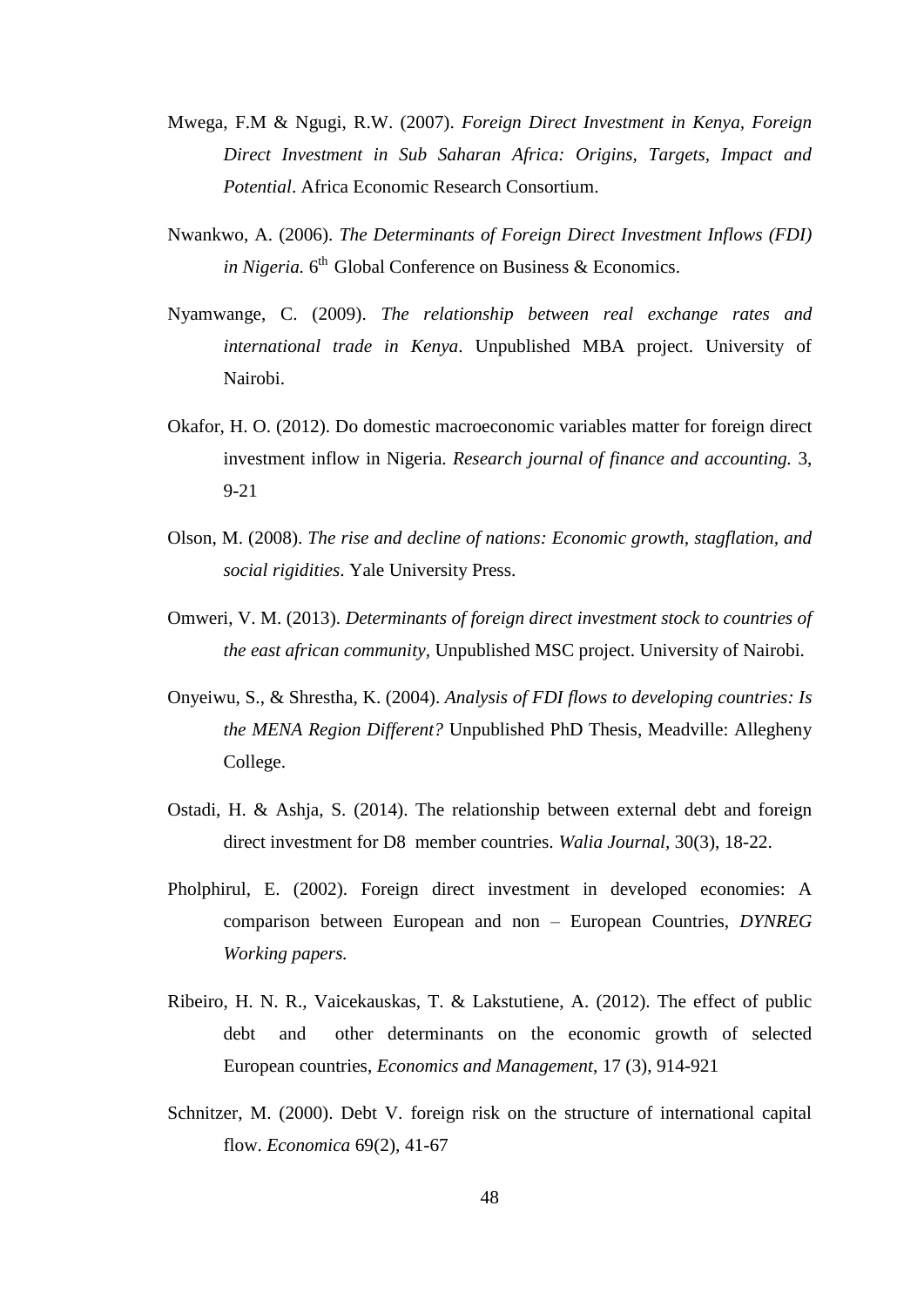- Singania, K. (2013). The effects of foreign direct investments for host country's economy. *European Journal of interdisciplinary studies*, 5(1), 12-19.
- Udomkerdmongkol, M., Gorg, H. & Morrissey O. (2013). *Foreign direct investment and exchange rates: a case study of U.S. FDI in emerging market countries*. Unpublished MBA Project, Sunderland University
- United Nations Conference on Trade and Development (2016).World Investment Report.
- Vesarach, K. (2014). The role of interest rates in attracting FDI: A Study on ASEAN 5 Economics. *International Journal of Technical Research and Applications, 5(2), 17-31*
- Wabwalaba, V. (2017). *The effect of public debt on foreign direct investment in Kenya*. Unpublished MSC Project, University of Nairobi
- Wamboye, E. (2012). *External debt, trade and FDI on economic growth of least developed countries*, Unpublished PhD Thesis, Pennsylvania State University
- Were, M. (2018). *The Impact of External Debt on Economic Growth and Private Investment in Kenya*. Kenya Institute for Public Policy Research and Analysis.

World Bank (2017). *International Debt Statistics.* Washington DC. World Bank.